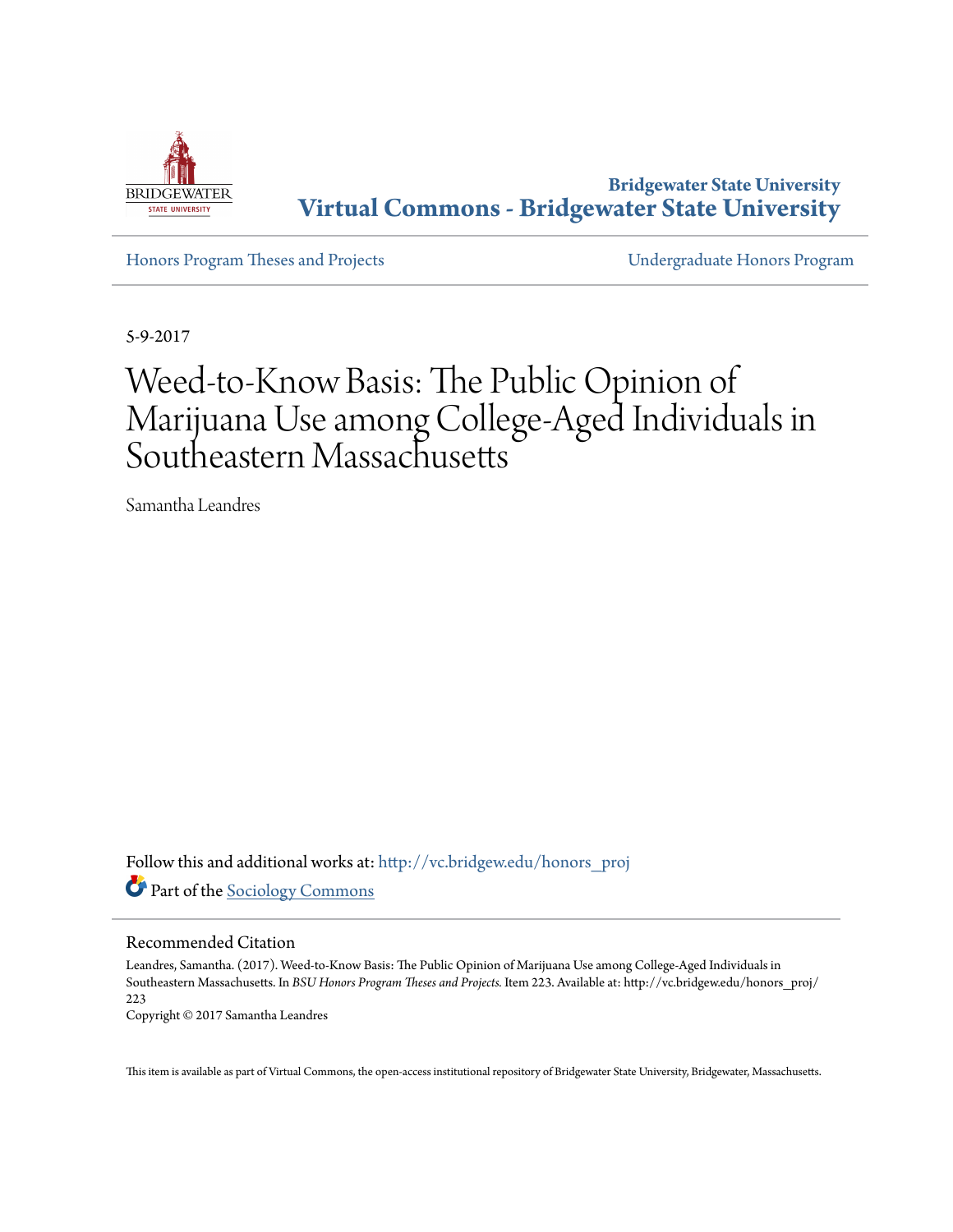Weed-to-Know Basis: The Public Opinion of Marijuana Use Among College-Aged Individuals in Southeastern Massachusetts

Samantha Leandres

Submitted in Partial Completion of the Requirements for Departmental Honors in Sociology

Bridgewater State University

May 9, 2017

Dr. Kimberly Fox, Thesis Director Dr. Kim MacInnis, Committee Member Dr. Colby King, Committee Member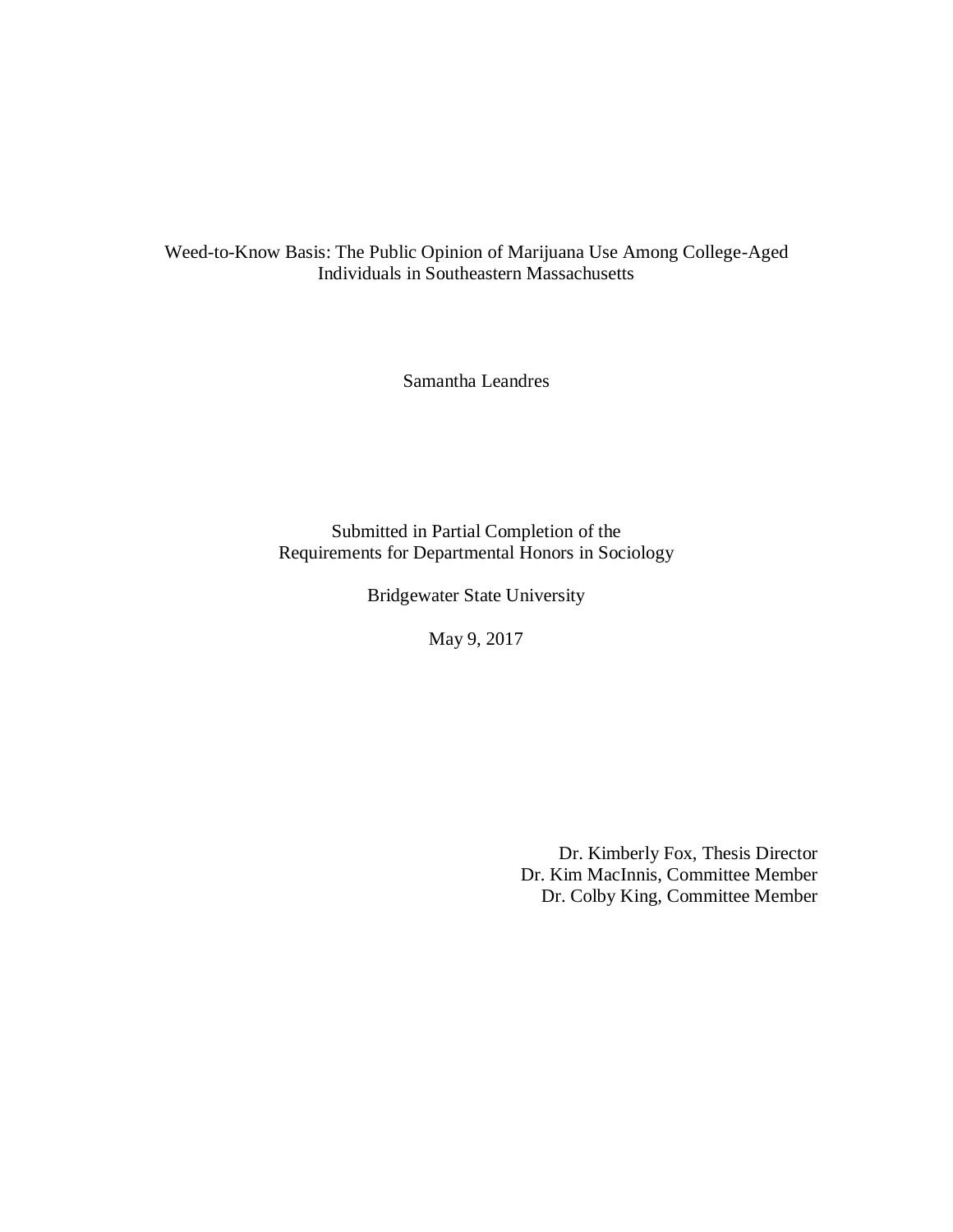# Weed-to-Know Basis: The Public Opinion of Marijuana Use Among College

# Aged Individuals in Southeastern Massachusetts

*This study is designed to assess the public opinion of marijuana use among collegeaged individuals in Southeastern MA. With changing laws in Massachusetts regarding and surrounding marijuana passed in the November 2016 elections, it is important to understand the feelings and attitudes of those affected. Sixteen qualitative interviews were conducted and analyzed in order to gain insight. Four themes arose: the positive perceptions and normalization of marijuana use, comparisons between alcohol and tobacco with marijuana, the perceptions of tobacco and alcohol as worse than marijuana, and the contradictions of living in the changing norms of marijuana use. There is no consensus of how marijuana makes users feel as a whole, but public perceptions of marijuana are more positive in relation to alcohol and tobacco. Notably, there were few concerns regarding the long-term effects of marijuana use.*

## *Introduction*

This study is designed to assess the public opinion of marijuana use among collegeaged individuals in Southeastern MA. Marijuana (known as cannabis, Mary Jane, grass, pot, among other expressions) has been a popular drug of choice for many Americans. Data indicates that the most commonly used illicit drug in America is marijuana (Barry et al. 2014; Pawson and Kelly 2014; Warf 2014; Friese and Grube 2013). Stigmas portray marijuana as bad, dangerous and addictive. The federal government categorizes marijuana as a Schedule I Drug; the Drug Enforcement Administration classifies marijuana as having no medical value but a high potential for abuse (www.dea.gov; Barry et al. 2014). Other Schedule I drugs include lysergic acid diethylamide (LSD), methylenedioxymethamphetamine (other wise known as ecstasy) and heroin (www.dea.gov). Despite negative stigmas surrounding marijuana, it has been legalized and decriminalized on state levels around the United States.

Research has shown that marijuana contains medicinal properties; Medical cannabis can provide pain relief from those suffering diseases such as AIDS/HIV, arthritis,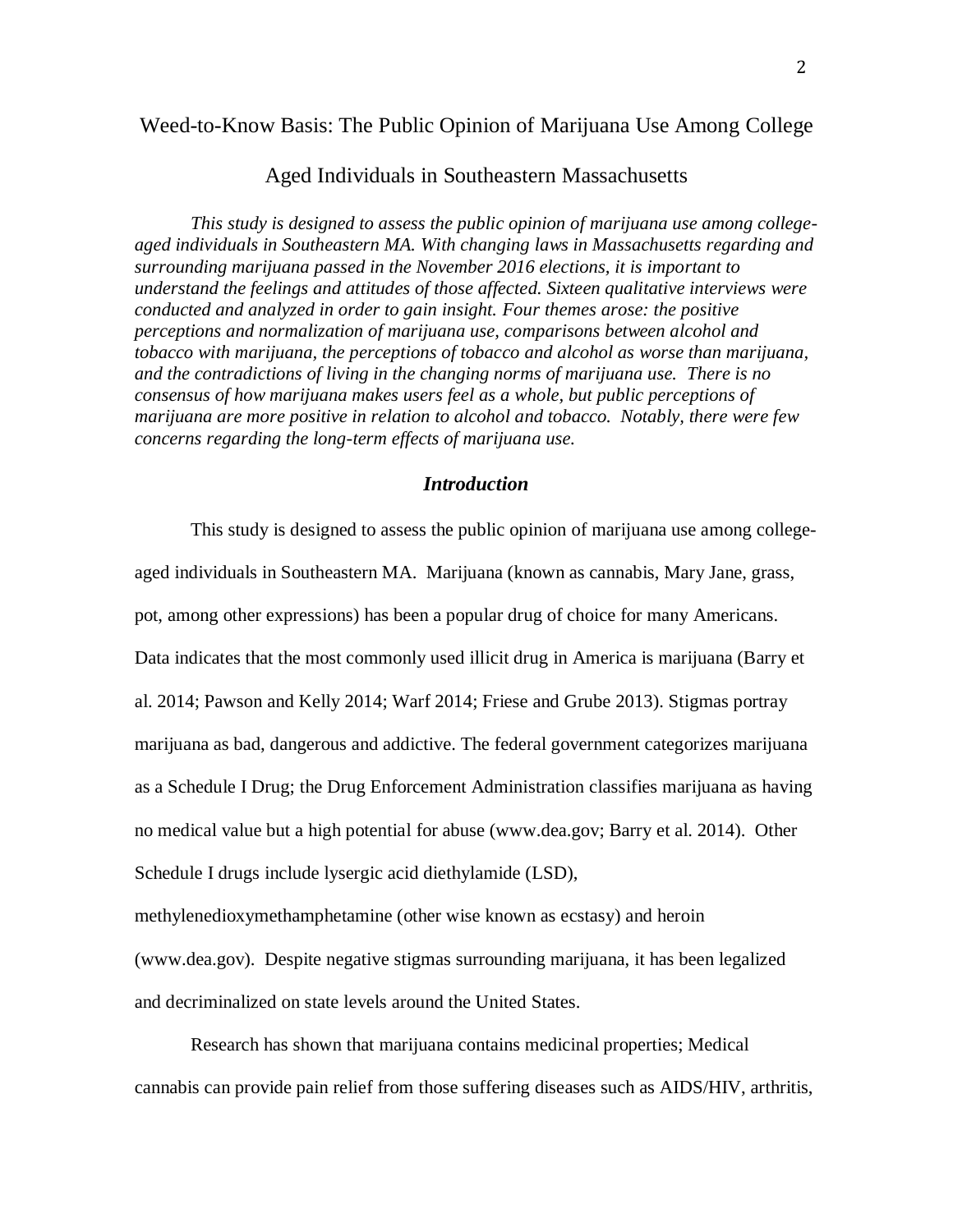cancer, Chron's Disease, Multiple Sclerosis, epilepsy, among others (Noonan 2015; Meng 2016; *Harvard Mental Health Letter* 2010; Snelders 2009; Durand and Holland 2007). Medical cannabis can reduce pain without the side effects associated with opioids, which could greatly influence the heroin crisis, as well as other opioid addictions (Meng 2016; *Harvard Mental Health Letter* 2010). Contrary to the federal government's Schedule I labeling, some of the earliest research done on marijuana for recreational purposes states that marijuana is not addictive, unlike alcohol and opiates (Becker 1953). More so, there have been no documented deaths due to marijuana overdose (Ammerman et al. 2015; Warf 2014; Iverson 2000; Green 2002). Warf notes, "in contrast, tobacco and alcohol kill 435,000 and 200,000 Americans annually" (2014: 432). There is question then whether or not marijuana is more dangerous than other already legal substances such as tobacco and alcohol. Additionally, support for marijuana legalization rises with educational level, contrary to the stereotype that marijuana use is associated with lower educational levels (Stringer and Maggard 2016; Nielsen 2010).

Colorado, Washington, Alaska, Oregon, and most recently, Maine, Massachusetts, Nevada, and California, have all legalized the recreational and medical use of marijuana, opening up dispensaries that are accessible to those over the age of 21. Other states have only decriminalized and legalized marijuana use on a medical level. Massachusetts has decriminalized marijuana possession under an ounce and legalized medical marijuana and recently voted in favor for legalization of recreational use in the November 2016 elections. New and current research being conducted in legalized states will allow other states across the country to make informed decisions about legalization (Linneman 2014). This research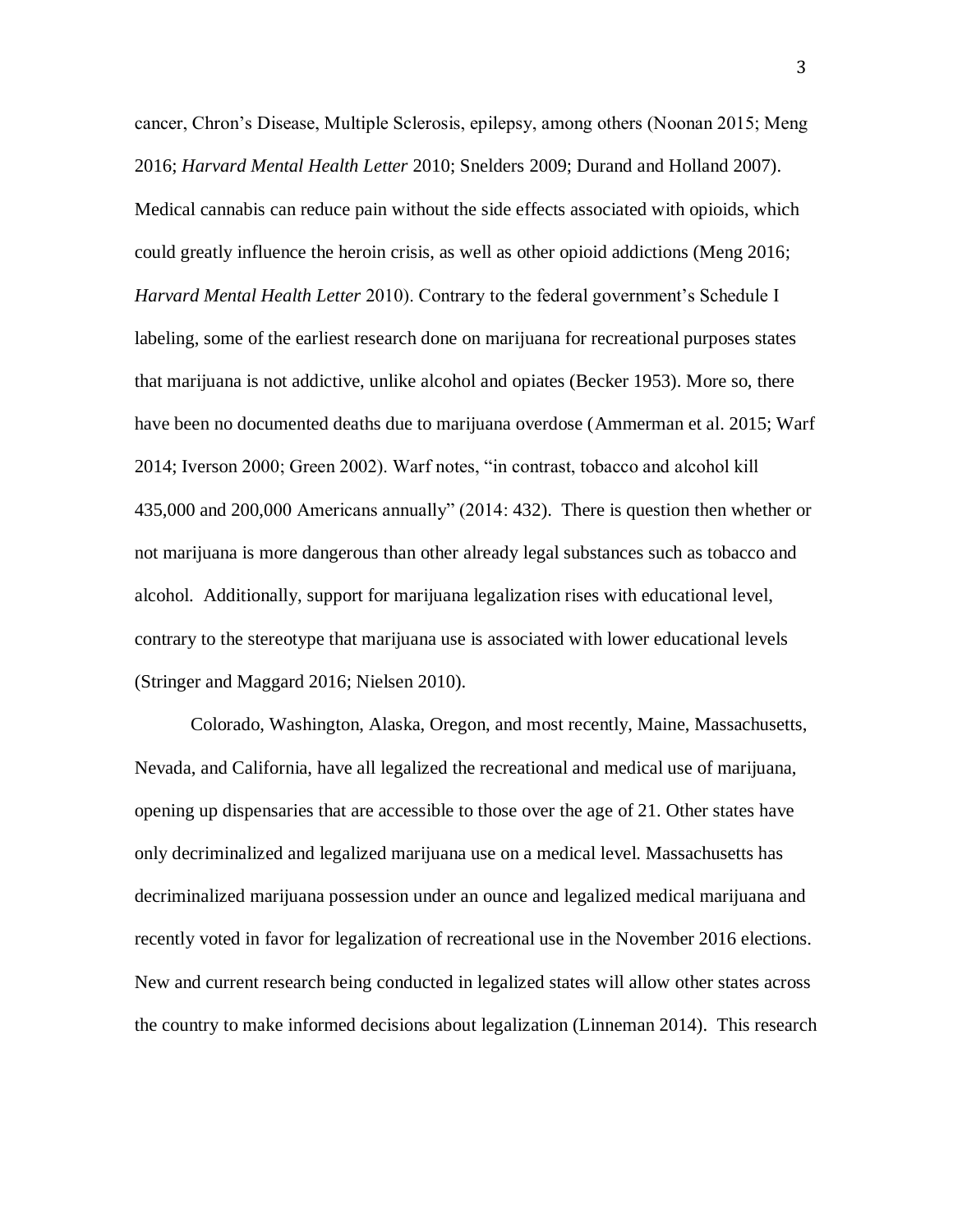is vital to the community with laws changing affecting legalization. How then, has legalization efforts affected views surrounding marijuana?

## *Changes in Public Opinion and the Normative Environment Surrounding Marijuana*

In the 1800s, hemp production in the United States was used to manufacture rope and cloth (Weisheit and Smith 1991). Hemp, the non-psychoactive part of the marijuana plant can be used to create paper, textiles, and synthetic fibers (Warf 2014; Weisheit and Smith 1991). As cotton production became more popular following the Civil War, the production of hemp declined. It is important to note that the production of hemp would offer an alternative, and thus competition to the cotton industry, so it is likely that cotton growers opposed the production of hemp (Warf 2014). Consequently, when antimarijuana laws were created, they did not differentiate between hemp and the psychoactive ingredients such as THC.

During these early times, marijuana was also recognized to have medicinal properties, such as "treatment of illnesses, including rheumatism, opiate withdrawal, asthma, insanity, and delirium tremens" (Weisheit and Smith 1991: 25). Strangely enough, currently marijuana is seen once again as having medicinal properties (Noonan 2015; Meng 2016). However, as the use and discovery of pharmaceuticals increased, such as aspirin, marijuana was used less frequently (Weisheit and Smith 1991; Himmelstein 1983).

Negative marijuana stigmas increased as marijuana use was associated with minority groups (Warf 2014; Weisheit and Smith 1991; Slaughter 1988). Negative marijuana stigmas were seen connected to Mexican immigrants and (predominately Black) Jazz musicians (Warf 2014; Weisheit and Smith 1991; Slaughter 1988). Association with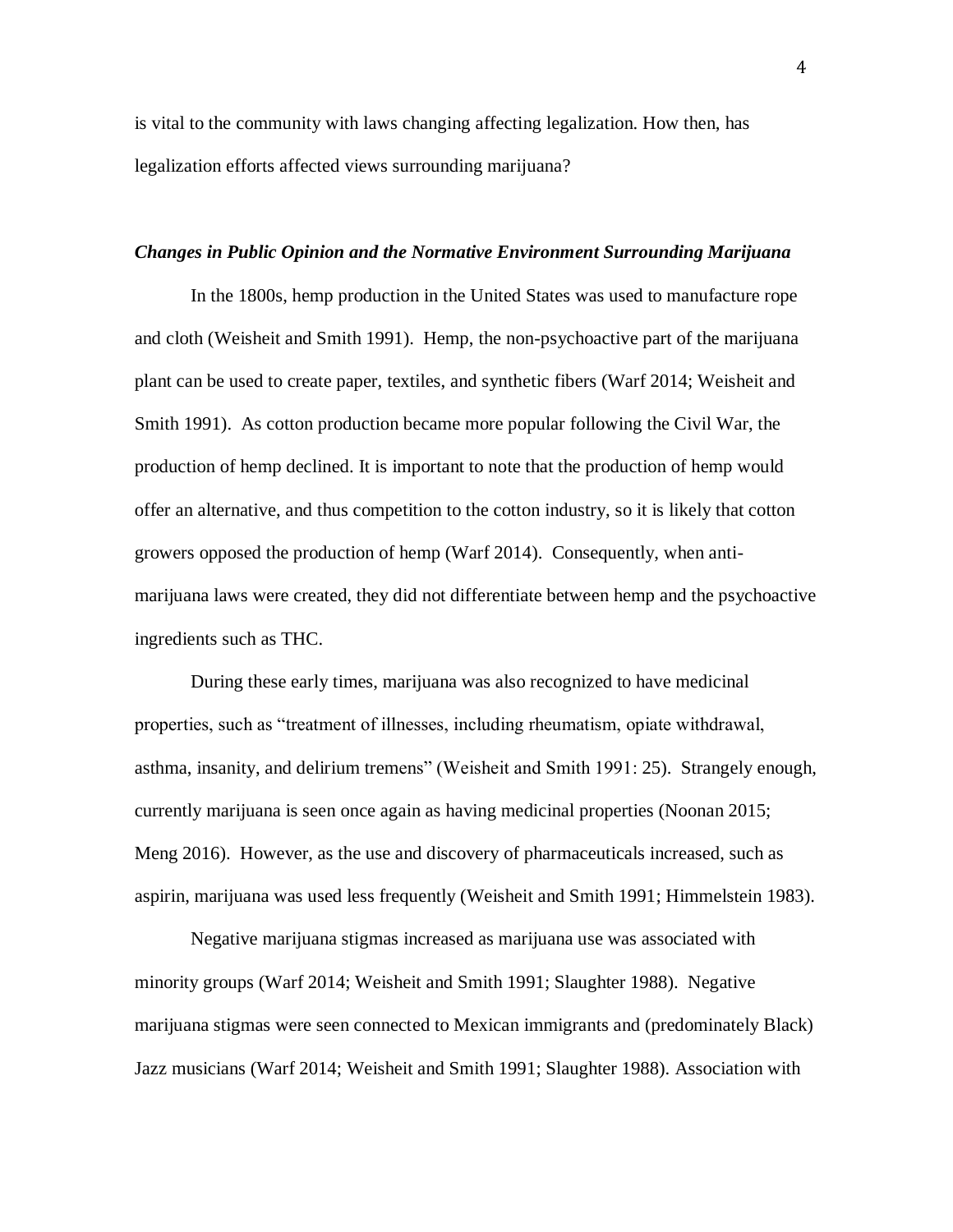lower income, minority groups made marijuana less popular. However, some would argue that prohibition of alcohol lead to marijuana being used more frequently for recreation, when prohibition was in effect from January 1920 to December 1933, when the prices of alcohol increased and alcohol was more difficult to obtain, making the recreational use of marijuana an alternative to alcohol (Weisheit and Smith 1991; Vyhnanek 1981). Eventually marijuana use was banned all together with the passage of the Marijuana Tax Act in 1937, which prevented the use and sale of marijuana (Weisheit and Smith 1991; Himmelstein 1983).

Marijuana laws and the harshness of penalties was briefly questioned in the 1960s and 1970s as the demographic of marijuana users changed from minority groups to "respectable" white citizens of the middle class (Warf 2014; Weisheit and Smith 1991; Slaughter 1988; Himmelstein 1983). Marijuana was a drug of choice on college campuses at the time. This clashed with the idea of lower income, minority groups of the population being the primary users of marijuana as more middle-class folks faced harsh drug penalties. Marijuana started to become so popular in the 1970s that it was "the thridmost popular drug after alcohol and tobacco" (Slaughter 1988: 424). Marijuana's perceptions at this time were drastically changing, as the third most popular drug; marijuana was becoming more normalized in the United States. The potential harm associated with marijuana was questioned as stigmas surrounding marijuana loosened.

This positive shift did not last long however; through the late 1970s and 1980s during the focus of the war on drugs, there was a lot of negative media attention on drugs (Stryker 2003; Shoemaker et al. 1989). Prominent attention on the negative health effects of marijuana lead to a decline in marijuana smoking (Warf 2014; Weisheit and Smith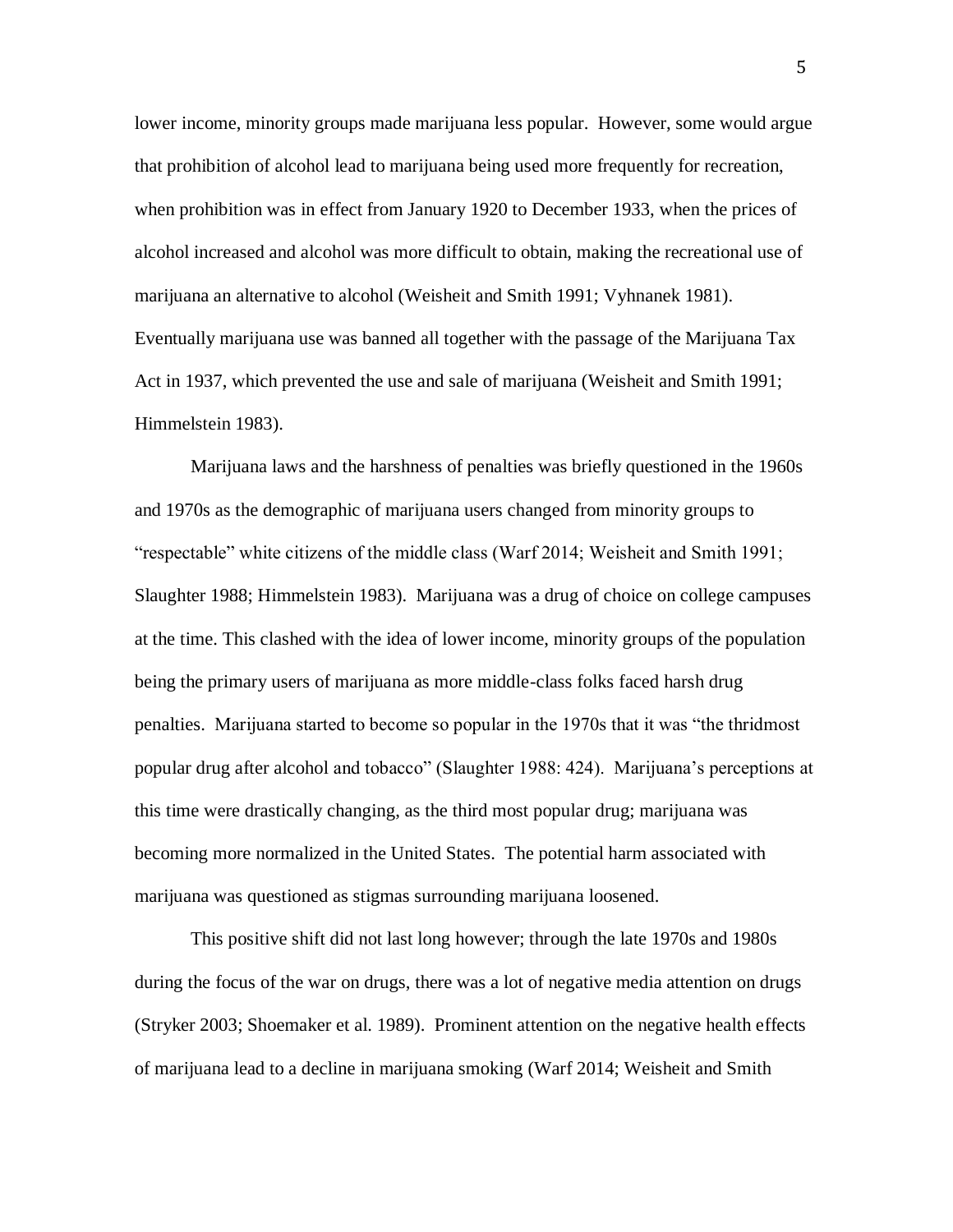1991; Slaughter 1988). It seems here that the associated health risks of marijuana use dictates marijuana acceptance more so rather than laws regarding marijuana use.

Marijuana views changed again beginning in 1990; there is a significant shift in media coverage in correlation to shifting attitudes regarding marijuana with an increased support for legalization (Stringer and Maggard 2016; Gonzenbach 1996; Schwartz 2002; Stryker 2003). Since 1990 there is less negative media coverage on marijuana, although negative attitudes towards other drugs remain, and since 1996 a wave of more positive media coverage surrounding marijuana (Stringer & Maggar 2016; Linneman 2014; Stryker 2003; Schwartz 2002). Now even more so, Internet content is starting to favor the legalization of marijuana (Schwartz 2002; Millhorn et al. 2009). Hightimes.com is an easily acceptable website which gives information surrounding cannabis culture, medicinal practices, and even tips on how to grow your own plant. Changes in state laws regarding medical and in some cases recreational use of marijuana can account for some of the positive media coverage (Caulkins et al. 2012; Millhorn et al. 2009). With changing perceptions and social norms, marijuana is less likely to be seen as deviant behavior (Hallstone 2002). Now, nearly half of all Americans offer support for legalization (Linneman 2014; Friese and Grube 2013).

More subtly, marijuana can be seen as part of the normative environment through music, TV shows, movies, social media and magazines (Thompson et al. 2015; Millhorn, 2009; Jenks 1995; Sussman et al. 1996). Thompson, (2015) notes how as marijuana has gained exposure from social media sites such as Twitter, which has only further helped to normalize the drug. Marijuana has become more embedded in our society with social media. Marijuana activists are able to reach a larger number of groups than they had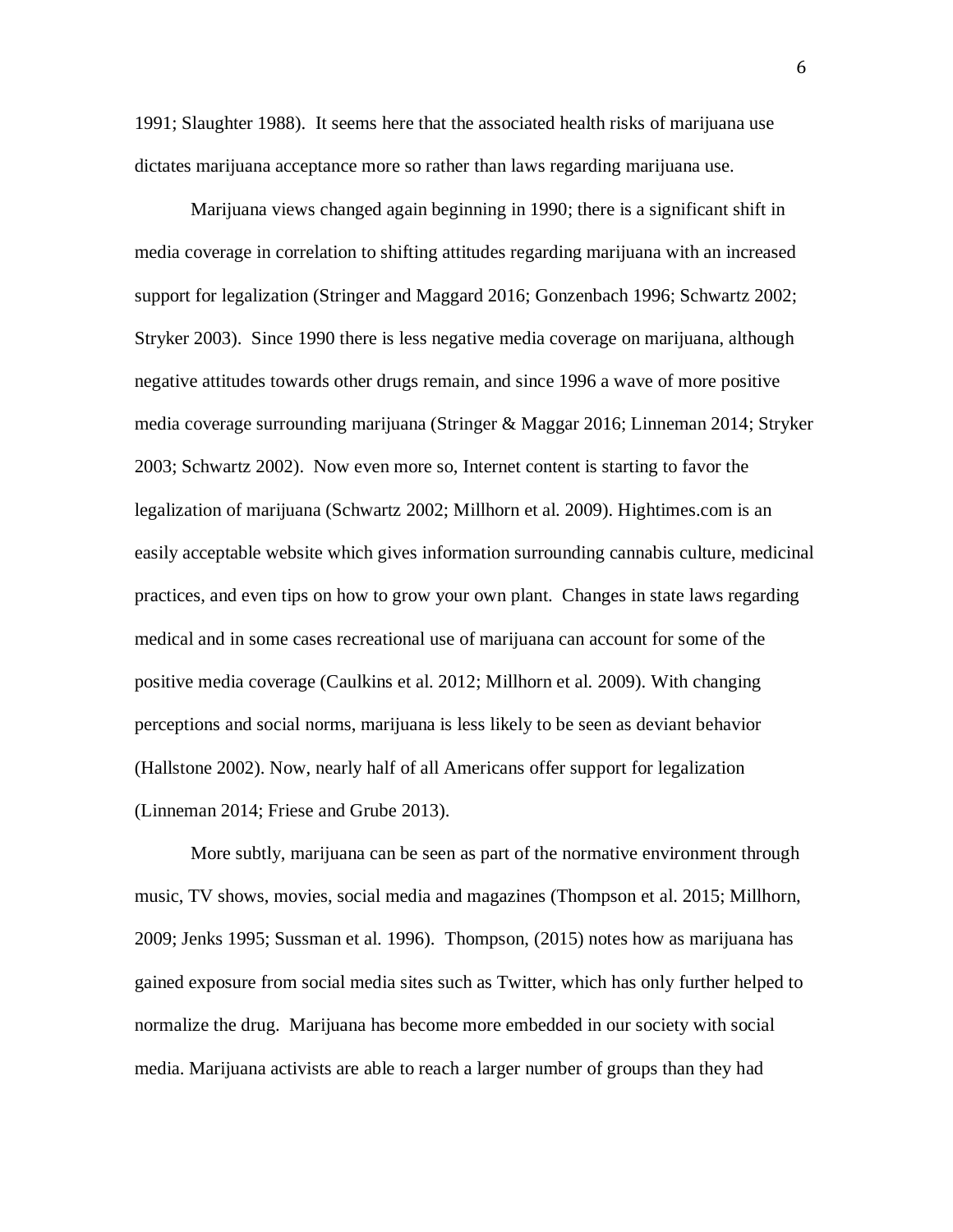previously reached. Milhorn notes how, "in the past decade, there has been an increase in Web sites by marijuana advocacy groups that favor marijuana use and question the actual health risks related to "soft drugs," such as marijuana, cannabis, and hallucinogens" (2009: 130). It is much easier to access information regarding marijuana now. These marijuana activist groups, such as High Times, even have Facebook pages and are becoming part of the normal culture for the average American now (Millhorn et al. 2009; Schwartz 2002). Many comments in relation to both medical and recreational use online are positive, adding to the normative environment (Thompson 2015). Media can influence shifting attitudes, beliefs and behaviors when it comes to drug and alcohol use (Gonzenbach 1992; Nielsen & Bonn 2008; Terry-McElrath, Emery, Szczypka, & Johnston 2011).

As medical marijuana becomes more accepted and public opinion becomes more positive about marijuana across the United States, it starts to become a part of the normative environment. As marijuana gains medical value, the perceived health risks of marijuana declines which thus affects public perceptions surrounding marijuana. In Colorado and Washington, marijuana has become a part of the normative environment. There are many dispensaries for both medical and recreational use around the state. As medical marijuana cards became more popular within the state, it became more normal in everyday lives. As marijuana became more accepted and integrated into the everyday life, support and awareness rises with it as well. It is something that has become common; it is not unusual. Decriminalization of marijuana, as well as the legalization of marijuana both recreationally and medically in some states, has been cited to have a positive effect on the shift the public's perception of marijuana (Pawson and Kelly 2014; Hathaway et al. 2011).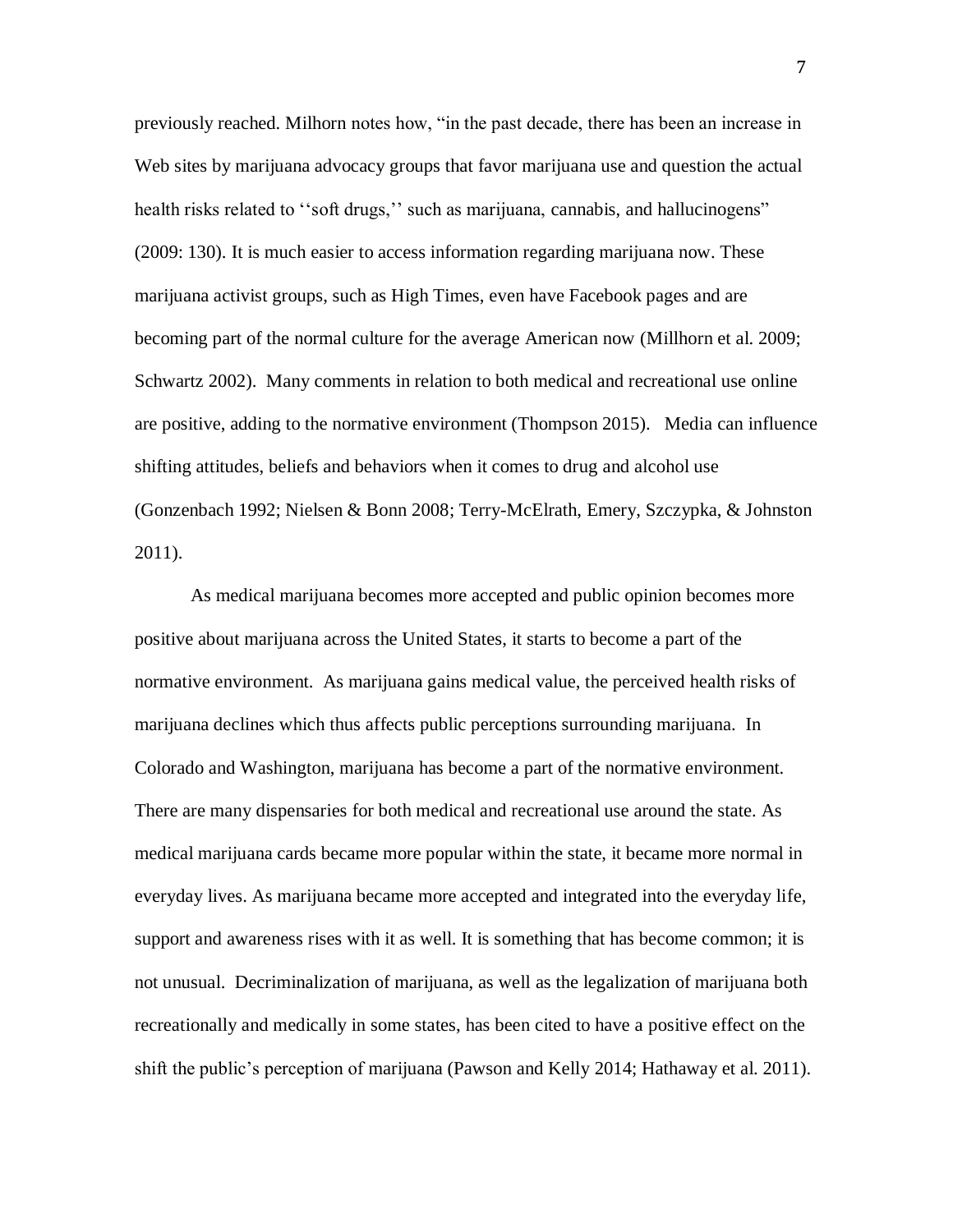There is debate on whether legalization, medically or recreationally, has positive effects on the amount used. Research has shown that living in areas that have a high number of medical marijuana cards does not increase the likelihood of a 30-day marijuana use or a lifetime use (Ammerman et al. 2015; Friese and Grube 2013). Although support has increased, it is not necessarily linked to medical marijuana-use related attitudes (Friese and Grube 2013; Weisheit and Smith 1991). Medical marijuana's legalization influence on public opinion was studied in California and impacted public opinion. A study found that although some marijuana-related attitudes changed between 1995 and 1999, use did not increase" (Khatapoush and Hallfors 2004: 751). This could suggest that use does not directly correlate to public opinion, and that recent policy changes have not affected marijuana-related behaviors. Perhaps instead, the younger generations of liberals in the 70s have grown up, influencing the future children (their children) with positive views of marijuana.

However, in communities that had voter approval of marijuana there are studies that indicate a positive relation between 30-day and lifetime use of marijuana among users (Friese and Grube 2013; Cedra 2012). Colorado and Washington, which have legalized recreational marijuana, have witnessed an increased usage of marijuana. However some debate surrounds whether the found connection is "causal, or is due to an underlying common cause, such as community norms supportive of the legalization of medical marijuana and of marijuana use" (Cedra 2012: 22). Dembo (1976) found a positive relationship with marijuana use and the belief that marijuana should be decriminalized as well as other positive drug-related attitudes. Other studies argue that there is an increase in permissive marijuana attitudes increasing across the United States as a whole, regardless of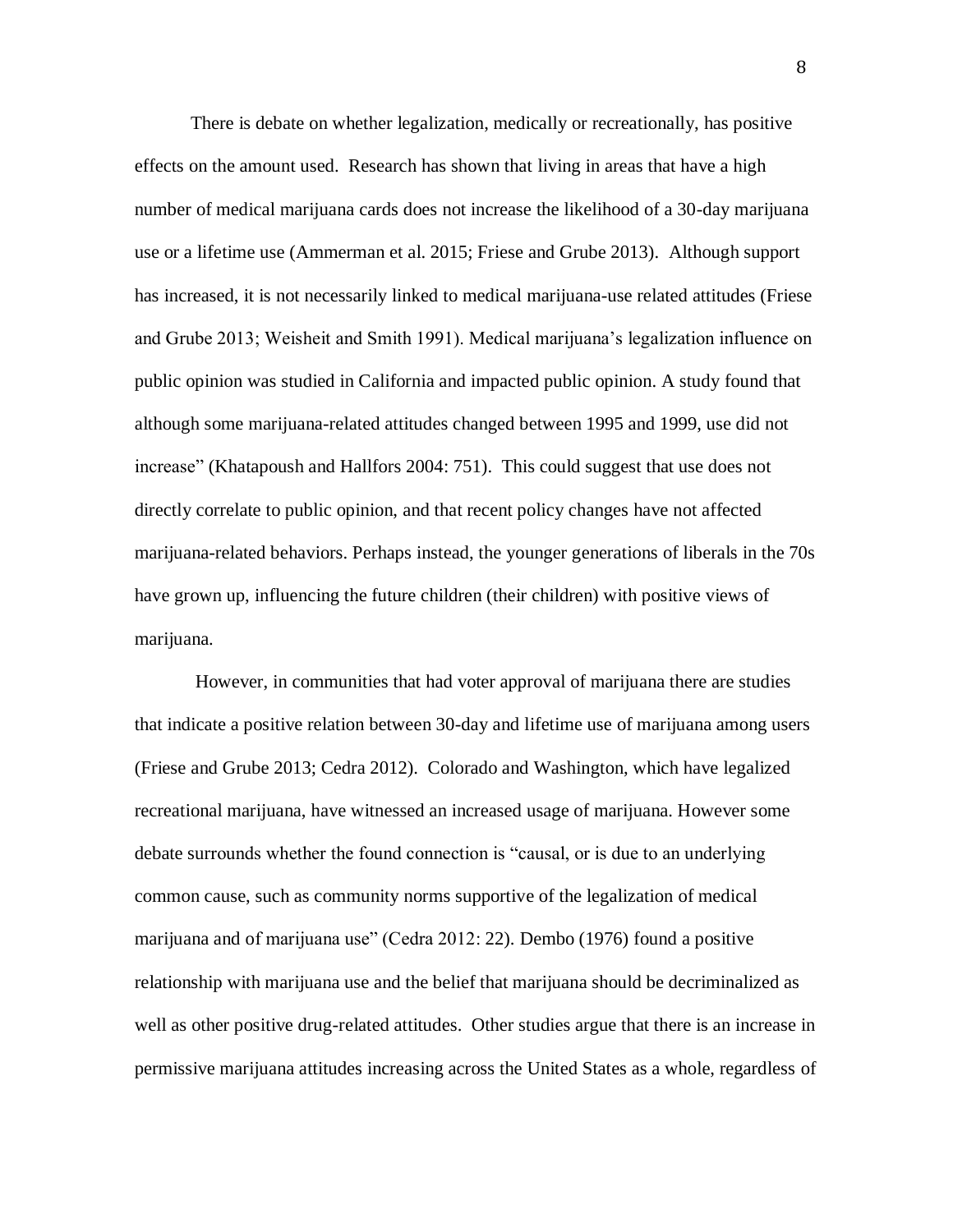the policies in effect within the state (Schmidt et al. 2016; Khatapoush and Hallfors 2004). Rather, the state-level debates have risen to a national issue versus a state issue.

## *Changing Perceptions of Alcohol and Tobacco*

Alcohol, similar to marijuana, had a period of prohibition in the United States. Prohibition was fueled by negative stigmas surrounding alcohol. There were many groups that campaigned for the prohibition of alcohol such as the Women's Christian Temperance Union (WCTU), and the Anti-Saloon League (Hall 2010; Blocker 2006; Weisheit and Smith 1991). Similar to marijuana use, many anti-alcohol laws existed before the national prohibition of alcohol with many states having enacted "dry" laws at the time. Over all, prohibition of alcohol was seen as a failure, with the repeal of prohibition with the 21st amendment in December 1933 (Hall 2010; Blocker 2006; Miron and Zwiebel 1991). Although marijuana and alcohol are two different substances, prohibitions of both marijuana and alcohol have similar consequences.

Prohibition may reduce respect for the law (Miron 1998; Weisheit and Smith 1991). During the prohibition of alcohol, many people still attained alcohol illegally (Blocker 2006; Miron and Zwiebel 1991). Thus as people are still able to acquire illegal substances and avoid consequences associated with the law, voluntary compliance and respect for the laws surrounding prohibition diminishes. "Whenever a substantial proportion of the citizens engage in a clearly illegal activity it is difficult to argue that the law represents the collective will of the people. Further, such questions about the law also undercut public respect for those who actively enforce the law" (Weisheit and Smith 1991: 35). This idea can be applied to alcohol prohibition and marijuana prohibition, since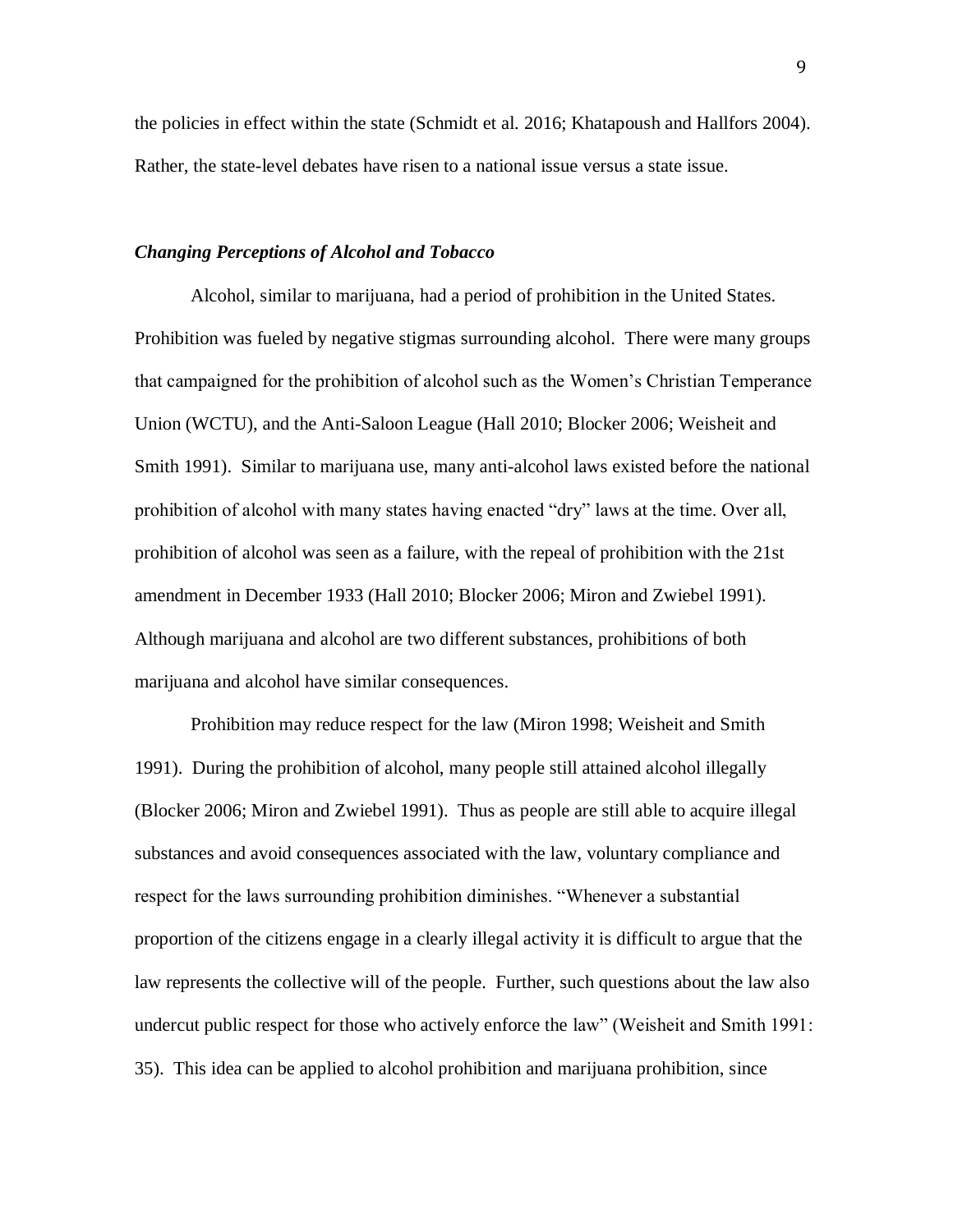marijuana remains the most commonly used illicit drug in America (Barry et al. 2014; Pawson and Kelly 2014; Warf 2014; Friese and Grube 2013). Clearly, despite being an illegal substance, marijuana use is still prevalent.

In the time of alcohol prohibition in the United States of America, an enormous black market was created for the sale and distribution of illegal alcohol. The black market encourages crime (Hall 2010; Blocker 2006; Miron 1998; Weisheit and Smith 1991). Not only is crime encouraged, but also violence (Miron 1998; Miron and Zwiebel 1991). Since the black market exists outside of the law, those who operate within the black market are likely to turn to violence to solve their problems since they cannot report their problems to law enforcement. While there is no longer a need for a black market to supply alcohol, the black market is still a supplier of illegal marijuana.

Alcohol acceptance lowered as the health risks surrounding alcohol increased, rather than alcohol acceptance lowering due to the laws of prohibition. Before and during the early stages of prohibition of alcohol, when support for prohibition was the greatest, there were also great fears surrounding the health risks associated with alcohol use. The Anti-Saloon League message was that national prohibition would reduce illness and improve public health (Hall 2010; Blocker 2006). During the early years of prohibition, death rates due to liver cirrhosis were high, which only further supported the idea that alcohol held health risks and worked to the advantage of Prohibitionists (Hall 2010; Blocker 2006; Miron 1998). Alcoholics Anonymous (AA), the self help group created in 1935, insisted that there were two categories of drinkers: a "normal" drinker, who could consume alcoholic beverages in moderation and alcoholics who surpassed the line of moderate drinking (Hall 2010; Blocker 2006). The idea of alcoholism meant only a small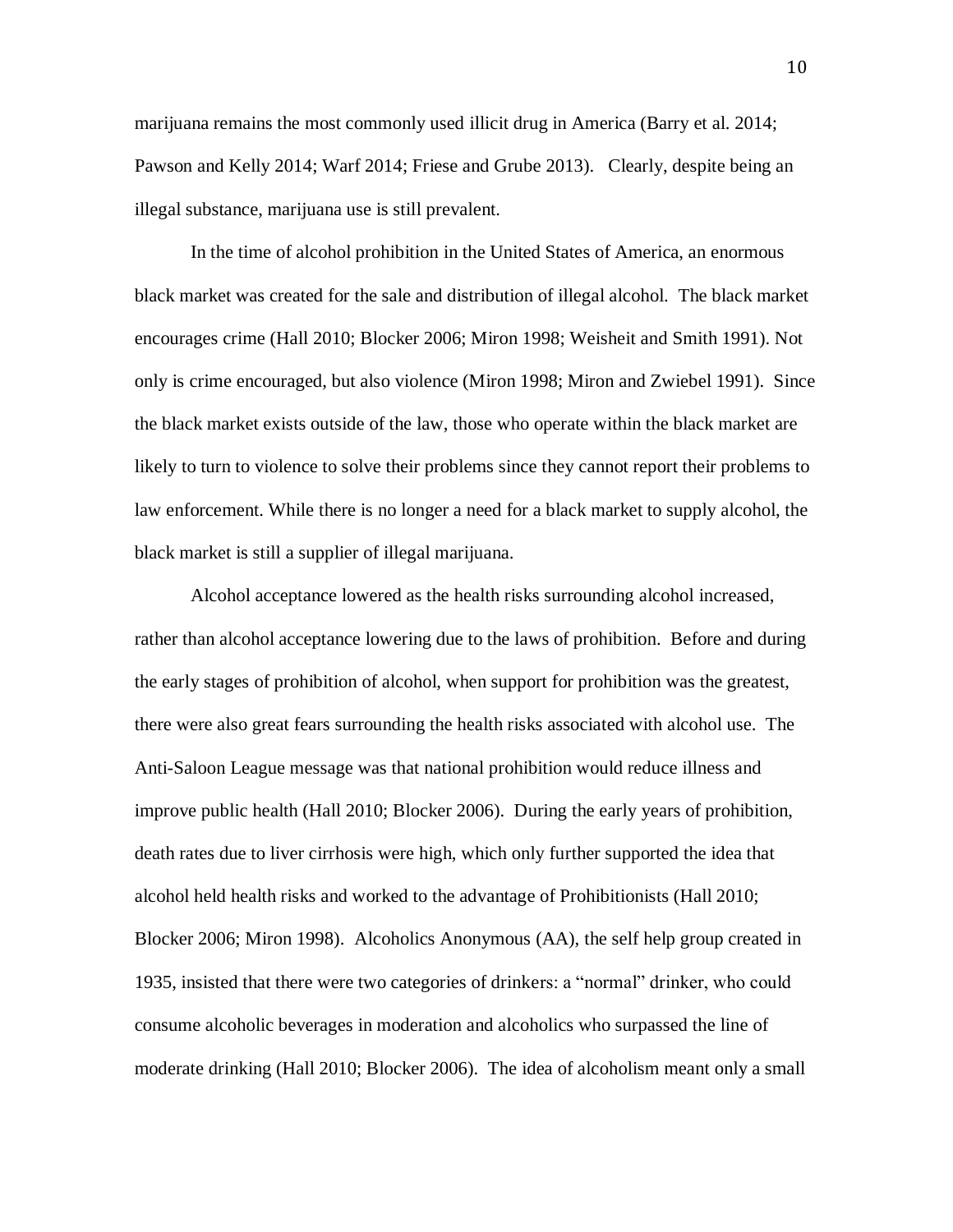percentage of drinkers endured problems related to alcohol rather than alcohol itself being a problem. The perceived health risk associated with alcohol use lessened as a line was drawn between alcoholics who consumed too much alcohol (and thus suffered the worst health affects associated with alcohol consumption) and normal drinkers who consume alcoholic beverages in moderation (Hall 2010; Blocker 2006).

Similar to that of marijuana, and alcohol, tobacco acceptance lowers as information on the health risks associated with tobacco smoking rises. Scientific study surrounding tobacco has steadily grown, as well as public education surrounding the dangers associated with tobacco use (DePierre et al. 2014; Simpson and Lee 2003). It is well known now in the United States that smoking tobacco is highly addictive and can lead to numerous health complications, including but not limited to certain cancers, heart disease, emphysema and COPD (DePierre et al. 2014; Simpson and Lee 2003). In contrast, developing countries are seeing a rise in tobacco smoking; this is due to the populations' lesser awareness of health risks than wealthy countries (Simpson and Lee 2003). Smoking tobacco has become less socially acceptable in the United States over time as more research on the effects of tobacco has emerged.

The increase of perceived health risks associated with substance use leads to users making more informed decisions regarding substance use. When it comes to marijuana, there is limited research surrounding the effects of the substance. Since marijuana is listed as a Schedule I drug, there are federal bans in place that restrict and prevent research surrounding marijuana. Thus due to a lack of solid research, social stigmas surrounding marijuana use are lessening as perceived health risks of smoking marijuana are questioned.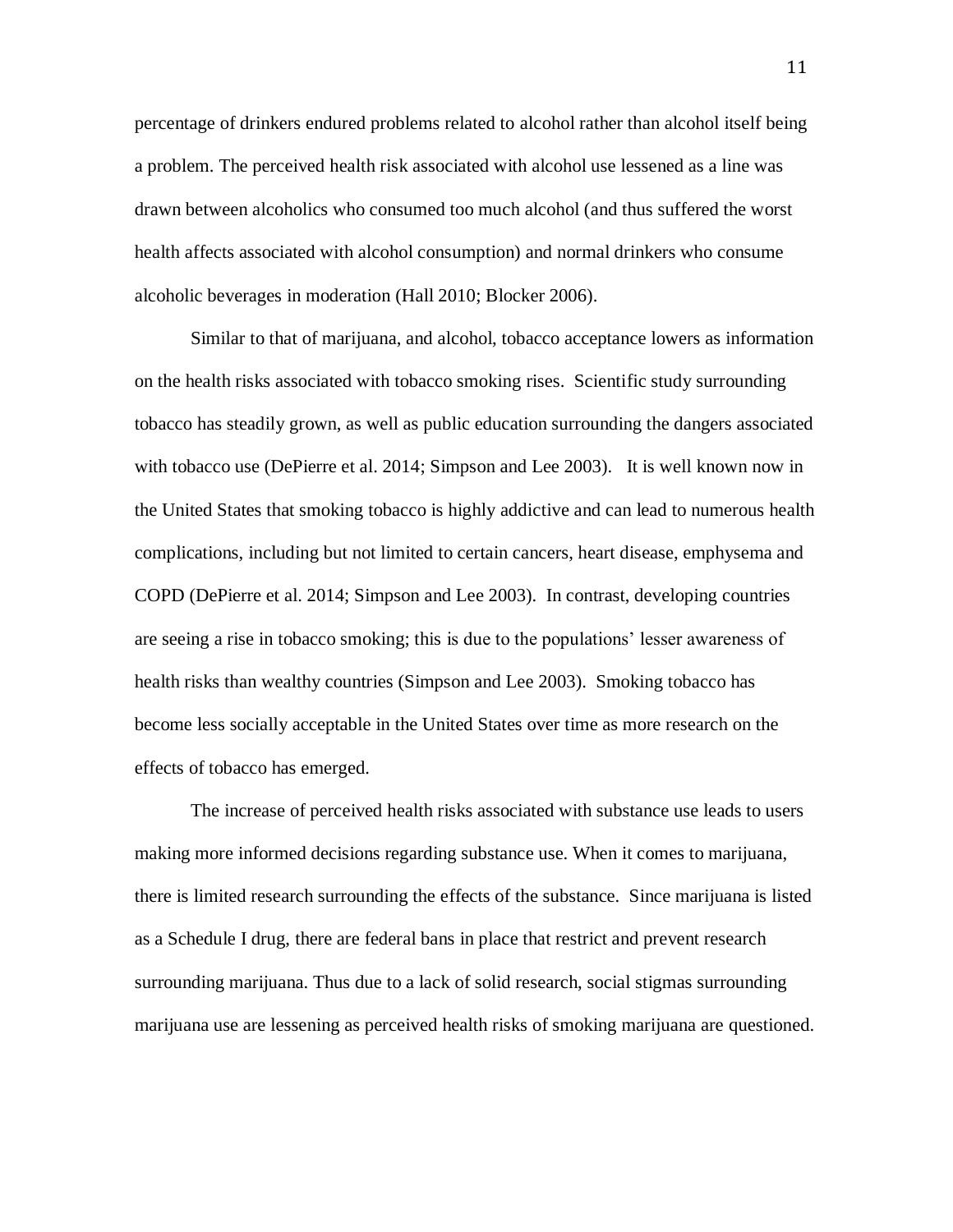## *Peer Norms in Relation to Substance Use*

Social norms can act as guidelines for what is and what is not acceptable regarding societal behaviors and attitudes. Social norms are influenced by the values, attitudes, behaviors and beliefs of a population. It is important to note that actual social norms and perceived social norms can be different. As such, individuals may try to meet unrealistic expectations in order to be accepted by peers. Peer influences have a strong effect, either positive or negative on youth when it comes to activities and associations (Denham 2011; Warr 2002). This is because secondary socialization of adolescents happens in peer-groups (Vogel et al. 2015; Warr 2002). The culture of the school, including institutional rules and peer interaction, are agents of socialization, which influences students' attitudes and actions (Vogel et al. 2015).

Studies regarding peer-norms and substance abuse show that as the perceived norm of substance use increases, so too does actual use (Vogel et al. 2015; Page and Roland 2004; Cleveland and Wiebe 2003; Norton et al. 1998). Students who attend schools where large numbers of individuals use substances such as tobacco, alcohol, and marijuana, among other substances, are likely to use substances themselves (Vogel et al. 2015; Ennett et al. 2008; Cleveland and Wiebe 2003). Peers provide strong influences for initial and continued substance use (Ennett et al. 2006, 2008; Lakon et al. 2010). However, the perceived norm of substance use among students is usually higher than actual use reported by students (Barry et al. 2014; Wolfson 2000). This poses a significant issue, as students may try to conform to these false peer-perceptions in order to be accepted by their peers (Barry et al. 2014; Warr 2002; Wolfson 2000). However, in schools where there is a perceived norm of the majority of students disapproving of substance use, students are less

12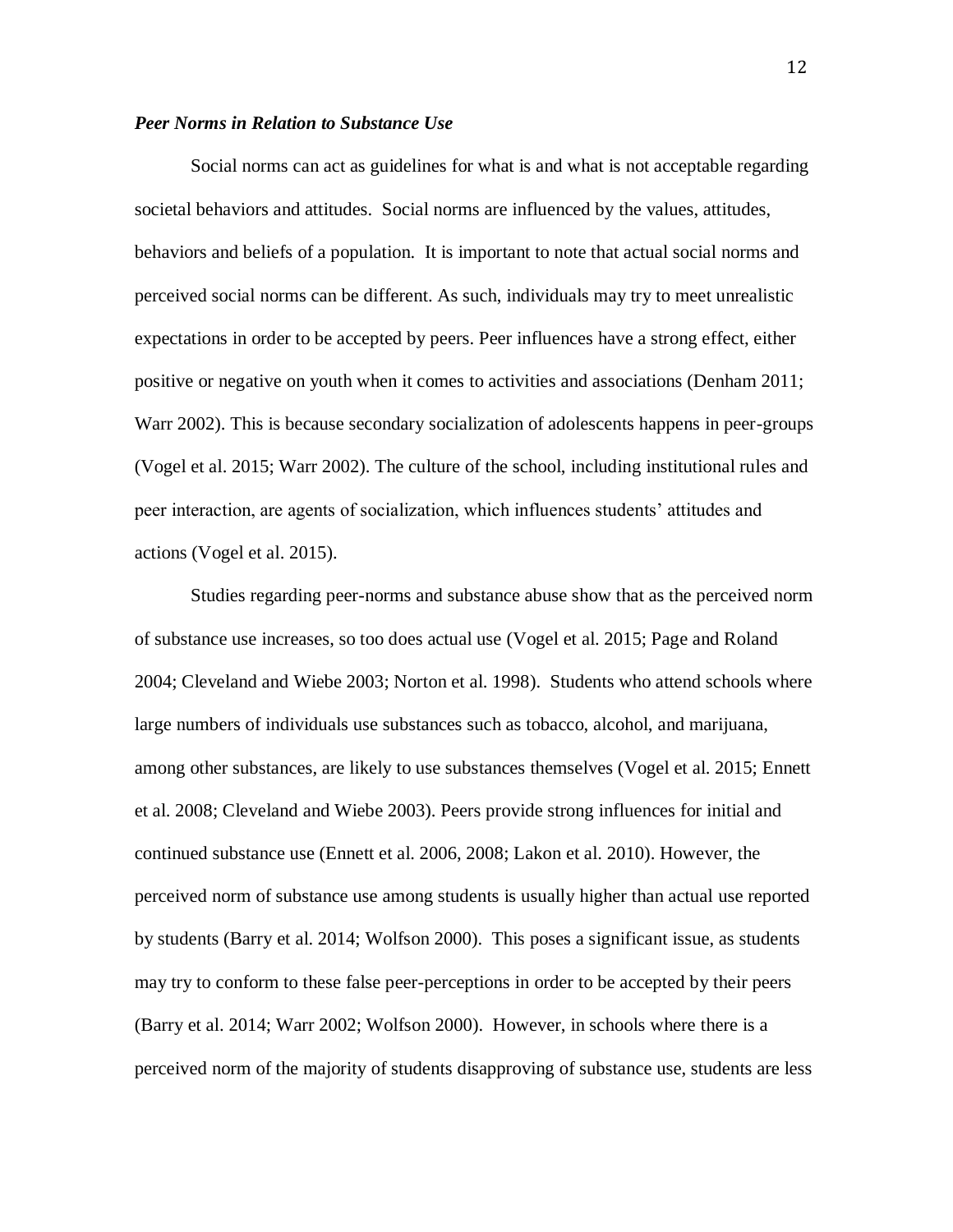likely to engage in the use of substances such as alcohol, tobacco, and marijuana (Kumar et al. 2002). Thus, perceived use of substances among peers plays a key role in student use.

In school environments where substance use is perceived as normative, substances may be used in order to gain a higher social attainment, as students are wiling to engage in activities, which will receive support from their peers (Vogel et al. 2015; Allen et al. 2005). Peer acceptance and pressure in organized sports, in particular, may lead to higher use of substances of both alcohol and marijuana (Denham 2011). The use of drugs shared amongst youth participants in ritualistic activities can invoke a sense of community and bonding (Pawson and Kelly 2014; Dunlap et al. 2006). Or perhaps this is due to athletes' high status. A student's high status would influence and (most likely) increase their popularity, which only furthers the need to continue to conform to social and cultural norms of school in order to keep their place in the school hierarchy (Vogel et al. 2015).

While drinking is correlated with peer influence, the use of tobacco and cigarette smoking is surprisingly not (Ennett et al. 2010; Vogel et al. 2015). Perhaps this is due to changing social norms regarding the decline of acceptance of tobacco use (Barry et al. 2014; Patton et al. 2005). Media surrounding tobacco and cigarette smoking has become more negative than in pervious years. Smoking cigarettes also tends to be more a singular activity, versus drinking which is more social, as one alcoholic bottle can be easily shared amongst a group.

#### *Marijuana in Relation to Alcohol and Tobacco*

Marijuana has been referred to as a "gateway" drug, opening the door for adolescents to try other drugs. However, there has been conflicting research as to whether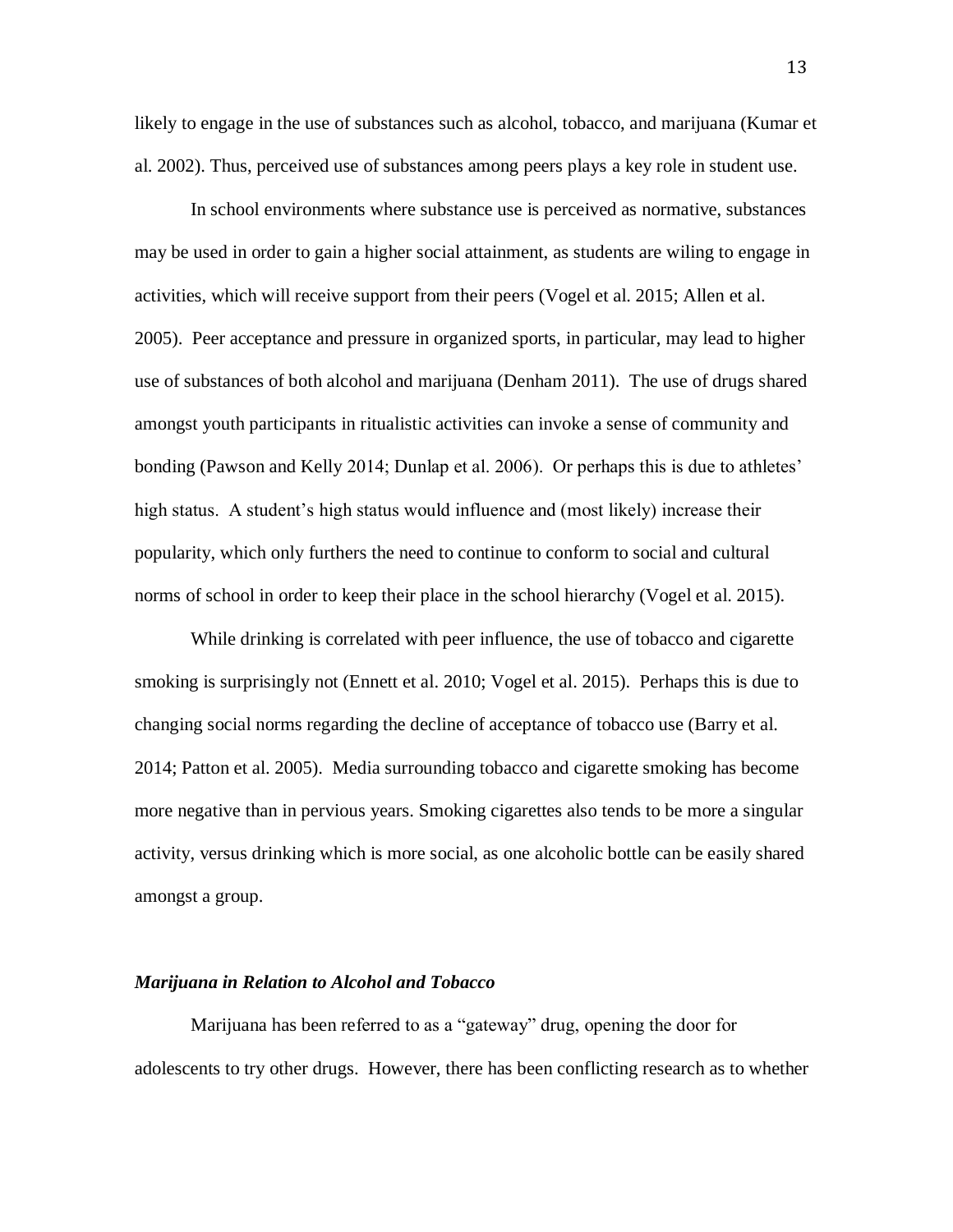or not marijuana creates this "gateway" effect to harder drugs (Barry et al. 2014; Denham 2011; Harvard Mental Health Letter 2010; Patton et al. 2005; Welte and Barnes 1985). Additionally, some research suggests that alcohol instead is the gateway (Denham 2011; Welte and Barnes 1985). Denham, in his work on athletes and drug use, notes, "that alcohol use might act as a 'gateway' for greater use of cannabis among athletes: If those who participate in competitive sports consume alcohol more frequently than others, and if alcohol consumption correlates with marijuana use, then one might expect greater use of marijuana among those who consume more alcohol" (2011: 366). Alcohol in this case, provides a positive relation to marijuana, not the other way around. This goes against stereotypes that marijuana is the main culprit for adolescence exploration of other substances.

In the 1980s, tobacco may have served as a gateway for marijuana use (Barry et al. 2014; Patton et al. 2005). There are inherent similarities between tobacco and marijuana. For example, both can be smoked using a cigarette (or joint), a cigarillo (or known as a 'blunt' when the tobacco is replaced with marijuana, or a spliff is when marijuana and tobacco are used together in the cigarillo), a pipe, a water pipe (often referred to as a 'bong'), and can even be vaporized (Barry et al. 2014; Ramo et al. 2012; Golub et al. 2006). As e-cigarettes and vaporizing are becoming a more popular way to ingest nicotine, marijuana can also be turned into a wax to be used in special vaporizing pens. However, many current social norms surrounding tobacco are negative compared to those social norms of tobacco in the 1980s, thus declines the social acceptability of tobacco and cigarettes. This, in addition to the rise in acceptance of marijuana, may have reversed tobacco's gateway effects (Patton et al. 2005).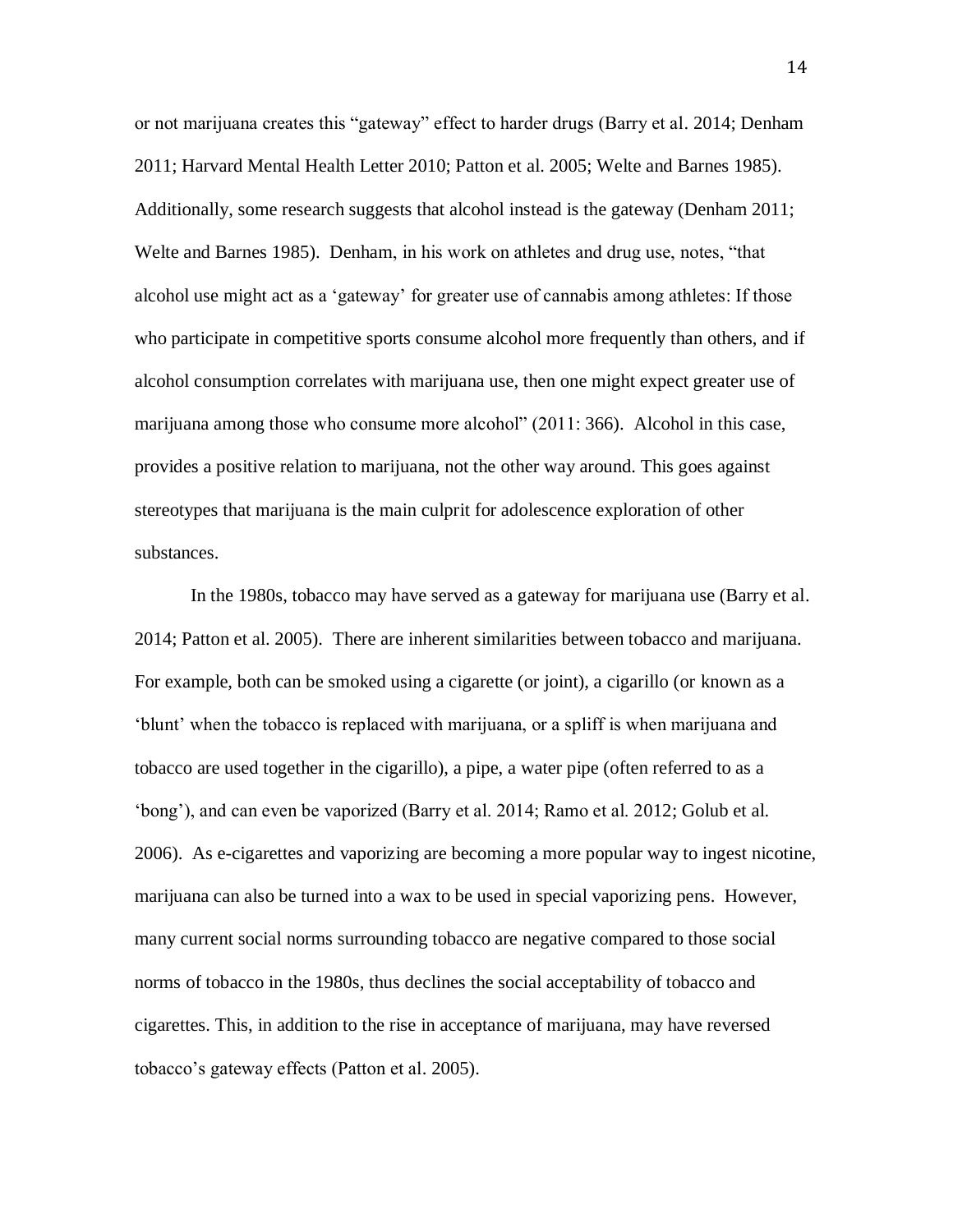The decline of tobacco may be due to the increased awareness of tobacco's adverse effects. On every box of cigarettes is a Surgeon General's warning of the negative health effects associated with smoking tobacco. In comparison, many young people believe that marijuana has no, or relatively low health and social risks associated with use of the substance (Pawson and Kelly 2014; Parker et al. 2002). Not only that, but marijuana has been proven to have some medicinal purposes, with further research needed in order to better and fully understand the medicinal properties of marijuana (Noonan 2015; Meng 2016).

Those in support of the legalization of marijuana claim that the social costs, as well as health costs, associated with marijuana are more beneficial and less harmful than other already-legal substances such as alcohol and tobacco. Alcohol and tobacco use is associated with higher risks of mortality and illness, which then leads to state spending on Medicaid (Barry et al. 2014; Joffee et al. 2004). Not only that, but taxes placed on legal marijuana can provide the state with additional revenue to be used for the people. The money generated from marijuana taxes can be put back into schools, helping the homeless, funding veteran services, among other things (Barry et al. 2014; Levine and Reinarman 1991). In addition, legalization of medical marijuana gives easier access to those using cannabis for medical reasons, as well as allowing further research on marijuana in order to examine its unknown possibilities.

Marijuana has become a part of a normative environment in the United States similar to that of alcohol and tobacco (Thompson et al. 2015). Part of this positive change is due to recent decriminalization, as well legality (both medically and recreationally) in some states (Pawson and Kelly 2014; Hathaway et al. 2011). Not only that, but marijuana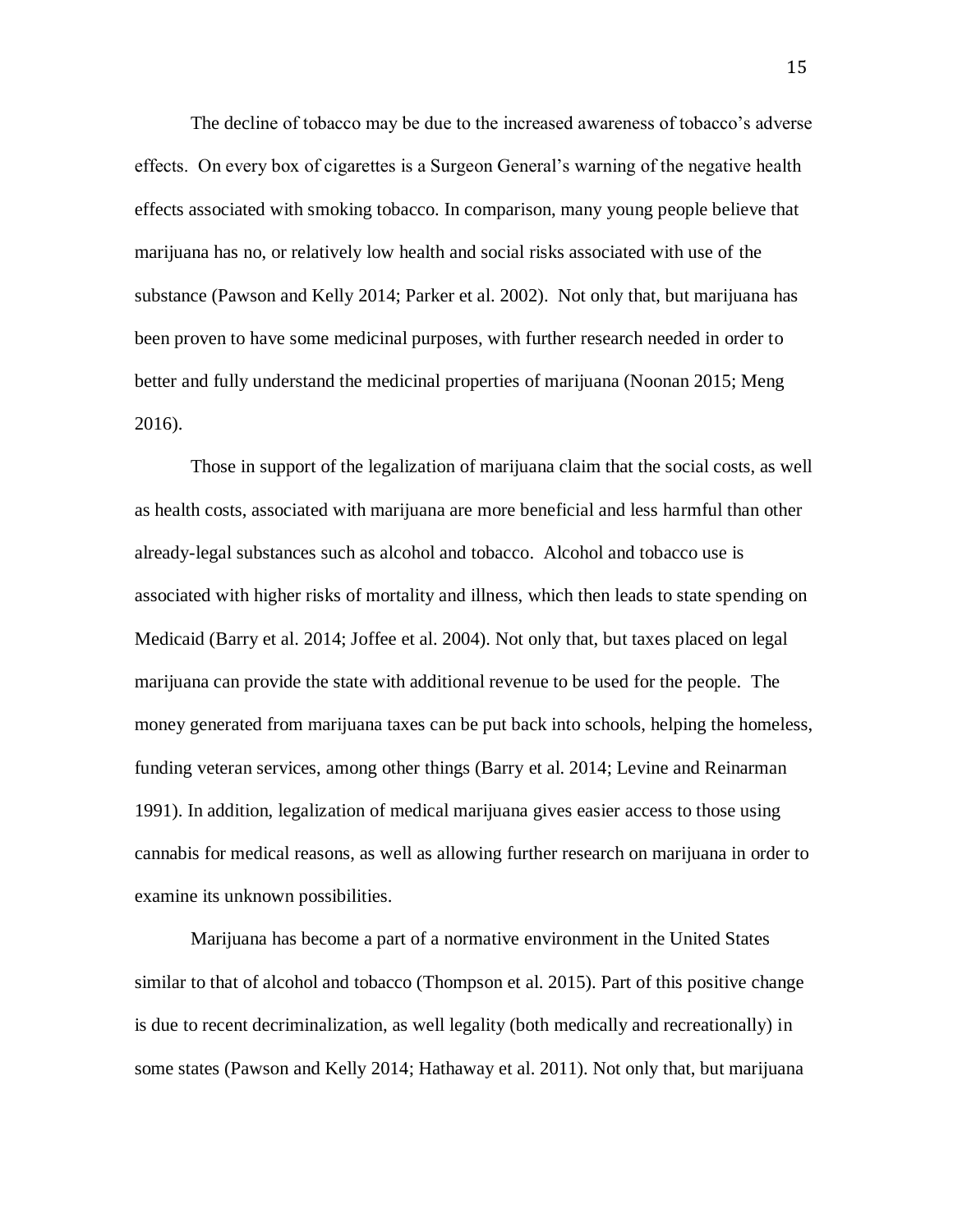is more positively represented across media (as opposed to the 1980s), from television to social media, due to changing social norms and support for legalization (Stringer and Maggard 2016; Gonzenbach 1996; Schwartz 2002; Stryker 2003). It is vital for the public perceptions of marijuana to be explored, especially with changing laws.

Much of the research that currently focuses on marijuana only includes quantitative studies. This current study goes beyond any current research surrounding the public perceptions of marijuana by conducting qualitative interviews in order to understand people's personal thoughts, beliefs and feelings surrounding marijuana. This study also builds upon research that already exists among marijuana, tobacco, and alcohol, but specifically focuses on college-aged individuals, rather than adolescent youth. Marijuana gained popularity in the 1970s on college campuses, so it is relevant to see how college students today perceive marijuana use with regards to changing norms surrounding marijuana. The main focus of this study is to answer three primary research questions: what are the perceptions of marijuana use, how does marijuana use relate to other substance use, and how do people make sense of their relationship with marijuana?

## *Methods*

Research for this thesis was conducted in late December 2016 and ended in March 2017. The research focuses on the current perception of marijuana use among college-aged individuals. With changing laws in Massachusetts regarding and surrounding marijuana passed in the November 2016 elections, it is important to understand the feelings and attitudes of those affected. Much of the research that already exists only focuses on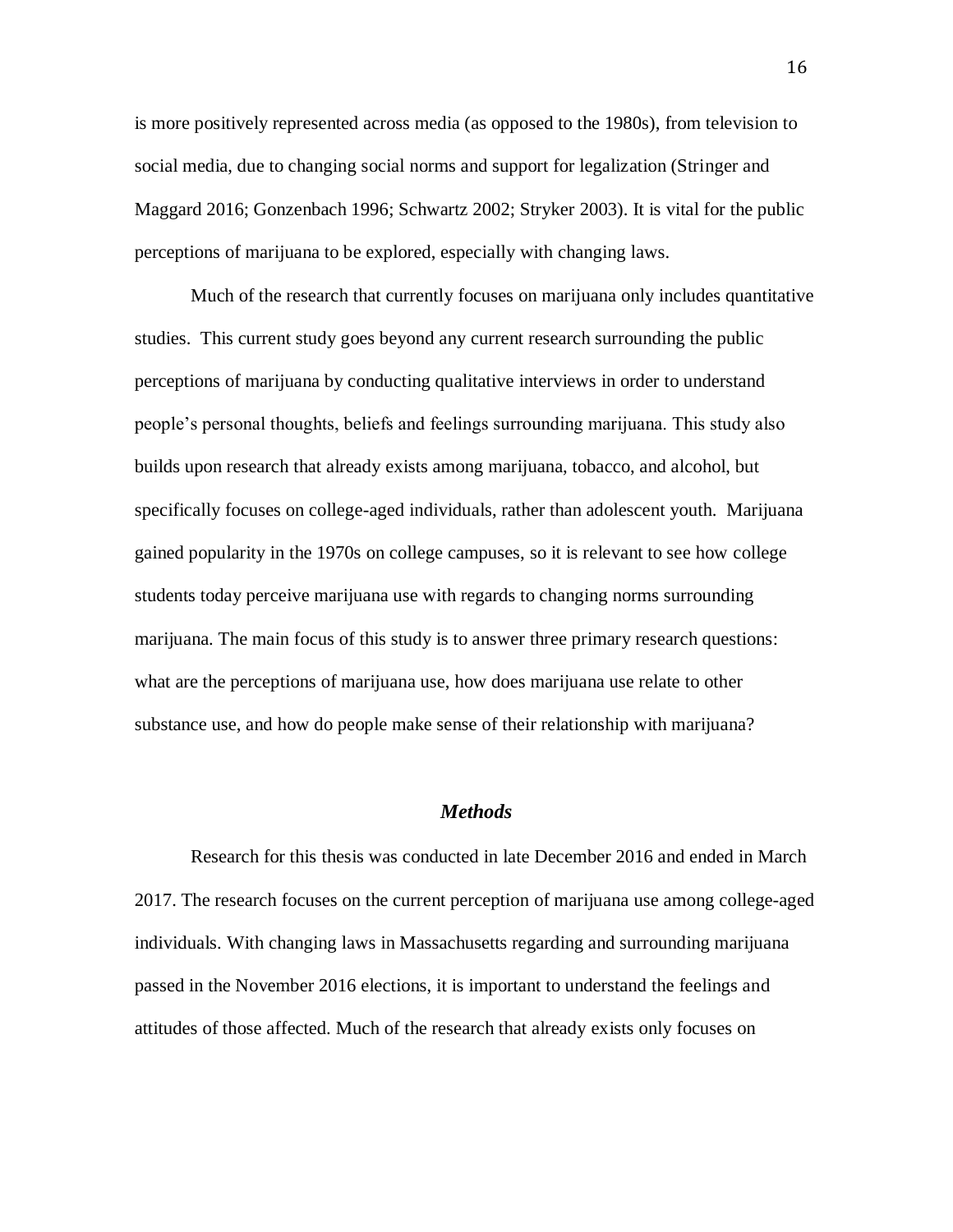quantitative analysis of marijuana. By conducting interviews, this study will add an important qualitative component that is lacking from current research on marijuana.

The research included conducting and analyzing qualitative interviews. The sampling group for this data included individuals between the ages of 18-32 who live in Southeastern, MA. This sample is relative to the age of students attending colleges. Interviewing college-aged students also allows for comparison of views between today's college students and college students in the 1970s, where marijuana use gained popularity. It is specific also to those in Southeastern Massachusetts, due to the ease of access of participants and also because it is relative to those students attending colleges in this area.

Participants were chosen through snowball sampling. Due to the sensitive nature of research surrounding drug use target populations can be hard to find, due to marijuana users seeking anonymity. Snowball sampling is a non-probability technique that is helpful in studies where the target population is hard to locate. Heckathorn (2011) explains:

Sampling these populations is difficult because standard statistical sampling methods require a list of population members (i.e., a "sampling frame") from which the sample can be drawn. Yet for a hidden population, constructing the frame using methods such as household surveys is infeasible when the population is small relative to the general population, geographically dispersed, and when population membership involves stigma or the group has networks that are difficult for outsiders to penetrate. Groups with these characteristics are relevant to research in many areas, including public health (e.g., drug users), public policy (e.g., illegal immigrants), and arts and culture (e.g., musicians) (356).

Due to the secretive nature surrounding marijuana, the researcher will collect information on the target population using individuals she knows, then ask those subjects to locate other members of the target population for the study. Each new subject interviewed can potentially locate more new subjects to participate in the research study. Thus, a "snowball" effect is created.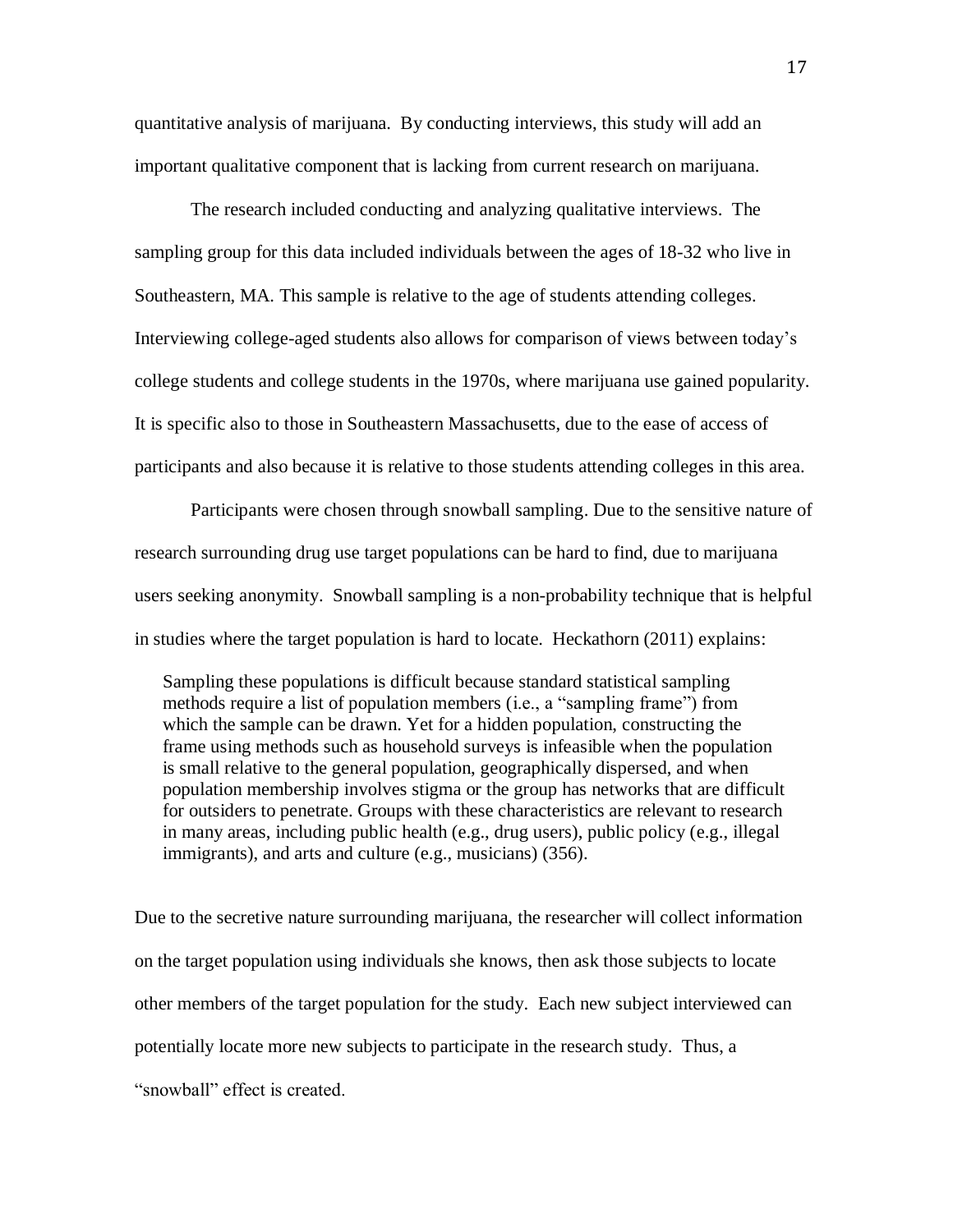Sixteen interviews were conducted and audiotaped. Each interview lasted approximately 30 minutes. Memos were written after each interview in order to help the researcher organize information later on. The interviews were broken down into three different groups: college students, non-college students, and college graduates (See Table 1). This stratification of the target population is vital to the research in order to determine if level of education has an effect on views of marijuana. After data collection, the segmentation of groups allowed for analysis between groups. Part of the research included examining for possible similarities or differences between education levels in regards to feelings and attitudes related to marijuana and other substances.

| <b>NAME</b>    | <b>GENDER</b> | <b>AGE</b> | <b>EDUCATION</b>       | <b>USE OF</b><br><b>ALCOHOL</b> | <b>USE OF</b><br><b>TOBACCO</b> | <b>USE OF</b><br><b>MARIJUANA</b> |
|----------------|---------------|------------|------------------------|---------------------------------|---------------------------------|-----------------------------------|
| Eric           | Male          | 26         | Non-College            | Yes                             | N <sub>0</sub>                  | Yes                               |
| George         | Male          | 27         | Non-College            | Yes                             | N <sub>o</sub>                  | Occasionally                      |
| Jake           | Male          | 25         | Non-College            | Yes                             | No                              | Previously                        |
| Mary           | Female        | 23         | Non-College            | Yes                             | Yes                             | Yes                               |
| <b>Becky</b>   | Female        | 23         | Non-College            | Yes                             | Yes                             | Yes                               |
| Sean           | Male          | 31         | Non-College            | Yes                             | Yes                             | Yes                               |
| Charlie        | Male          | 22         | Non-College            | Yes                             | N <sub>0</sub>                  | Yes                               |
| Shayla         | Female        | 24         | Non-College            | Yes                             | N <sub>o</sub>                  | Yes                               |
| Kayla          | Female        | 22         | Non-College            | Yes                             | N <sub>o</sub>                  | Yes                               |
| Todd           | Male          | 23         | <b>Current College</b> | Yes                             | Yes                             | Occasionally                      |
| <b>Bridget</b> | Female        | 25         | <b>Current College</b> | Yes                             | N <sub>0</sub>                  | Yes                               |
| Elizabeth      | Female        | 22         | <b>Current College</b> | Yes                             | Previously                      | Yes                               |
| Tim            | Male          | 23         | College Graduate       | Yes                             | Yes                             | Yes                               |
| Shelly         | Female        | 22         | College Graduate       | Yes                             | No                              | Yes                               |
| Rebecca        | Female        | 24         | College Graduate       | Yes                             | Previously                      | Occasionally                      |
| James          | Male          | 30         | College Graduate       | Yes                             | N <sub>0</sub>                  | Yes                               |

**Table 1: Interviewee Information**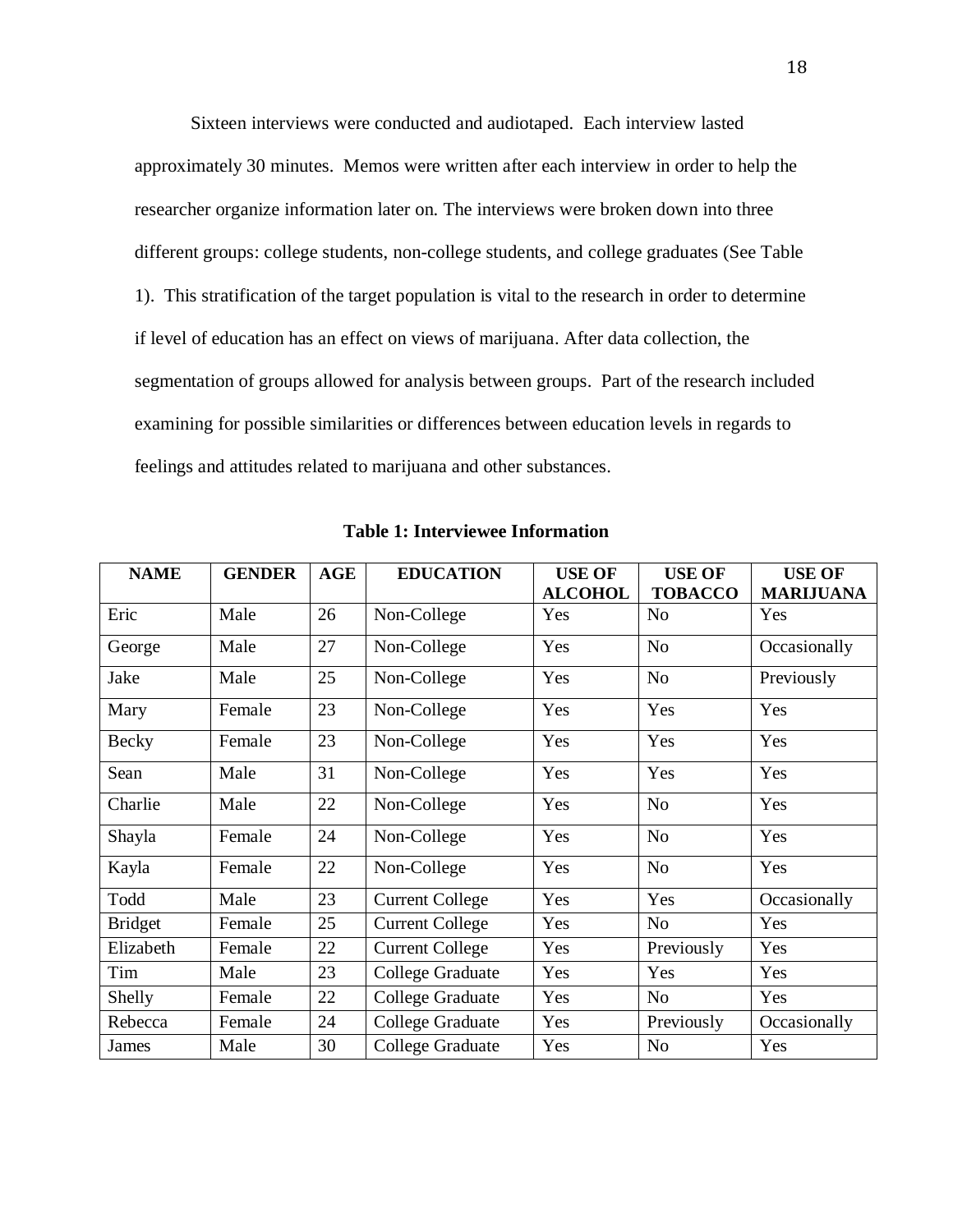While sixteen participants is only a small section of the population, this study adds an important part of the research that is lacking surrounding marijuana. It is not a representative selection of the entire population of Massachusetts, or even Southeastern Massachusetts. However, this study is more exploratory in nature in order to provide a better understanding of some of the attitudes that exist surrounding marijuana. The study provides information on the feasibility of the subject as well as provides methodology for future research done on the topic. This study may provide future researchers with direction for a more in depth study.

Each interview started with questions regarding personal life and education. These questions are essential, for not only do they add relevant information regarding education to the study, but also provides participants with an easy subject in order to help participants become comfortable with talking. An example of an opening question is, "tell me a little about yourself" (see Appendix A for full interview guide). These opening questions will be used to try and establish trust between the interviewer and interviewee before moving onto more sensitive subjects.

The next set of interview questions explored participants' views on different substances. It started with the less sensitive subjects of tobacco and alcohol and then moved into the focus on the perceptions of marijuana. Questions regarding views of marijuana were specified as recreational use and medical use. The last segment of the interview explored participants' use of specific substances, again starting with tobacco, and alcohol and then moving onto marijuana. Questions were directed towards current use, previous use, and how the use of the specific substance makes the interviewee feel. More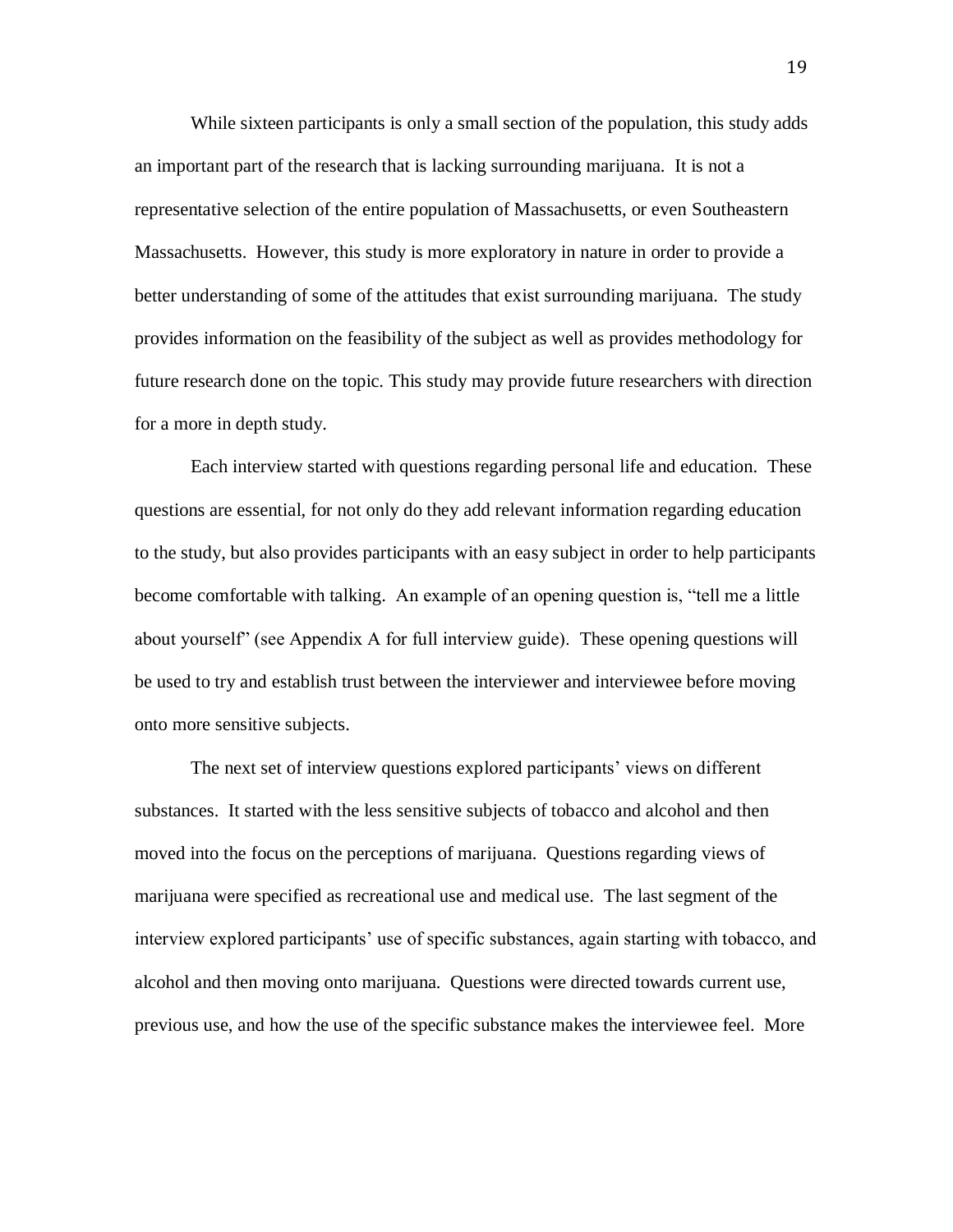specific questions were asked about marijuana such as asking for descriptions of the first time marijuana was used and why the participant uses marijuana (if applicable).

The interview included demographic questions, regarding age, college status, race, and gender. These demographic questions were asked of the participants after the interview was conducted, in the form of a questionnaire for participants to fill out. This information allowed for further segmentation of the research group in order to examine the possibility of trends in the data. Coding was done open-ended to see what themes would arise. The data was coded in relation to age, relations to tobacco and alcohol, and the beginnings of substance use. The data revealed four themes: the positive perceptions and normalization of marijuana use, comparisons between alcohol and tobacco with marijuana, the perceptions of tobacco and alcohol as worse than marijuana, and the contradictions of living in the changing norms of marijuana use.

## *Findings*

Among the respondents, there is no consensus of how marijuana makes users feel as a whole. Yet, public perceptions of marijuana are more positive in relation to alcohol and tobacco. Notably, there were few concerns regarding the long-term effects of marijuana use. Most participants in the study viewed marijuana as less harmful than tobacco and alcohol. However, tobacco and alcohol, there is very limited research on the health affects of long-term marijuana use. In light of this, one must question however the unknown, long-term effects of marijuana use. The three themes that arose were the positive perceptions of marijuana use, the perceptions of tobacco and alcohol as worse than marijuana, and the contradictions of living in the changing norms of marijuana use.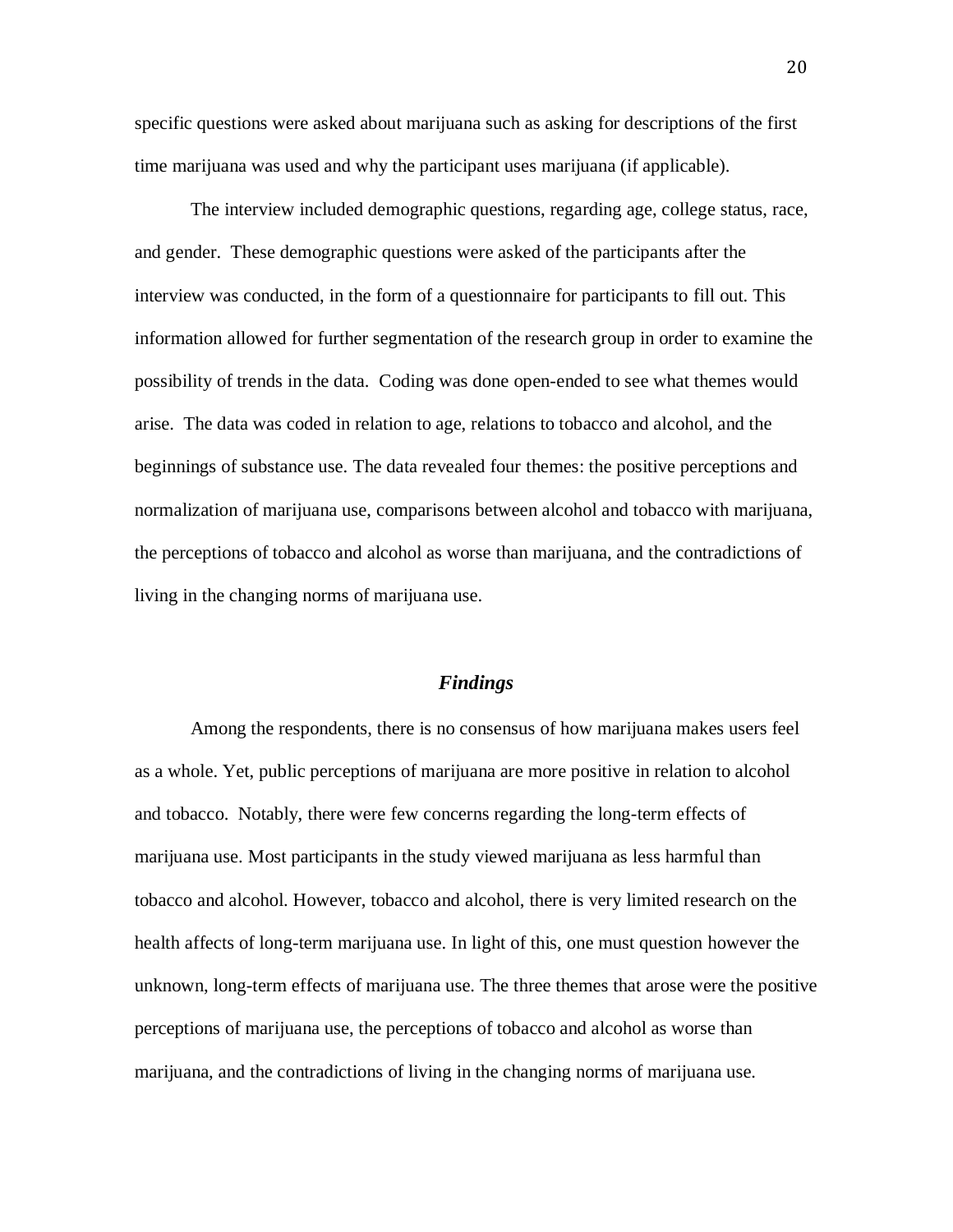## *Positive Perceptions and Normalization of Marijuana Use*

Marijuana users and supporters interviewed had different first exposures when it came to marijuana. Family members, such as older cousins or older siblings, introduced some users to marijuana while others were introduced by their peers. For some, even though a family member may not have openly used marijuana directly in front of the individual, the respondent still knew that the family member was using marijuana. Knowing that a family member uses marijuana helps make marijuana part of the normative environment.

Jake (age 25) when asked to describe how marijuana is present in his peer group,

states,

Very present in my peer group. I hung out a lot with my older cousins, not too much older, but they were just old enough to be in the next mentality of life. So they started smoking and I was exposed to it. Then a couple years later my friends started doing it.

Jake had older family members who introduced him to marijuana at a young age. This normalization of marijuana may influence the fact that while Jake is no longer a marijuana smoker, he still supports legalization of marijuana.

Those not introduced to marijuana through family members were introduced through peers. Peer acceptance and peer socialization have strong effects on youth (Denham 2011; Warr 2002). It is likely then, if a person belonged to a peer group who supported or used marijuana, that they too would try marijuana as well.

Sean (age 31), talks about how he was introduced to marijuana through his peers,

I started smoking marijuana at like 15. I think I was around it before then because all my friends had older brothers. It was common for people to smoke, same thing where we would all get together, go into the woods where our hang-out spot was or go into the park and smoke.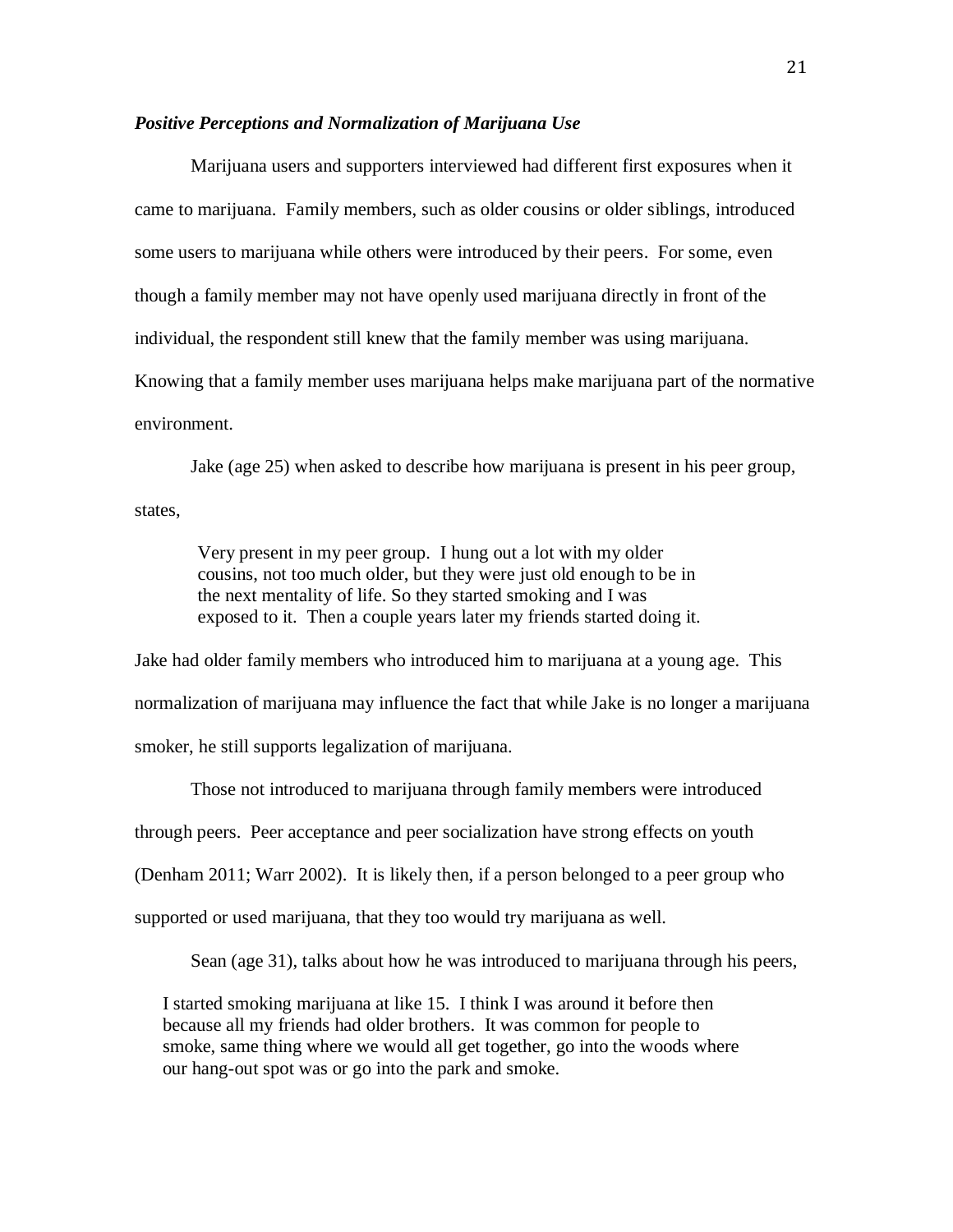Sean and his friends saw their older brothers smoking. It seemed like a normal thing to do, because it was in the environment in which they grew up in. As the appearance of marijuana became more consistent, marijuana becomes more normal.

Bridget (age 25) recalls that "pretty much everyone, except a select few" people in her peer group all smoke marijuana. Sean also stated that marijuana was present in his peer group with "like 95%" of the people, claiming, "I know maybe a couple people who don't smoke weed, but almost everyone does." Research has shown that perceived use of substance by peers influences individual use of substances (Vogel et al. 2015; Page and Roland 2004; Cleveland and Wiebe 2003; Norton et al. 1998). It should be questioned then, if an actual overwhelming majority of peers of marijuana users are marijuana users themselves or if it is just perceived to be that way. In addition to that, I would argue that users of marijuana probably have peers and friends who use marijuana more so than a nonuser of marijuana since peer acceptance plays a roll in socialization.

When asked to reflect on his experiences with marijuana, Jake (age 25) comments, "my dad smoked, probably still smokes. He never smoked around me, but I just knew what it was because by the time I realized what my father was doing my older cousins were doing it and you could hear the sound of clinging pipes and stuff like that." Jake was aware of what his father and cousins were doing even if it wasn't directly in front of him. Jake was exposed to the acceptance of marijuana growing up, making it something normal in his life.

Slaughter in 1988 predicted that if marijuana became normalized, that "an adolescent would introduced to the drug through families and friend who practice moderate use" implying that the idea moderation, which applies to alcohol, would also apply to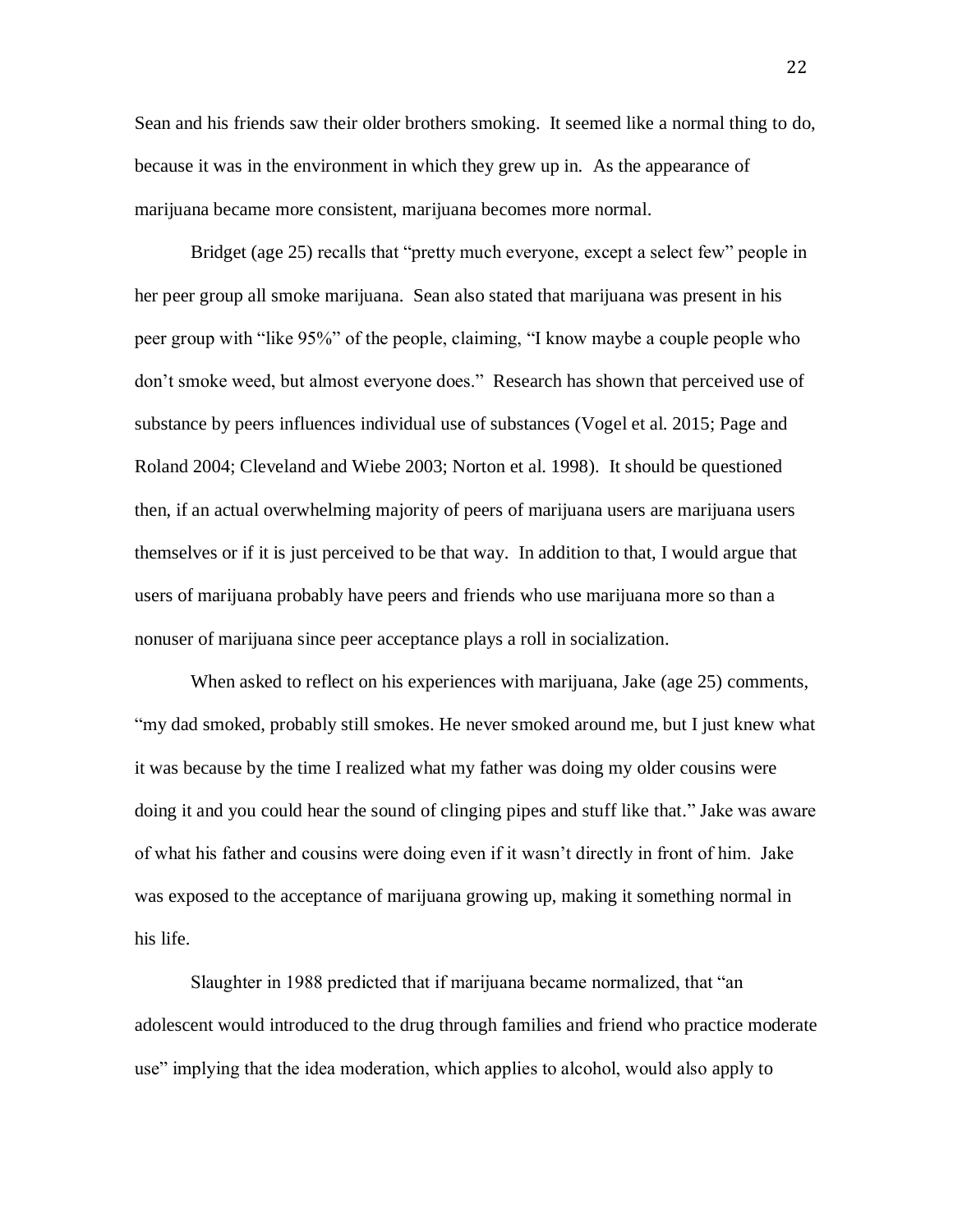marijuana (438). If marijuana were to be legalized, it would no longer need to be a taboo. Rather, parents can discuss with and demonstrate to their children the moderate ways to use marijuana, similar to that of alcohol.

Marijuana users had justifications for using marijuana. One of the major justifications for smoking marijuana by participants interviewed is that marijuana use has perceived benefits to the user's mental health. Along with that, marijuana use lead to participants feeling over all more relaxed, helped them sleep better, and recreational use of marijuana is considered fun.

Eric (age 26), explains his view on the legalization of medicinal marijuana, "Its been a long time coming. It will put some pharmaceutical companies out of business because it provides alternatives to harmful drugs…I'm suggesting here that a painkiller is more harmful than a marijuana cigarette." Medical marijuana has been proven to have effectiveness in treating certain medical conditions such as AIDS/HIV, arthritis, cancer, Chron's Disease, Multiple Sclerosis, epilepsy, among others as well as helping with the treatment of pain and increasing appetite (Noonan 2015; Meng 2016; *Harvard Mental Health Letter* 2010, Snelders 2009; Durand and Holland 2007). Despite this, research is still very restricted surrounding marijuana use. If more research were permitted, perhaps new uses for medical marijuana would emerge. That being said, more research may lead to the emergence of more serious negative consequences of marijuana use rather than positive outcomes.

Mary (age 23), uses Ativan for her anxiety but talks about how marijuana is easier, than using Ativan, saying:

If I'm stressed out I smoke a bowl and I calm down. Now they have me on that Ativan, I don't mind it but Pot is easier. Pot can be a social experience while you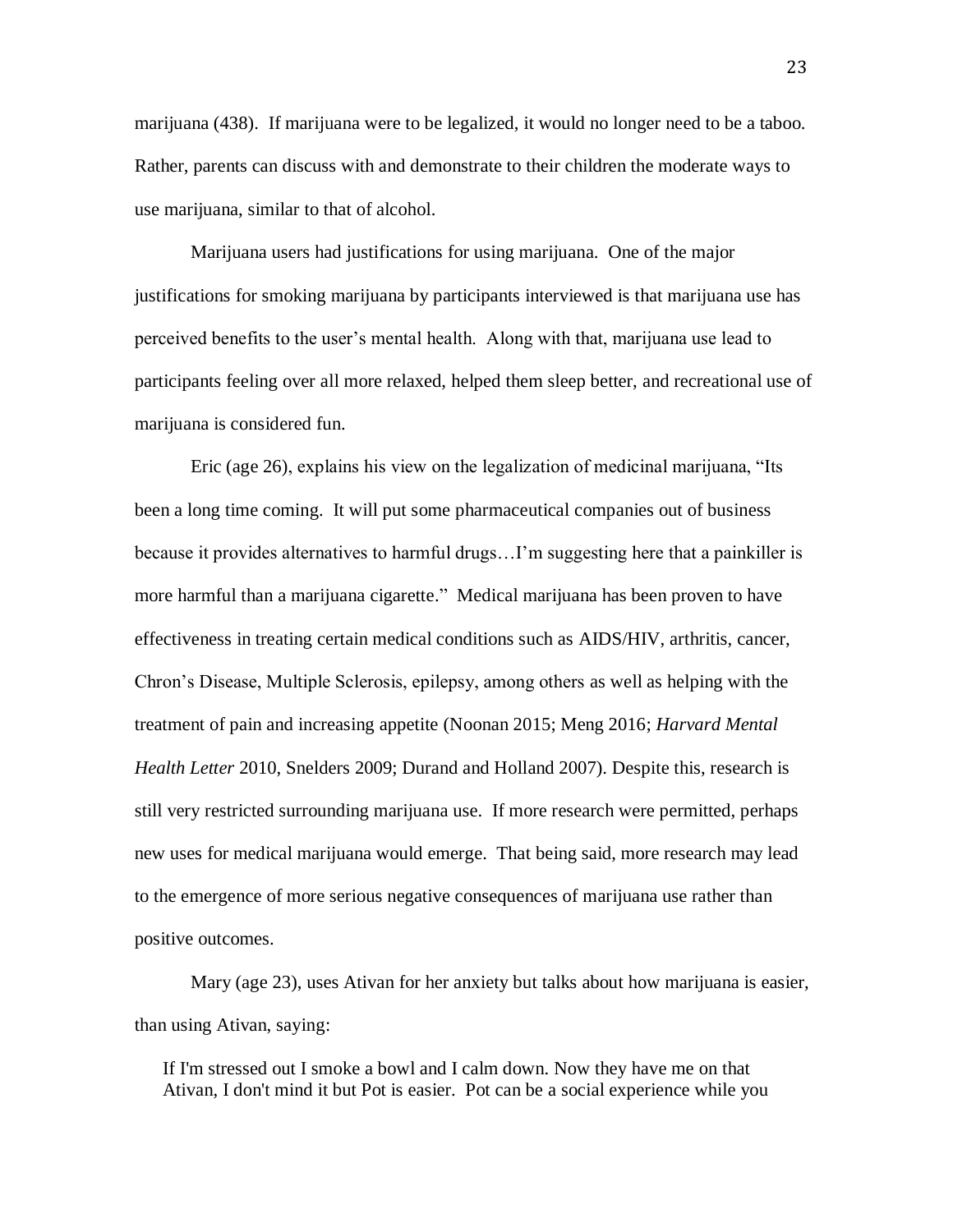medicate yourself…. it does the same outcome. When you're stressed out in that aspect you're not using it recreationally. It slows everything down so everything stays alright, you know. Smoking a bowl, calms things down because you have to sit there and smoke. It takes the edge off and you can get yourself in check.

For Mary, there is a social experience included while medicating with marijuana. There is

a lot of social stigma surrounding mental health (Watson et al. 2017; Pescosolido et al.

2013). So perhaps by using marijuana to medicate, Mary is able to avoid this social stigma

associated with mental health issues while partaking in a socially acceptable activity.

There seems to be less stigmas surrounding marijuana use than the stigmas surrounding

mental health.

There is conflicting evidence on whether marijuana makes users less anxious or more anxious (*Harvard Mental Health Letter* 2010). However many participants in this study stated that their justification for smoking was marijuana was that it benefited their anxiety. Sean (age 31) talks about his current use of marijuana,

Currently I use marijuana everyday. I think it helps with some of the anxiety, stuff I was suffering from before. The medication they put me on for depression and anxiety, I didn't like how it made me feel. Where if I smoke everyday it makes it to a level where I can maintain it and it makes it a lot easier to get by

This brings question to whether or not recreational users can use marijuana medicinally. Sean justifies not getting a medical card by saying "I could go and get my medical card but I just always used it recreationally as well so to me its not a big thing." While Sean's use of marijuana started as just for fun and recreation, he eventually perceived his marijuana use to be for medical purposes rather than entertainment.

Shayla (age 24), a recreational user of marijuana, also discusses how her recreational use lead to perceived medical benefits:

Umm....Well I didn't start smoking that until after I graduated from high school.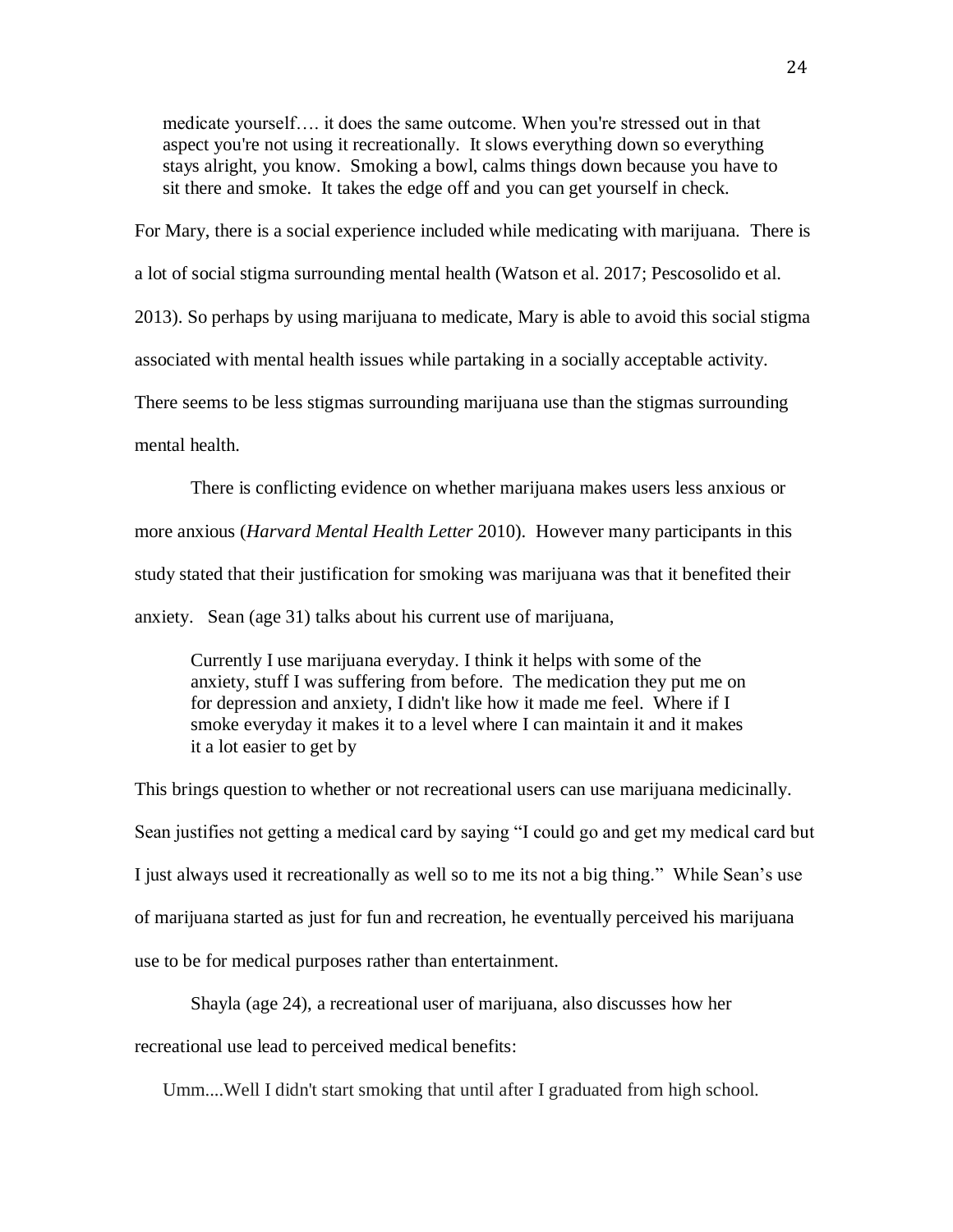Um...but...I figured out that it was a great thing for me because I used to be on a lot of medication and weed was the only thing that would help. Even now I still smoke to keep myself from getting anxious. I use that as a natural medicine.

Shayla perceives marijuana to be a natural alternative to pharmaceutical medications. Rather than taking a manmade substance, she would rather medicate with something that grows naturally out of the ground. However, despite the fact that marijuana is a plant, the unregulated distribution of illegal marijuana means that users are unaware of any chemicals or pesticides applied to the plant during the growing process. If marijuana were legalized, the growth of marijuana plants would be able to be regulated and documented, so that consumers are aware of any pesticides used in the growing process. Perhaps it would make a new market for "organic" marijuana.

James (age 30) explains why he chooses to use marijuana,

I use it as a stress reducer. Sometimes I feel like when I exhale I feel like I'm literally breathing out smoke that is stress. It's a way to escape and chill. Just chill. Personal uses, as well as I think food tastes better or things are funnier or things are more enjoyable.

Stress plays a role in mental health. There are both healthy outlets to relieve stress, such as working out at the gym, or unhealthy was to release stress such as having a mental breakdown. While James does not claim for marijuana use to be particularly healthy, there is an idea that any negative consequence associate with marijuana use is less harmful to him than the stress that he is relieving with his marijuana use.

Despite the numerous participants who claimed that marijuana use helped their anxiety, there were a couple participants that spoke about the paranoia associated with smoking marijuana. Due to the increase in anxiety and discomfort, rather than relaxation, these participants disclosed that they do not regularly, if at all, smoke marijuana.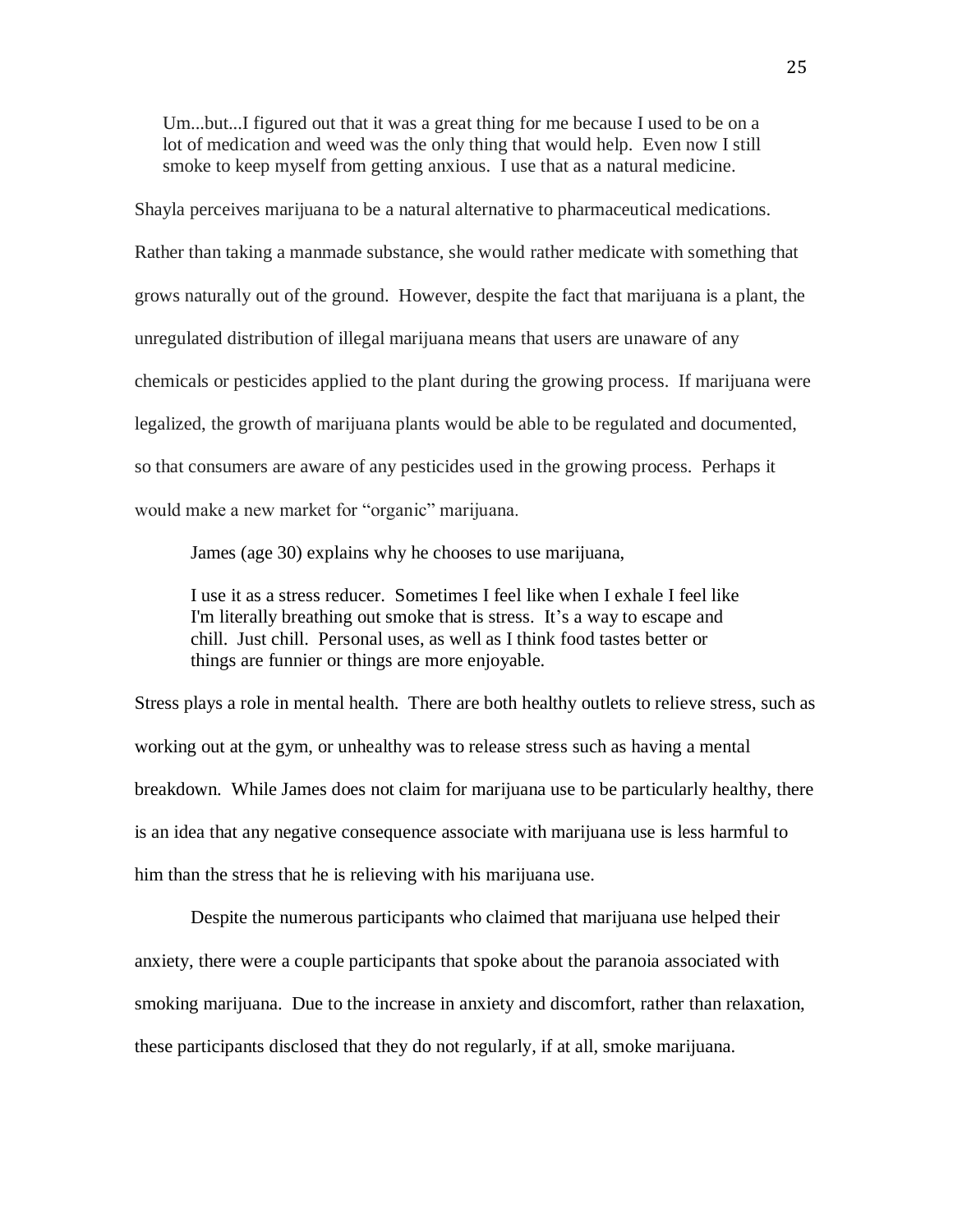Along with the different justifications for using marijuana, there were conflictions on how marijuana makes the user feel. There was no general consensus of exactly how marijuana users felt after using the substance. Some users did talk about how different highs can be associated with different strains of weed. However, without access to dispensaries currently in Massachusetts, marijuana users don't know exactly what they are buying. Having dispensaries would allow for users to find a blend of marijuana to best suit their needs.

Charlie (age 22), describes how marijuana makes him feel, saying,

I've never really had any bad experiences at all. I've come up with some amazing things while I was smoking whether it be music or drawing. It really opens my mind, it destroys a lot of boundaries in my mind and it allows me to think further, think more focused, more rational. This is why I think weed is a great thing.

Rather than the preconceived idea that marijuana makes users forgetful, lazy, and less

attentive, Charlie believes marijuana helps him see more clearly and be more focused.

This focus due to his marijuana use allows him to be creative, and less judgmental towards

his works of art and music.

Rebecca (age 24), talks about how marijuana use can result in different feelings.

When asked about how marijuana makes her feel, Rebecca responded:

Um....I don't know. I like how it relaxes me but I don't like how it makes me paranoid. I guess when its not making me paranoid it relaxes me, I get loose, I get talking about things I don't think I would normally talk about. I feel like I connect with people on a deeper level, I connect with everything on a deeper level. I just see the world through a kaleidoscope and you think of things from different vantage points than you normally would (Rebecca, age 24).

Rebecca has conflictions about whether marijuana use results in her relaxation, or whether it hinders her relaxation and makes her paranoid. Perhaps Rebecca's conflicting perceived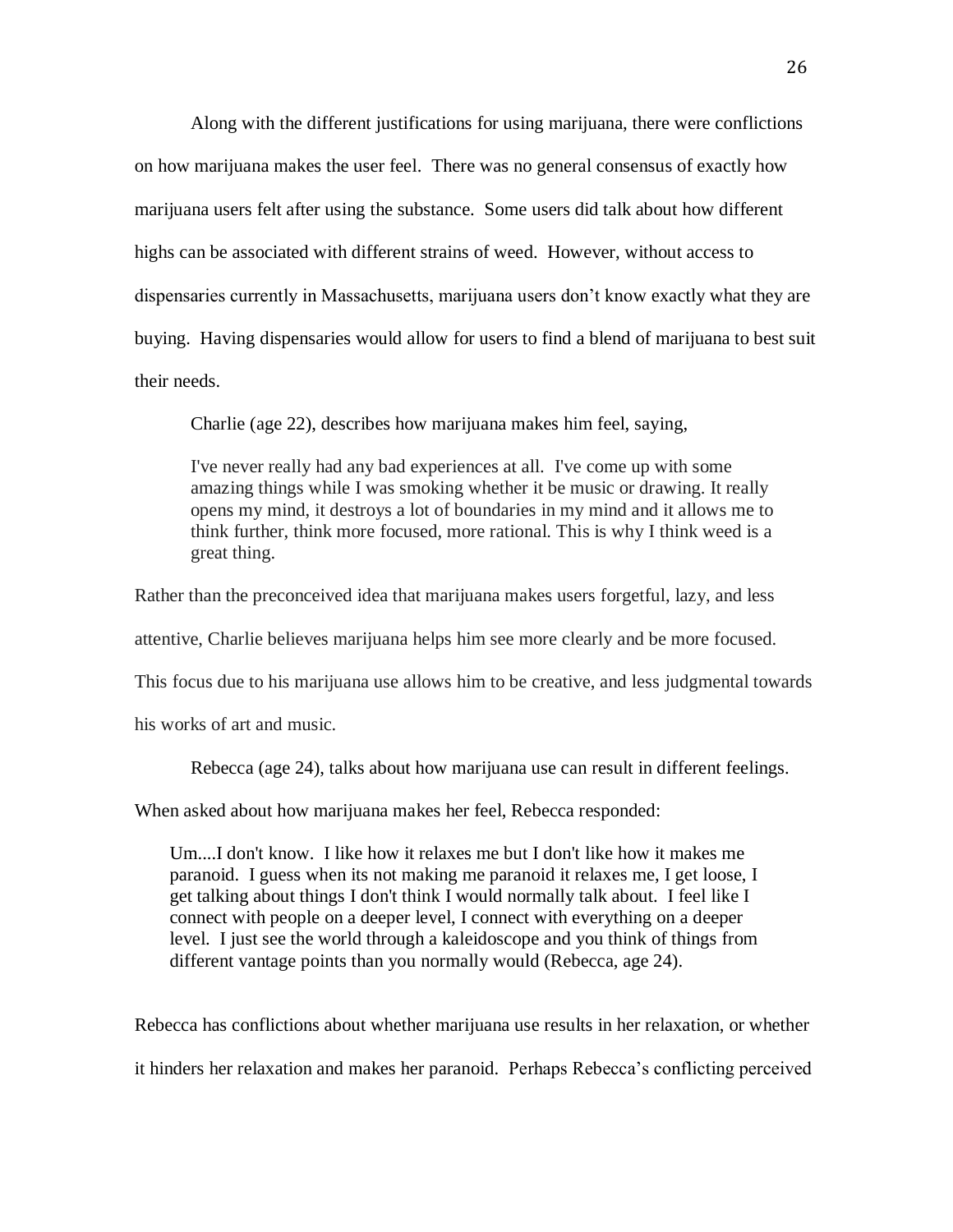effects of marijuana use are due to the strain of marijuana smoked or amount of marijuana smoked. The only way to know for sure however is to conduct more studies.

A poll taken by Pew Research Center for the People & the Press Political Survey in March 2015 (see figure 1) asked respondents who agreed with legalization why the use of marijuana should be made legal. The number one response was the perceived notion that marijuana carries medical qualities. Which marijuana use being seen to have medical properties, it undermines negative health effects which could be also associated with marijuana use. The second most popular answer was that marijuana is not as dangerous as other drugs. Again, the perceived dangers regarding marijuana use are very minimal.

> Pew Research Center for the People & the Press Political Survey, Mar, 2015 What's the main reason why you think the use of marijuana should be legal? [ Q.44 ]



Subpopulation/Note: Asked of those who think the use of marijuana should be legal (53%). Adds to more than 100% due to multiple responses.

Survey by Pew Research Center for the People & the Press. Methodology: Interviewing conducted by Princeton Survey Research Associates International, March 25 - March 29, 2015 and based on<br>1,500 telephone interviews. Sample: National adult. 525 respondents were interviewed on a landline telephone, and 975 were interviewed on a cell phone, including 567 who had no landline telephone.

**Figure 1: Reasons for Legalization of Marijuana**

**Source:** 

**https://ropercenter.cornell.edu/CFIDE/psearch/webroot/question\_view.cfm?qid=1862508 &pid=50&ccid=50#top**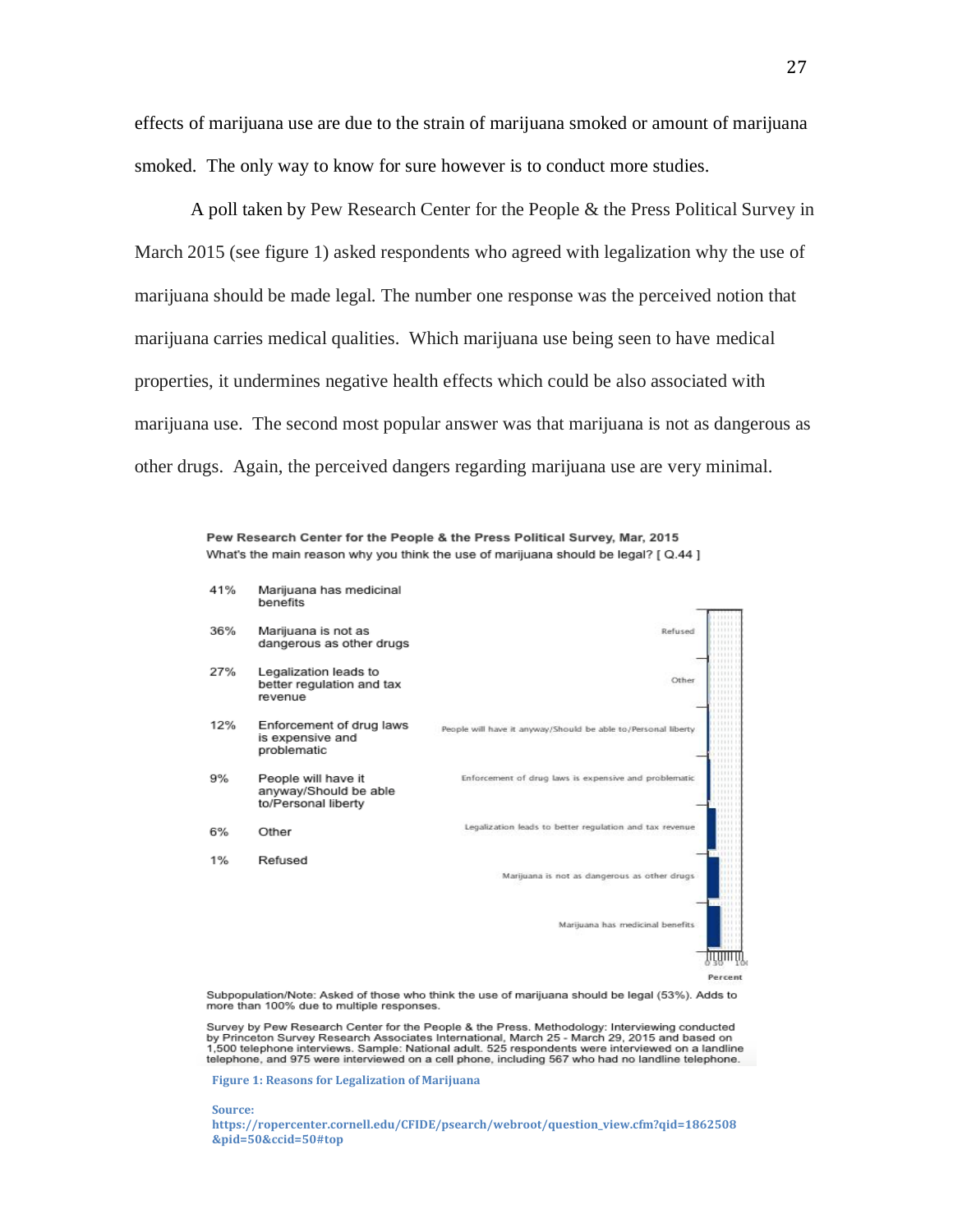Further research regarding the effects of marijuana use must be done. Research can allow for people to make their own informed choices regarding substance use, and the actual effects of the substance rather than just perceived ideas regarding substance use.

## *Comparisons Between Alcohol and Tobacco with Marijuana*

Smoking tobacco has become less socially acceptable as more information regarding the health risks associated with tobacco use emerges. Eric (age 26), comments when asked about his views of tobacco, "I think there's enough information out there that you should realize its not a good decision." There has been a lot of research over the years regarding the negative long-term effects of tobacco use (DePierre et al. 2014; Simpson and Lee 2003). As discussed earlier, public perceptions of tobacco use change with time, part of it being that research has shown that tobacco use has negative effects on the body. The availability, both in ease of access and quantity of information revealing the ill effects of tobacco influences public perceptions of tobacco,

Another participant compared the addictive qualities of tobacco to brainwashing.

Kayla (age 22), says,

 It's a strong thing to me. The use of tobacco to me is one of the most brainwashing.... its one of the most powerful, addicting, drugs I can think of. Like, there's just something about it that it just mentally brainwashes people into thinking they need it. There's a bunch of tobacco products but mainly cigarettes. I feel like people trick themselves into believing they need it when they don't. I think that's something that should be illegal. A lot of people do it openly, on their break. It shouldn't be as easy. I don't think that, I feel like it should be a lot more strict on tobacco...the rules...the laws and regulations. There are a lot of negative effects from it, as far as second hand smoke, as far as the smell, the pollution, its polluting the air, when it comes to children. Second smoke is worse. There are so many negative things. A lot of people truly trick themselves into thinking they need it and I don't agree with it at all. It's never shunned. People look at it as cool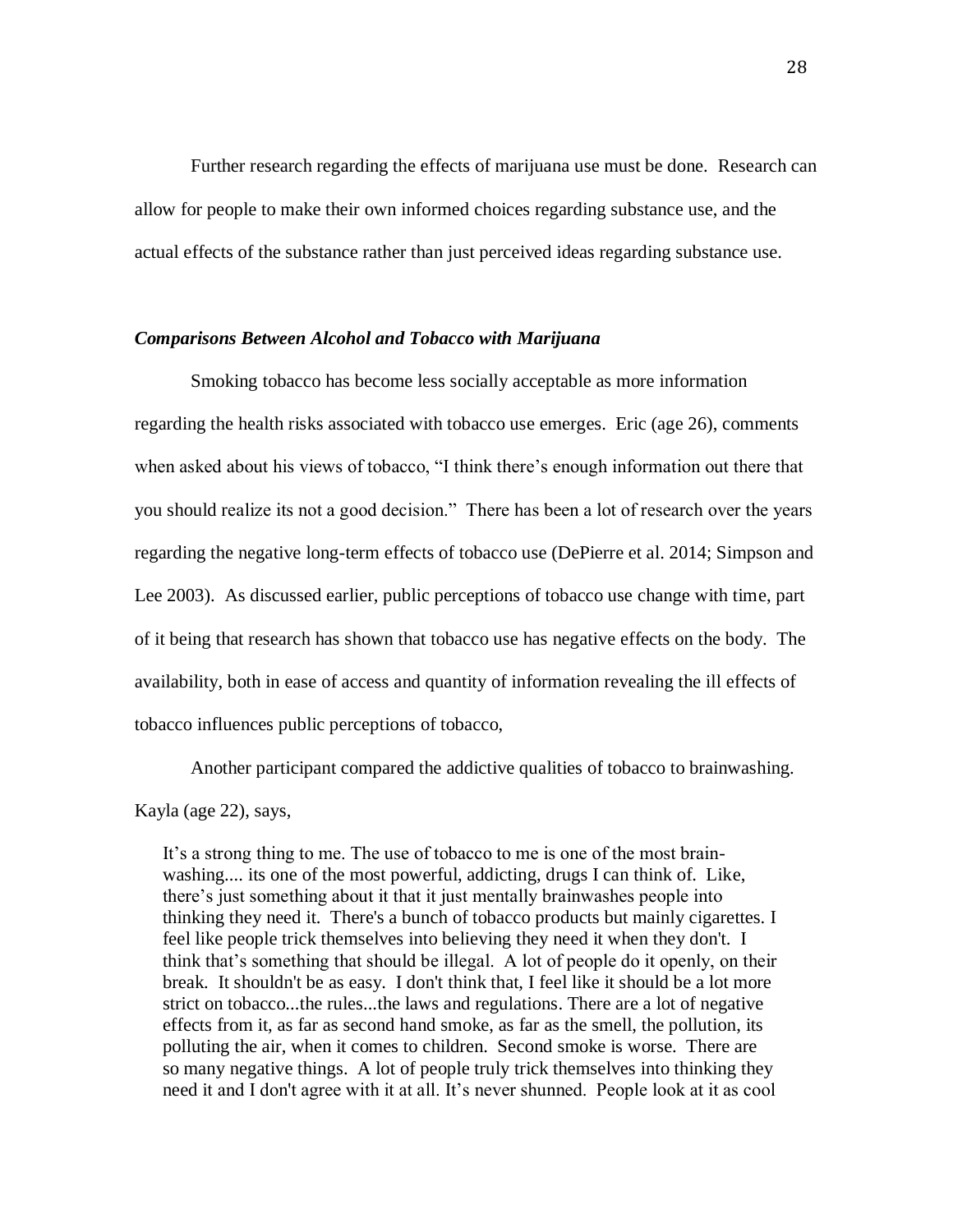or whatever the case. Don't get me wrong I've found myself in positions where I give in or where I'm having a great time and I'm like let me smoke a cigarette and I'm drunk and I see everyone around me doing it. I don't know if it's the second hand smoke convincing me to try some or what.

Kayla discusses about how tobacco is easily accessible, that people can "do it openly," unlike marijuana. Kayla also discusses how despite her negative views of tobacco, she sometimes partakes in smoking cigarettes due to peer influences. Friends and other peers can have strong influences on a person (Denham 2011; Warr 2002). She talks about seeing everyone around her doing it, and thus being influenced by the group she is around to partake in smoking tobacco.

She also argues that tobacco should have stricter laws, because research has shown how bad not only tobacco smoke is, but second hand smoke from tobacco use. The idea of second hand smoke being bad for another, nontobacco smoking person only became relevant when research was conducted. If research hadn't been done proving the ill effects of second hand smoke, it wouldn't be a concern. If there were more research on marijuana and the effects of second hand marijuana smoke, would public perceptions regarding marijuana change?

James (age 30), explains how he refrained from tobacco mostly due to his mother:

I don't smoke butts. But, when I was a youth my mom was basically like, be responsible. She doesn't want me to go crazy, but the one thing she asked was to not smoke butts. And since that was her one thing I was like okay, I can do that one thing. Which is weird, because she never mentioned anything else and there are way worse things in the world….I had a girlfriend that smoked, I actually got her to quit for a little bit. There seems to be a lot of costs and not a lot of benefits to tobacco.

James's mom had influenced his decision to never smoke tobacco. In his mother's mind, tobacco was worse than alcohol. James, like many participants, discusses once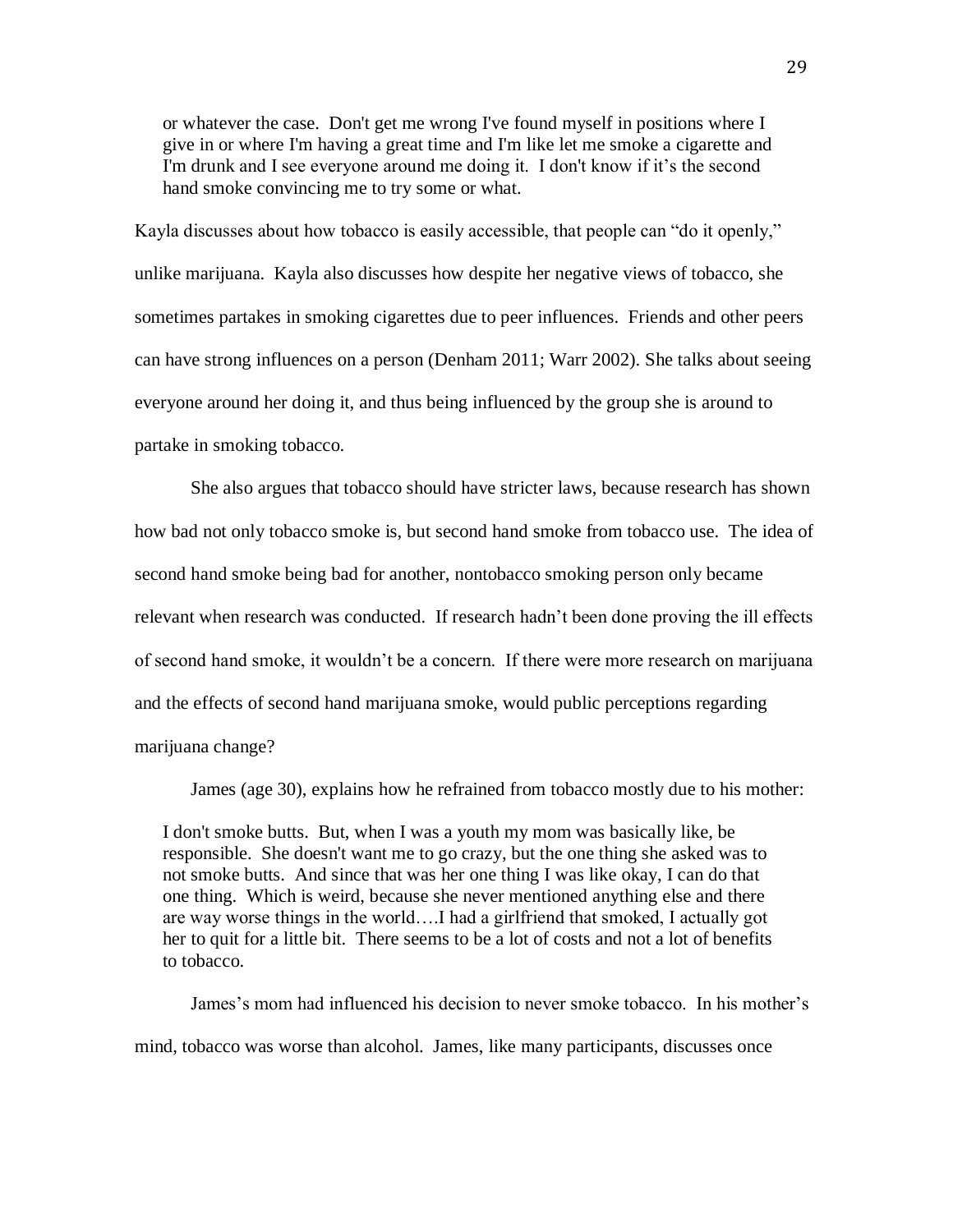again the widely researched negative effects of smoking tobacco. Research is important and allows for individuals to make health-conscious decisions regarding substance use.

Despite widespread research that tobacco has negative health affects, some people still choose to smoke tobacco. However, even tobacco users have negative stigmas and views regarding tobacco. When asked to explain his views on tobacco use, Todd (age 23) explained:

I think its definitely going away. I do use tobacco. Um...but I don't know. I think with our generation and younger people it is definitely on the way out. You know, I mean...I feel like more and more people our age smoke less and less….they're getting smatter. You learn from a younger age how bad it is for you compared to previous generations.

Todd discusses how research regarding the effects of tobacco use is more widely available and discussed than previous generations, who smoked more heavily. The availability of information regarding the negative effects of tobacco may not stop all people from using the substance, but it does deter people.

Tobacco smoker Sean (age 31), discusses his views on the use of tobacco, "Uh....Very hypocritical actually. I've been smoking since I was 15. My dad smoked when I was younger and he quit. But I hate cigarette smoke. Um, I don't like the smell of it. I would rather date a girl who doesn't smoke cigarettes." It is rather interesting that while Sean continues to smoke cigarettes, he says he hates them.

People perceive the effects of tobacco to be long term rather than short term. A few participants in the interviews listed diseases or death associated with tobacco use rather than short-term consequences such as yellowing teeth or bad breath. Only one participant mentioned the smell of burnt tobacco as a negative consequence. When participants expressed their views on tobacco they focused on the long-term health risks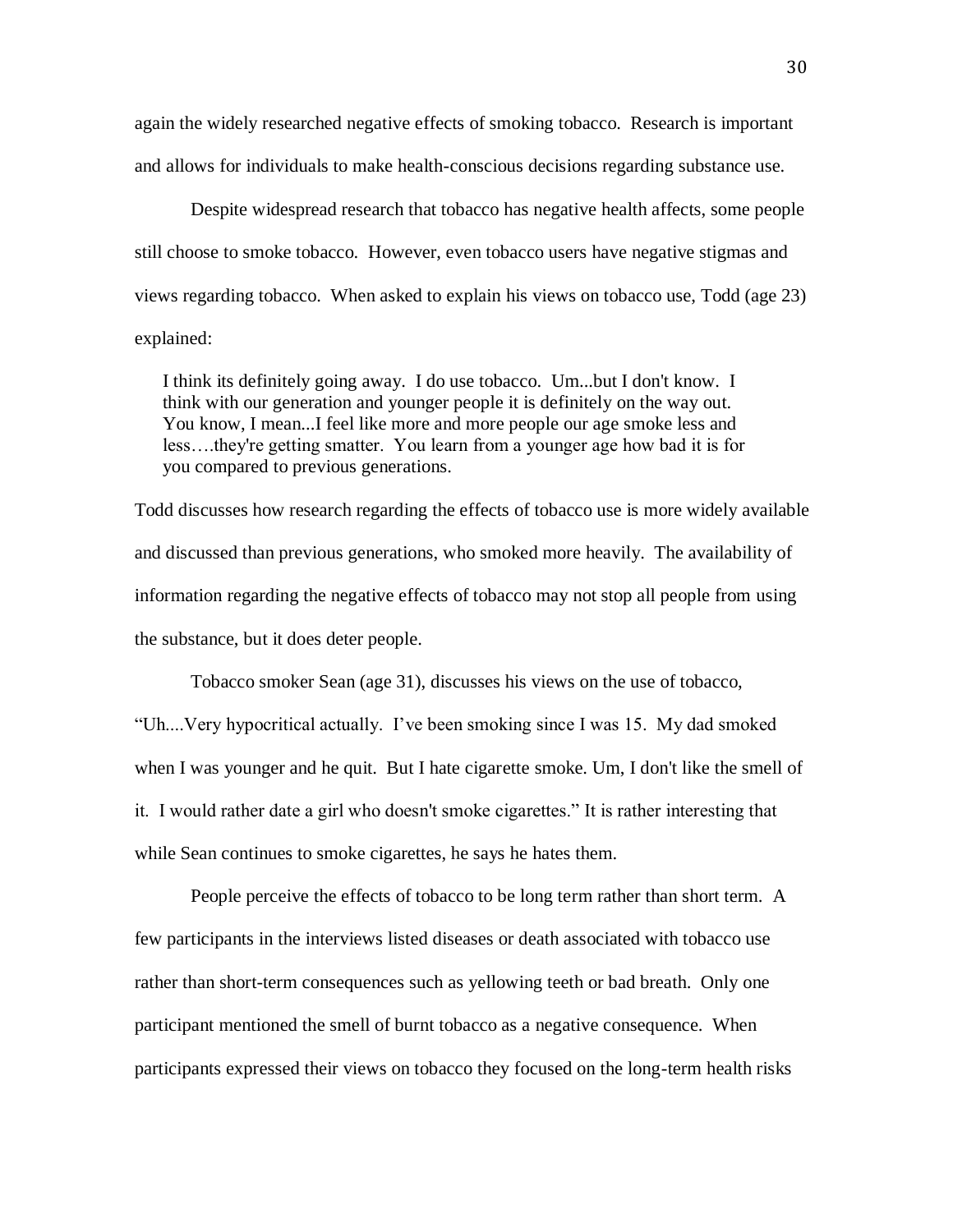associated with tobacco use. Tim (age 23), says, "[tobacco products] they kill people." Shelly (age 22), when asked on her views of tobacco said "You should probably not use it because it causes cancer and is very bad for you." Tobacco is perceived as a killer, ultimately leading to users' death. In comparison however, negative effects regarding the long-term use of marijuana were seldom.

Rebecca (age 24), discusses how she lost her mother due to tobacco, "my mother had COPD and died of COPD. When I was real little she smoked cigarettes and when I was 5 that's when she was diagnosed and quit." Rebecca is a pervious tobacco smoker. She became a heavy user when she dated a person who smoked tobacco. Although her boyfriend provided a peer influence to smoke, Rebecca was motivated to quit because she knew the dangers of smoking tobacco due to her mother's death. Rebecca's perceptions of long-term tobacco use leading to premature death is what made her stop using the substance.

Becky (age 23) describes how she has lost family members due to the use of tobacco, "I've had other family members die from it, My uncle bobby, my aunty Ray, My aunty Judy, my uncle frank, my uncle Andy. Yet I still smoke." Becky grew up in an environment where tobacco smoking was common and part of the normative environment. As tobacco use ultimately resulted in the death of her family members, Becky began to question her own use, stating that she "wanted to quit." When asked how tobacco makes her feel, Becky (age 23), states "I don't know there are just moments when I feel like I need one." Despite knowing and personally witnessing the damaging effects of tobacco use, Becky continues to smoke tobacco because it is highly addictive.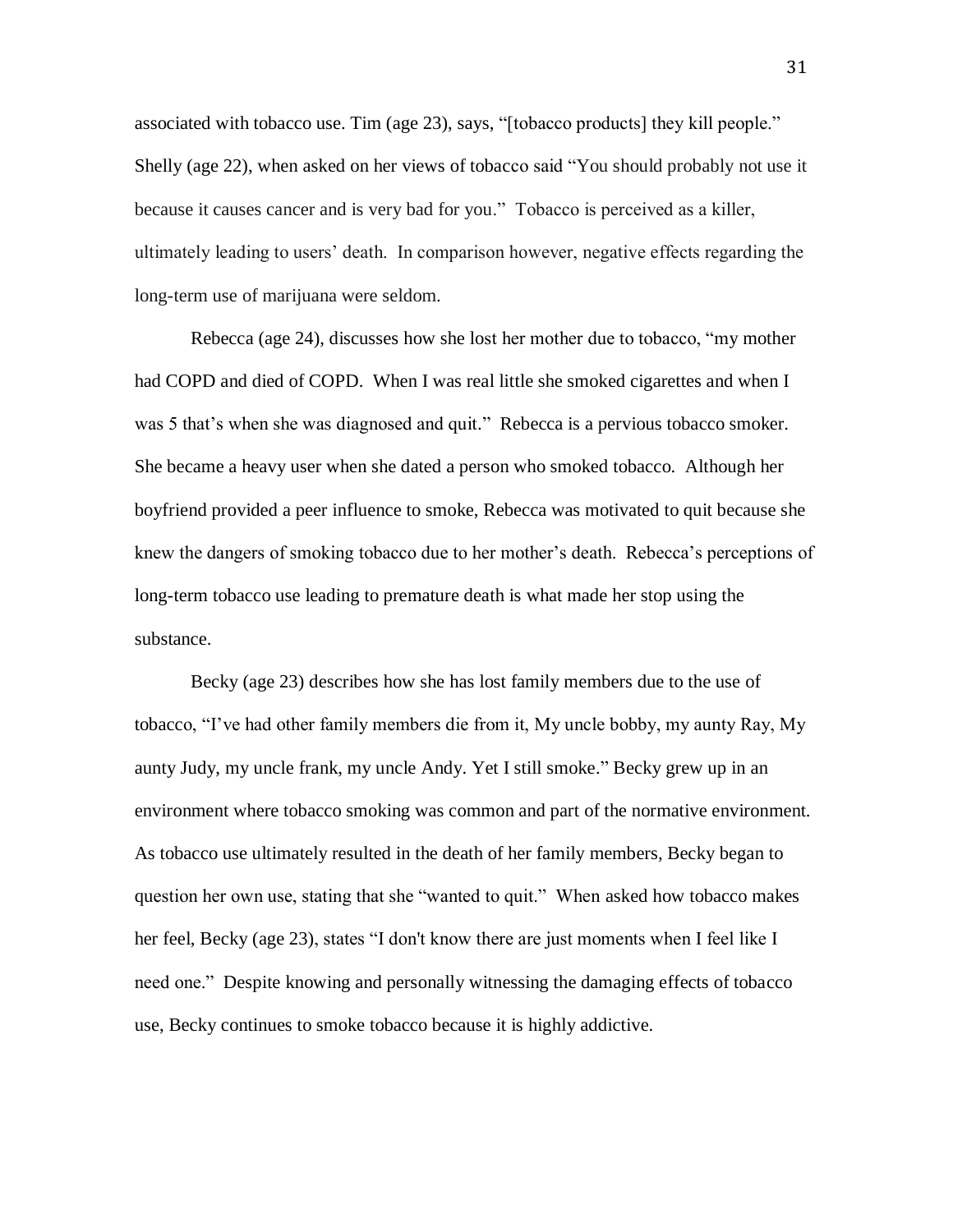Tobacco users who were interviewed commented on the highly addictive properties of tobacco. Sean (age 31), explains his reasoning for smoking tobacco, "I smoke because it is very, very hard to quit. Even with the awareness of that when you're younger, I don't think people try enough to stop young people from smoking." He continues when asking how tobacco makes him feel, "Nothing. It seems like it calms me down…Sometimes I find I just smoke because I smoke, not because I really want to go enjoy a cigarette. I don't really know" (Sean, age 31). Sean, much like Becky, cannot pinpoint a reason for smoking tobacco, other than it's hard to quit. The addictive properties of tobacco are overriding the awareness of tobacco's dangers for current tobacco smokers.

Tim an active tobacco smoker at age 23, states, "I smoke, well I'm trying to quit but they're addictive for sure." He continues to discuss how tobacco makes him feel later on in the interview saying, "tobacco makes me feel like I want more tobacco. Smoking a cigarette makes me want to smoke another cigarette" (Tim, age 23). Tobacco smoking leads to smoking more tobacco; those interviewed who smoke tobacco smoked an average of a pack per day. Interestingly enough, tobacco users who were also marijuana users do not comment on the addictive qualities of marijuana. However, I would also argue that marijuana addiction is harder to define than tobacco addiction. Tobacco use is widely known to cause addiction, while studies on the addictive properties of marijuana vary. A person who is addicted to tobacco smoking will continue to smoke tobacco despite knowing the negative health consequences associated with use. When it comes to marijuana however, people are using marijuana without perceived negative risks.

Another tobacco smoker, Mary (age 23), comments on her views on the use of tobacco:

32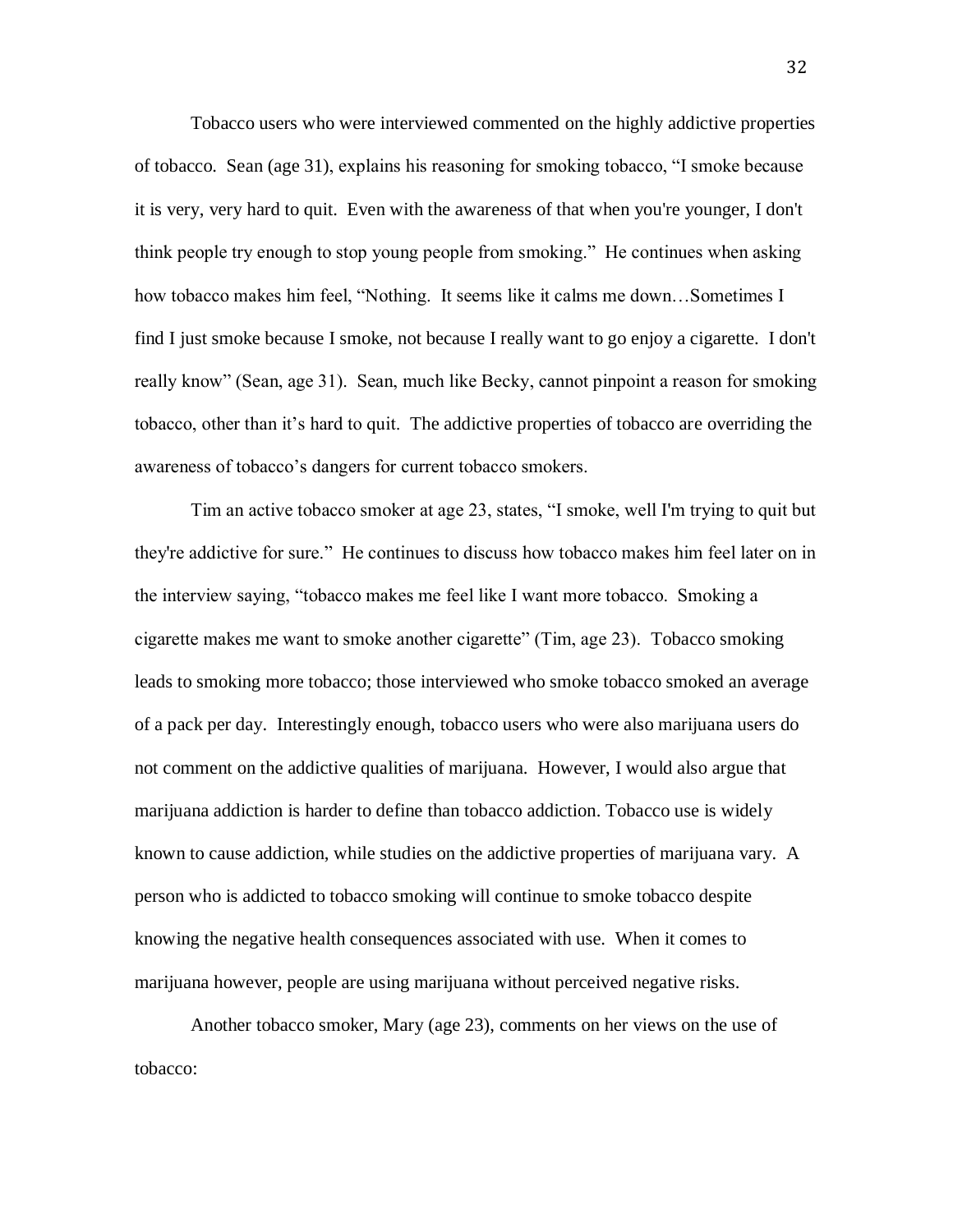I've been smoking for about 10 years and I'm 23 years old. Inconsistently, but I was 12 when I had my first cigarette. I've always wanted to quit smoking and I always say I will....it's expensive, its terrible for you. I don't like that I smoke but I've smoke about half a pack of day since I was 18.

Mary struggles not only with addiction in relation to tobacco, but she recognizes that smoking tobacco is an expensive habit. Mary, like the other tobacco smoker interviewed, did not describe marijuana as being addictive however. Mary (age 23) discussed her struggles of being a tobacco smoker for 10 plus years, yet she was able to stop her use of marijuana in order to acquire the job she has know, saying "I quit smoking Pot for a month to get the job I have now." Quitting marijuana smoking was not a problem for her unlike quitting tobacco.

In contrast to tobacco and marijuana, alcohol has mind altering effects, leading people to feel like a "different person." James (age 30), explains, "Alcohol is dependent on the person. Some people really become a different person and I don't respect that." James continues with this idea when asked how alcohol makes him feel, saying, "I don't have to abide by strict social norms, or I'm willing or able to just not really care about how or what I do or say and how that will make other people think or feel. I can just do whatever I'm thinking." James' use of alcohol results in him doing things he might not normally do. When James uses marijuana however, he simply just "feels better" and does not mention a lax in respect towards other people's feelings. Alcohol makes users feel more impulsive than marijuana users (Warner 2014).

Sean (age 31) reinforces this idea, stating "[alcohol is] probably one of the worst drugs out there because it's so common and not technically a drug. You can't drive on it. It really does change people. I've had several people close to me struggle with alcoholism." Sean discusses how because alcohol use is so normalized, people can forget that alcohol is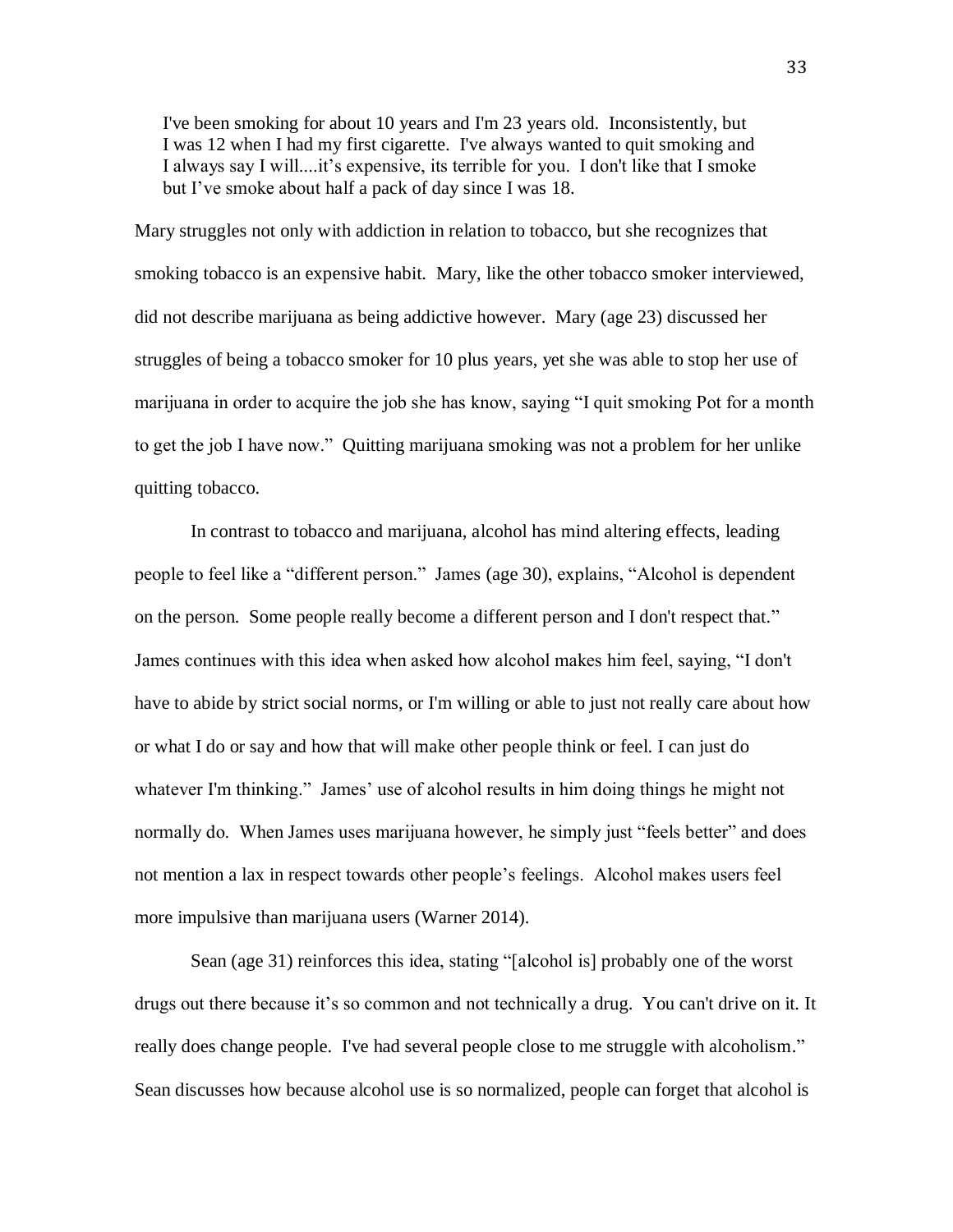still a dangerous and addictive drug. Sean continues with the idea of how alcohol can be used to change perceptions of reality, saying:

Alcohol....definitely makes you feel happy. It gives you that temporary relief. It's not a long-term solution but I can see how people become alcoholics and want to have that feeling everyday. When things are going bad if you go out and get drunk it lets you forget about it for the night and enjoy yourself, but it's not always a good thing. Because you don't want to put your problems away you want to face them

While alcohol makes Sean forget his problems, marijuana simply "takes the edge off." So rather than simply forgetting his problems temporarily through alcohol, Sean is able to still deal with his problems while smoking marijuana. Marijuana use, for Sean, does not result in the same mind-altering affects of alcohol.

Charlie (age 22), also describes how alcohol alters reality for him, "it makes you feel like another person. It makes you feel like you aren't even you and that's why people go crazy and just say what they want and do what they want. They have an ambition where they just don't give a damn." Again, we see an example of the impulsiveness that is associated with alcohol, which sometimes makes people engage in aggressive behavior or drive faster than normally, etc. (Warner 2014).

Rebecca (age 24), talks about how alcohol use makes her "feel better" about herself, saying, "I think I'm the greatest singer and problem solver and everything. I'm super woman I guess." Feeling indestructible, or like super woman, can lead people to act recklessly and do things they might not normally. For example, a person who has consumed too much alcohol may drive under the influence while feeling "like super woman" thinking that nothing bad will happen. Alcohol makes users feel good, similar to marijuana, but alcohol seems to change reality (temporarily) for people where marijuana seems to just make users more calm without the impulsiveness.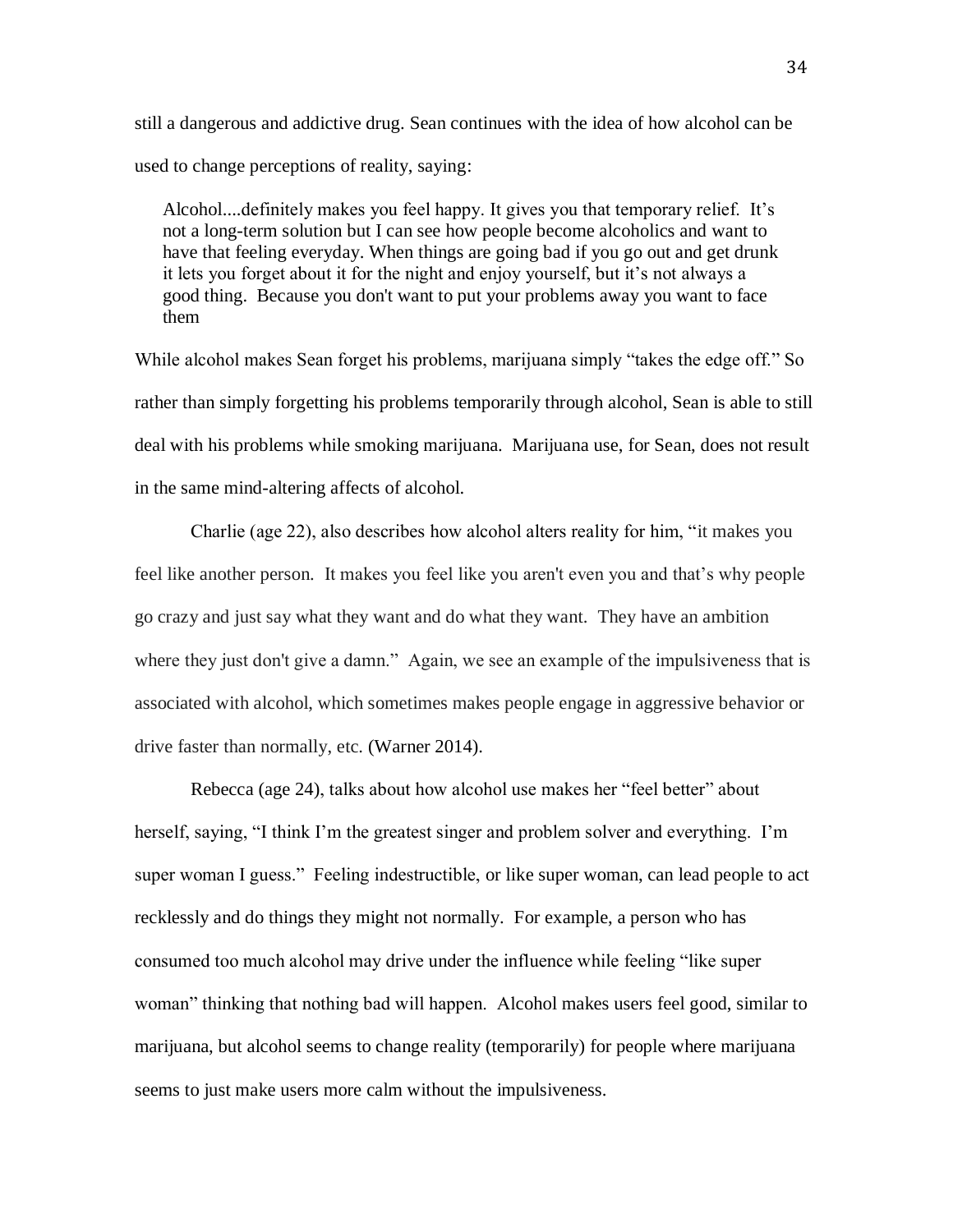While tobacco use is perceived to have long-term effects, there are physical consequences associated with alcohol consumption that are not associated with marijuana use. Mary (age 23), talks about the rollercoaster experience of drinking alcohol, "well...when you're drunk it's wonderful. And afterwards… it's... its terrible feeling. Financially pretty bad. At the time, emotionally good. Physically like shit in the morning and nauseous." While alcohol might make Mary feel good temporarily, she suffers physical consequences of alcohol the morning after drinking. When Mary describes her experiences and use of marijuana however, she does not mention this ill-feeling the morning after use. Rather, for Mary (age 23), marijuana is perceived to have only positive effects, making her "feel good." She continues saying,

> It lightens the mood, makes you laugh, its a fun time. Or if you get home from work and had a terrible day it helps you relax. If you need to go to sleep it helps you sleep. If you have an upset stomach you're happy because hey, it takes the nauseous away.

So rather than making Mary nauseous like alcohol, marijuana use for Mary combats this feeling. Medicinal marijuana has been proven to decrease nausea in patients (Noonan 2015; Meng 2016; Snelders 2009). Thus it is likely that Mary, as a recreational user, can also achieve the same effects.

Similarly, Shelly (age 22) speaks about the negative short-term consequences of alcohol saying alcohol makes her feel, "good and then bad. It makes you feel happy, and loose, and fun. And then bad because you drank too much and then you're sick." Yet when asked to describe how marijuana makes her feel, Shelly, similar to Mary, does not mention any ill effects, saying marijuana makes her feel "Happy. And also relaxed. And...having less anxiety and nervousness and just more calm. Its lovely." Shelly's descriptions of how alcohol makes her feel versus marijuana is interesting. Both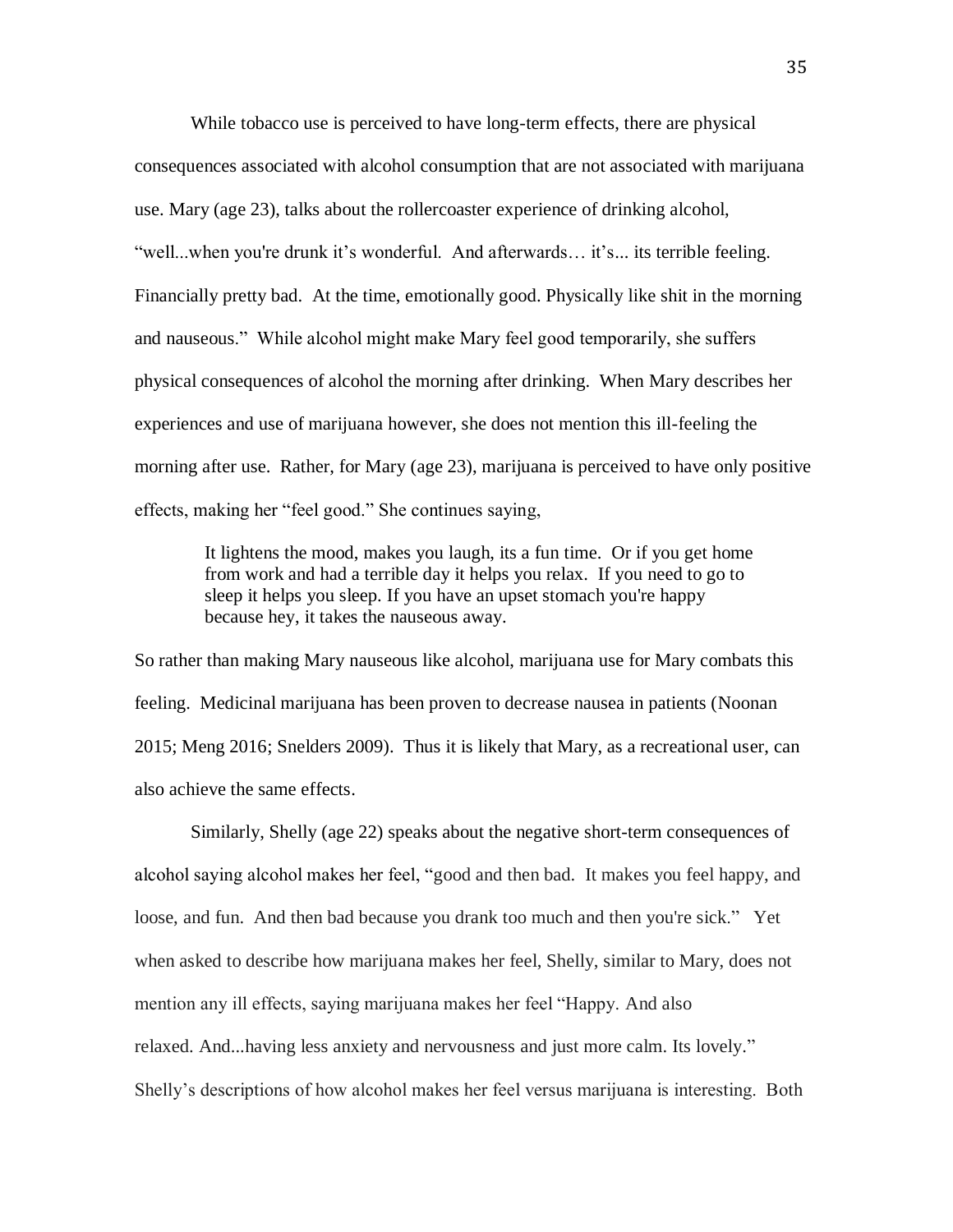make her feel happy, however there is a clear line between alcohol's perceived temporary positive effects and consuming too much alcohol resulting in physical sickness.

People report on the consequences of driving drunk, but not of driving while under the influence of marijuana. Drinking alcohol is known to impair motor vehicle function, but Kayla believes the same standard does not apply to marijuana; Kayla (age 22) says, "there is no real way to abuse marijuana. You don't hear of people crashing high like you do when people drive drunk." There are conflicting arguments on how exactly marijuana impacts operation of motor vehicles, however it is not suggested to smoke marijuana and drive. It is considered a driving under the influence (DUI) if a person operates a vehicle under the influence of marijuana or alcohol. Unlike alcohol, which is water soluble, marijuana is stored in fat tissue, which takes a much longer time to fully disappear. This means a person could be tested one of the chemicals in marijuana, THC, while sober, and still have THC in their body long after they had last taken a toke (Warner 2014).

Alcohol and tobacco both have well-known negative effects. The effects of marijuana are not as heavily studied or publicized in comparison to tobacco and alcohol. When asked about the negative consequences associated with marijuana, many respondents described a stereotypical "lazy stoner." Becky (age 23), comments on her perceived effects of marijuana smoking, saying that negative effects of marijuana only apply to certain individuals: "[there are no negative effects] if you are in a proper state, and have your stuff together. I don't know, not being productive and smoking isn't good but if you can smoke and be productive and keep your shit together I don't see a problem with it." This makes a distinction similar to what AA had categorized as 'normal drinkers' and 'alcoholics,' lending to the idea that only certain individuals are at risk for alcohol abuse,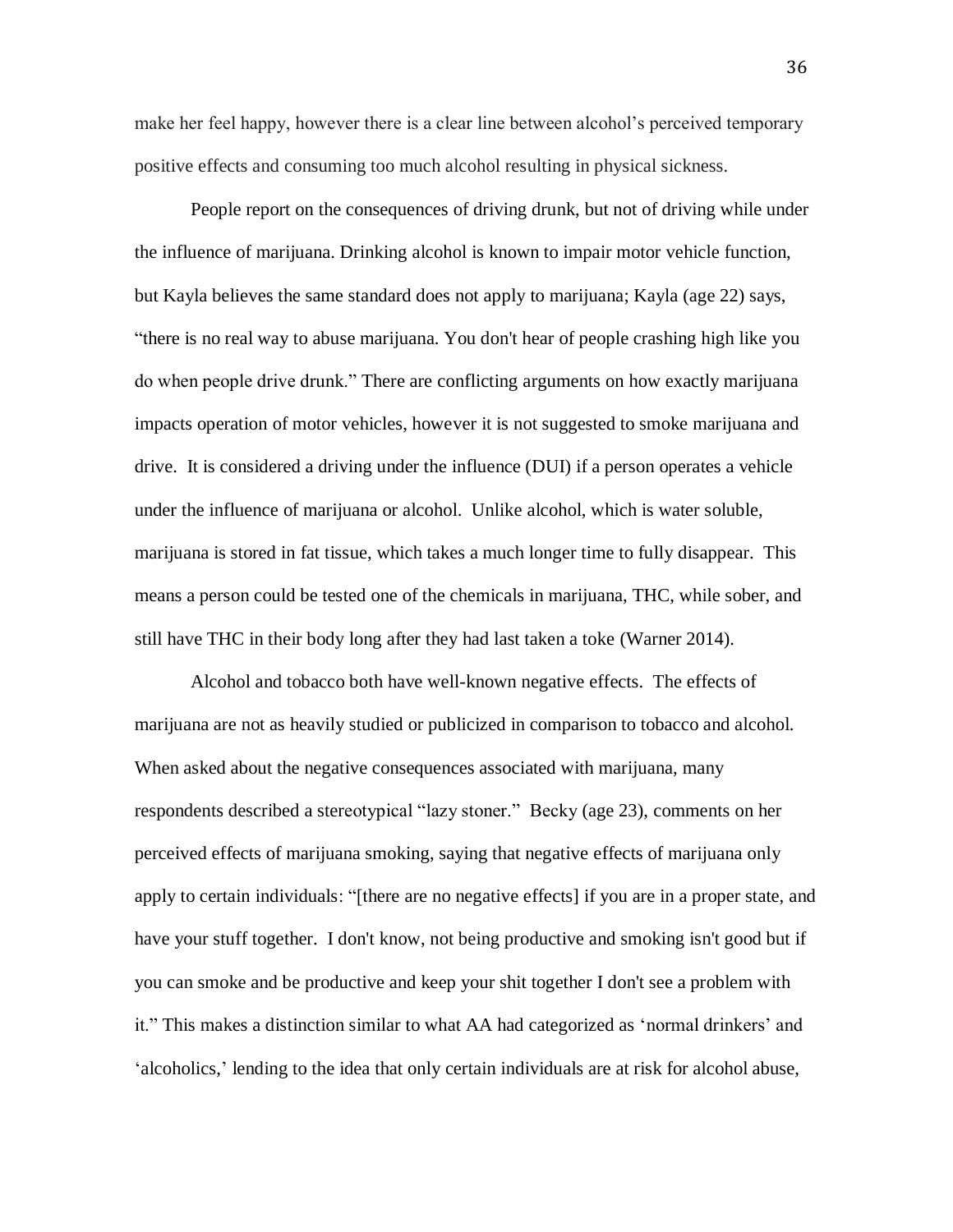putting the blame on the individual rather than alcohol itself. Thus, Becky thinks the only negative affect of marijuana is becoming a 'lazy stoner,' which can be avoided if the person using marijuana is also productive.

Mary (age 23) was asked if there were any negative effects of using marijuana. She said, "no....not particularly. Other than being lazy afterwards and eating half a pizza afterwards. Those are physical choices that you do, that you know, that you'll do when you are drunk and its already legal." Is being lazy an actual effect of using marijuana or is it just a perceived stereotype that people believe? Despite that many participants described this fear or association with marijuana smokers and laziness, most participants still continued to smoke marijuana. Not only that, but all participants were employed, with some being college graduates. One must question then, if marijuana actually makes people lazy and unmotivated or if it is just an association that has been made with marijuana through negative propaganda over the years.

Sean (age 31), combats the idea of the lazy stoner stating, "there is a saying someone told me, if you're lazy before you smoke you're lazy after you smoke. If you're productive before you smoke you are going to be productive after. A lot of people use marijuana as their scapegoat but in reality they were lazy before, they just feel lazier after smoking." Sean is essentially saying that he believes the stereotype of the lazy stoner is not true, rather it is a quality that is dependent on the person.

Other than that, there were very little perceived negative health effects of smoking marijuana. Kayla (age 22) thinks the food she eats is worse, "as far as negative effects to the body, I feel like there are things that are a lot worse such as processed foods." Kayla,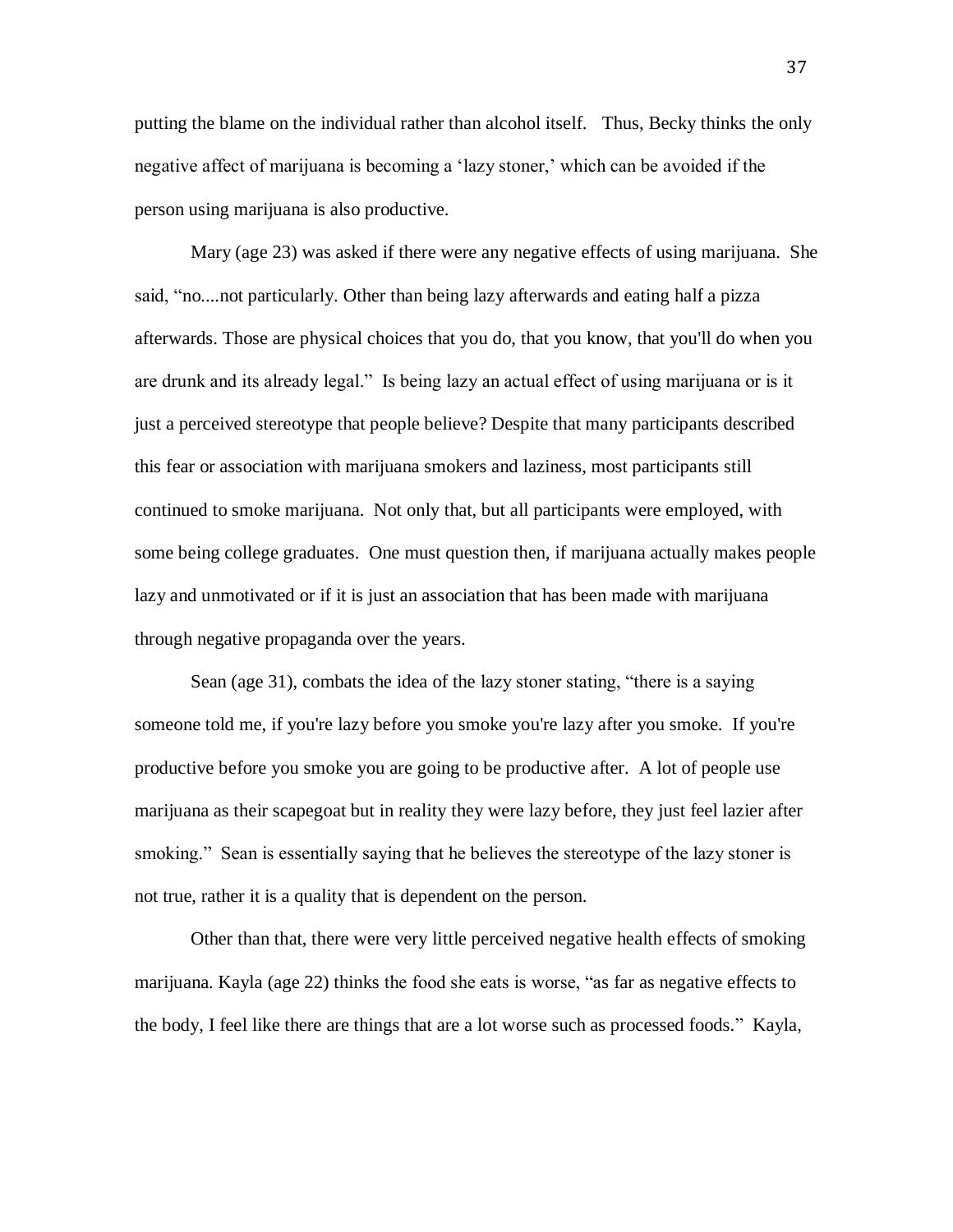like many participants in the study, believes that marijuana use has medicinal benefits, which counter the negative (if any) perceived effects of marijuana use.

Without widespread, available, and conclusive research regarding the effects of marijuana, people perceive marijuana as less harmful than tobacco and alcohol. However, because research is lacking and inconclusive in many cases, people do not actually know what risks they are subjecting themselves to. Rather, many participants mentioned the stereotype of being a lazy stoner, which is probably heard more often than any new research regarding the effects of marijuana use. Thus, when participants are able to use marijuana and be productive, the perceived negative effects of marijuana are lessened even more.

#### *Perceptions of Alcohol and Tobacco as Worse than Marijuana*

There is a strong perceived acceptance of alcohol in moderation. Nearly all interviewees when discussing their views on alcohol expressed that alcohol is socially acceptable, in moderation only. If alcohol is consumed past the point of moderation, it becomes no longer socially acceptable and results in loss of control and feeling physically ill.

If alcohol users consume too much of alcohol, it results in loss of control. George (age 27), explains:

It depends on what you drink and how much you drink. I usually try to stay in control but occasionally you know when I'm hanging out with a large group of friends I haven't seen in a while and I know I don't have my son the next day I drink a little bit more. So...its one of those things where you do it once in a while but you have to be smart about it and know your limits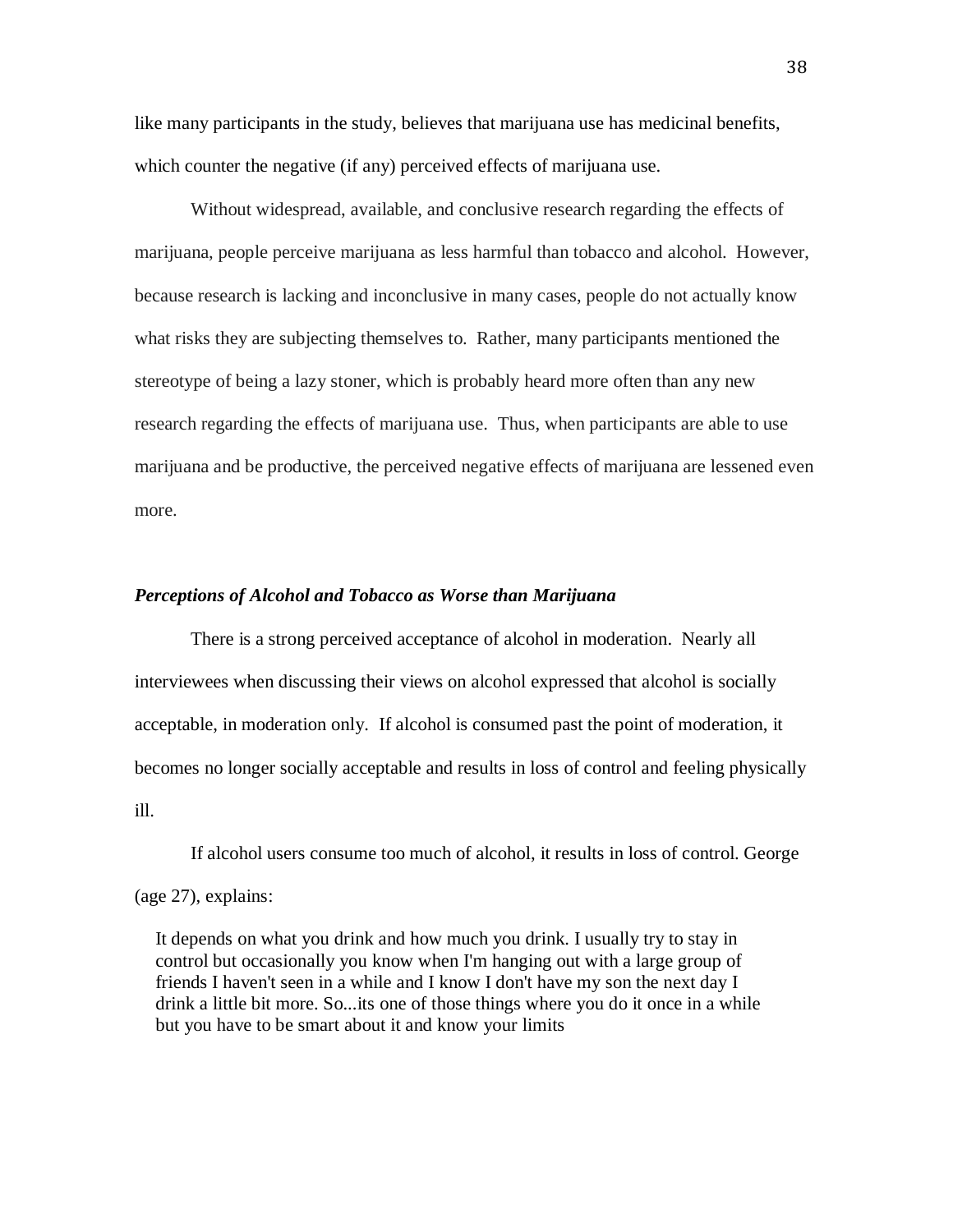There is a limit to how much alcohol can be consumed. Not only that, but alcohol's effects a person both while they are using the substance, and the day after or while drinking (making them feel ill and dehydrated if they have consumed too much alcohol). Marijuana use is not perceived to make users feel sick after use, rather it is perceived to help feelings of nausea.

Marijuana's perceived affects do not result in feelings of loss of control, unlike

alcohol. Kayla (age 22), discusses this,

I think that if people are recreationally smoking cigarettes and recreationally drinking alcohol and the effects of those are way worse than smoking marijuana. Its a wonderful thing for people who only smoke marijuana recreationally and don't drink liquor or smoke cigarettes. Most people I know personally who like to smoke marijuana don't like to drink alcohol. One thing about marijuana, especially if you do it recreationally, is that you have full control. Your body might feel a little different, your reaction time may be a little slower, you may be a little more forgetful but when it comes to a serious situation or time for control, I feel like its really easy for people to snap into go-mode. To get right back into whatever it is. When it comes to liquor people get into fights, you can't drive and need to find a DD, it is a lot of money, same thing with cigarettes. People smoke cigarettes everyday. With recreational marijuana people are more organized. It's a lot of money but you can balance it out and take things a little bit slower. It's a great opportunity for people to come together when you smoke marijuana.

Kayla perceives marijuana as a better alternative than tobacco and alcohol. While both are expensive, Kayla feels as though she has more control while using marijuana than when using alcohol. As discussed earlier, marijuana did not seem to have the same realityaltering effects associated with alcohol.

All participants in the study expressed negative views surrounding tobacco use.

Not a single person who was interviewed, including tobacco smokers, perceived tobacco

use positively. On the other hand, these same tobacco smokers were in support of

marijuana. While there are laws that restrict tobacco usage, tobacco use remains a legal

activity despite awareness of tobacco's negative consequences.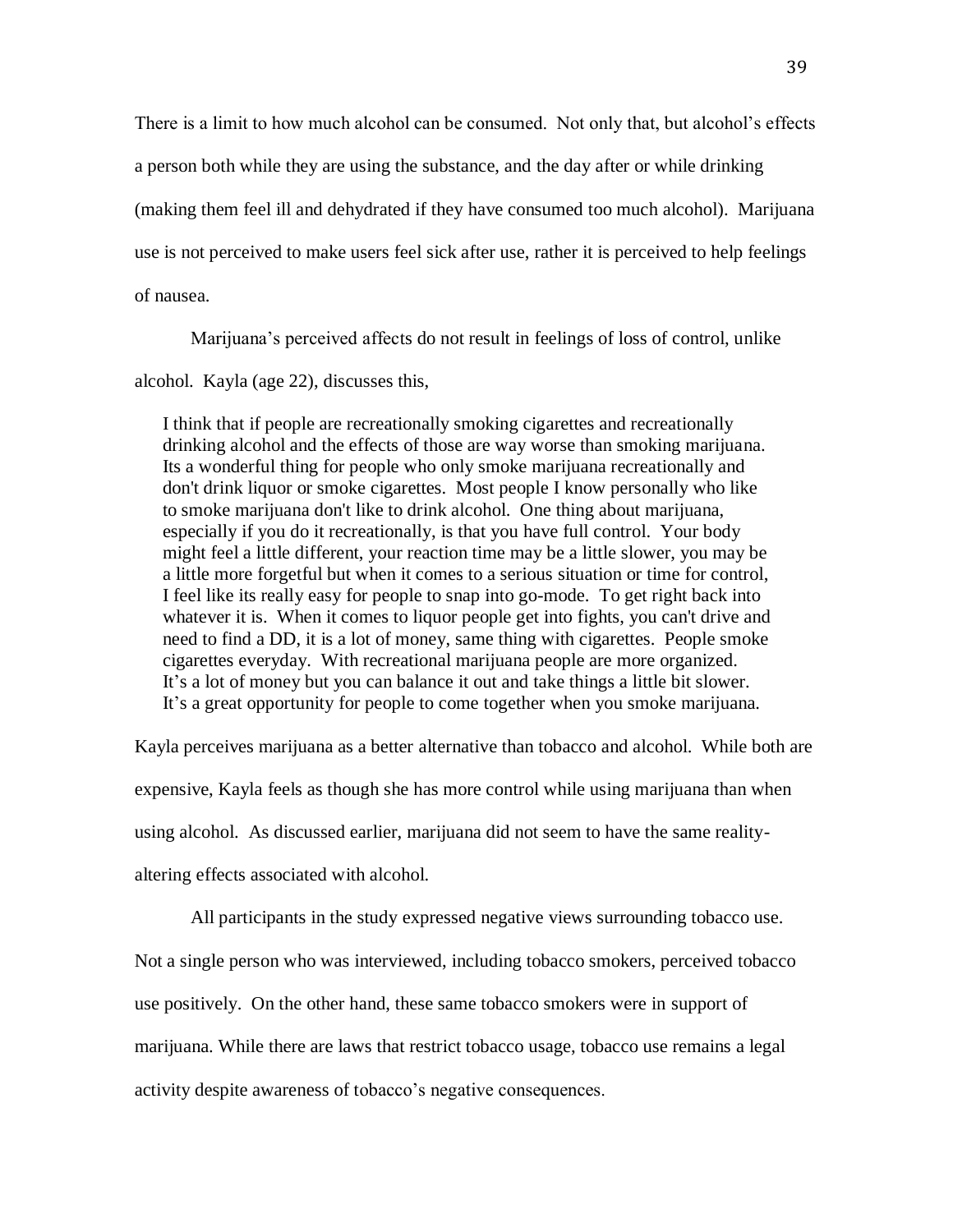Interviews directly noted that they thought marijuana was a better alternative to tobacco or alcohol. Eric (age 26), explains, "I indulge with marijuana as a stress relief. I equate it to having a beer or two after work. And I would suggest it is less harmful than having two beers." Eric believes marijuana use is less harmful than alcohol use, even when alcohol is used in moderation. This view is consistent with the overall public perceptions regarding marijuana.

A poll taken by Pew Research Center for the People & the Press Political Survey in February 2014 asked respondents "what do you think is more harmful to a person's healthalcohol or marijuana?" An overwhelming majority of respondents (69%) voted that alcohol is in fact worse than marijuana. Only 15% of respondents thought that marijuana use was worse than alcohol use, and 14% of respondents thought that both/neither alcohol or marijuana are worse. Perhaps these perceptions are influenced by research. Much research exists on the harmful effects of alcohol consumption but not a lot of conclusive data exists regarding the effects of marijuana use.



Pew Research Center for the People & the Press Political Survey, Feb, 2014 Which do you think is more harmful to a person's health--alcohol or marijuana? [ Q.052 ]

Survey by Pew Research Center for the People & the Press. Methodology: Interviewing conducted by Princeton Survey Research Associates International, February 14 - February 23, 2014 and based on 1,821 telephone interviews. Sample: National adult with an oversample of 18-33 year olds. 481 respondents were interviewed on a landline telephone, and 1340 were interviewed on a cell phone, including 786 who had no landline telephone. Results were weighted to be representative of a national adult population.

**Figure 2: Perceptions of Alcohol or Marijuana as Worse to a Peron's Health**

**Source:** 

**https://ropercenter.cornell.edu/psearch/question\_view.cfm?qid=1848030&pid=50&ccid=50#top**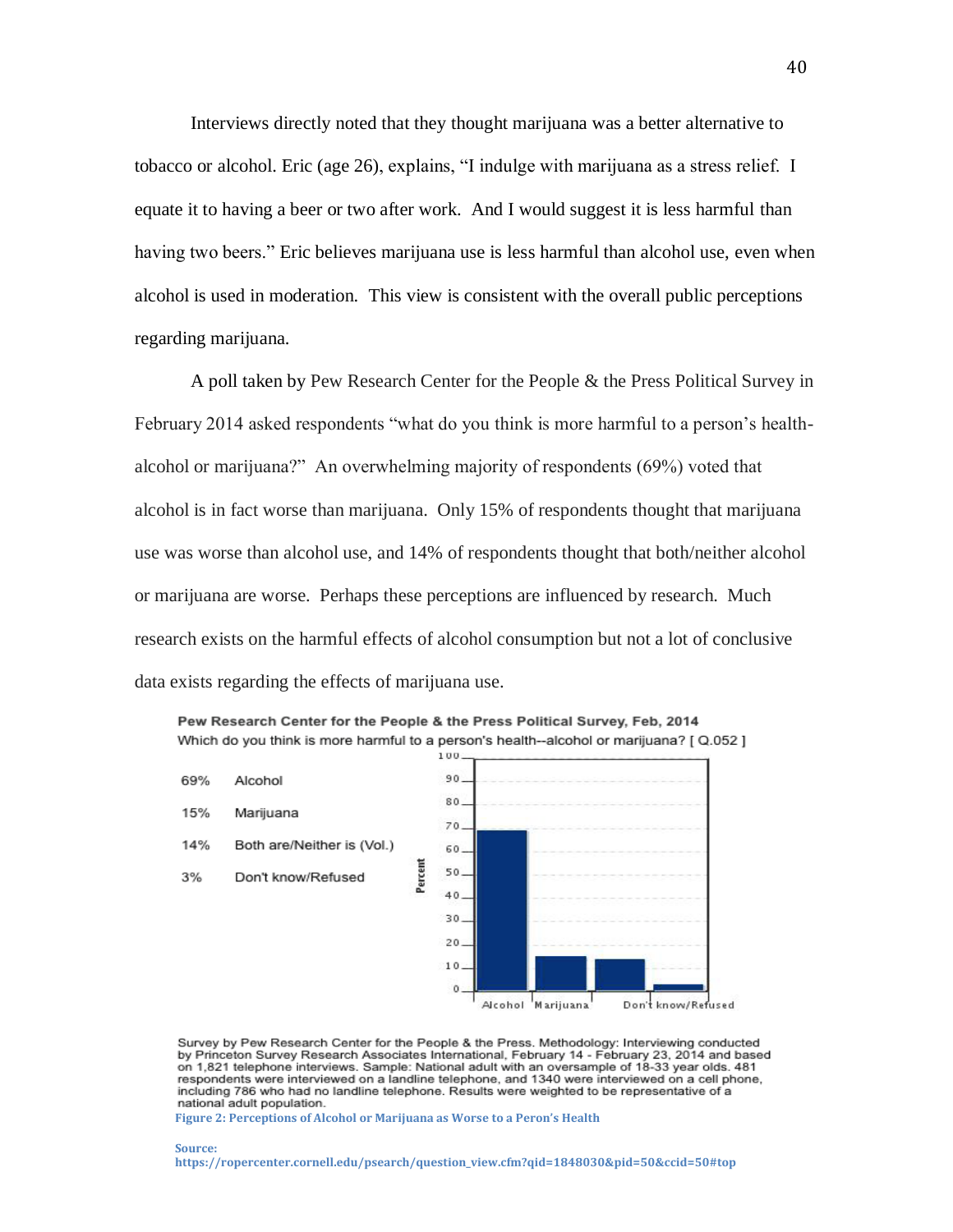Jake (age 25), notes, "I think legalization of recreational marijuana is also fine [in addition to legalization of medicinal marijuana]. Liquor is allowed to be used relationally but I'm sure there is much more death with that. I haven't head of anyone dying from marijuana use." Jake is correct, there have been no reported death which can be attributed solely to marijuana use or overdose (Ammerman et al. 2015; Warf 2014; Iverson 2000; Green 2002).

Kayla (age 22) speaks about the differences in experiences between alcohol and marijuana, "I've had alcohol make me feel really good and I've had alcohol make me feel really bad. I've had instances where I say I'm never drinking again. I don't want liquor, I've called it the devils juice." Yet she is much more positive when describing her marijuana use, "Its my first real love, my first true love. Its never done me wrong (laughs)." Kayla has more positive experiences associate with marijuana use than she does with alcohol use; leading Kayla to believe that marijuana use is a better alternative to alcohol use.

Bridget (age 25) discusses how she thinks tobacco is "gross" explaining that, "It's worse than marijuana by far because you're just killing yourself." Next Bridget commented on her views of alcohol saying, "its just as bad as tobacco…well not maybe as bad. It depends…you have to choose how much you consume." Again, as was persistent with other respondents, Bridget mentions how alcohol is acceptable only in moderate consumption. However, the idea of moderation is not applied to marijuana use.

James (age 30) notes,

I think there are much worse vices out there. I don't know why it was singled out in the first place in the 30s, its an interesting history. The whole refer madness is completely made up and has nothing to do with reality. I think there are..umm...I don't want to say health benefits...but in terms of being able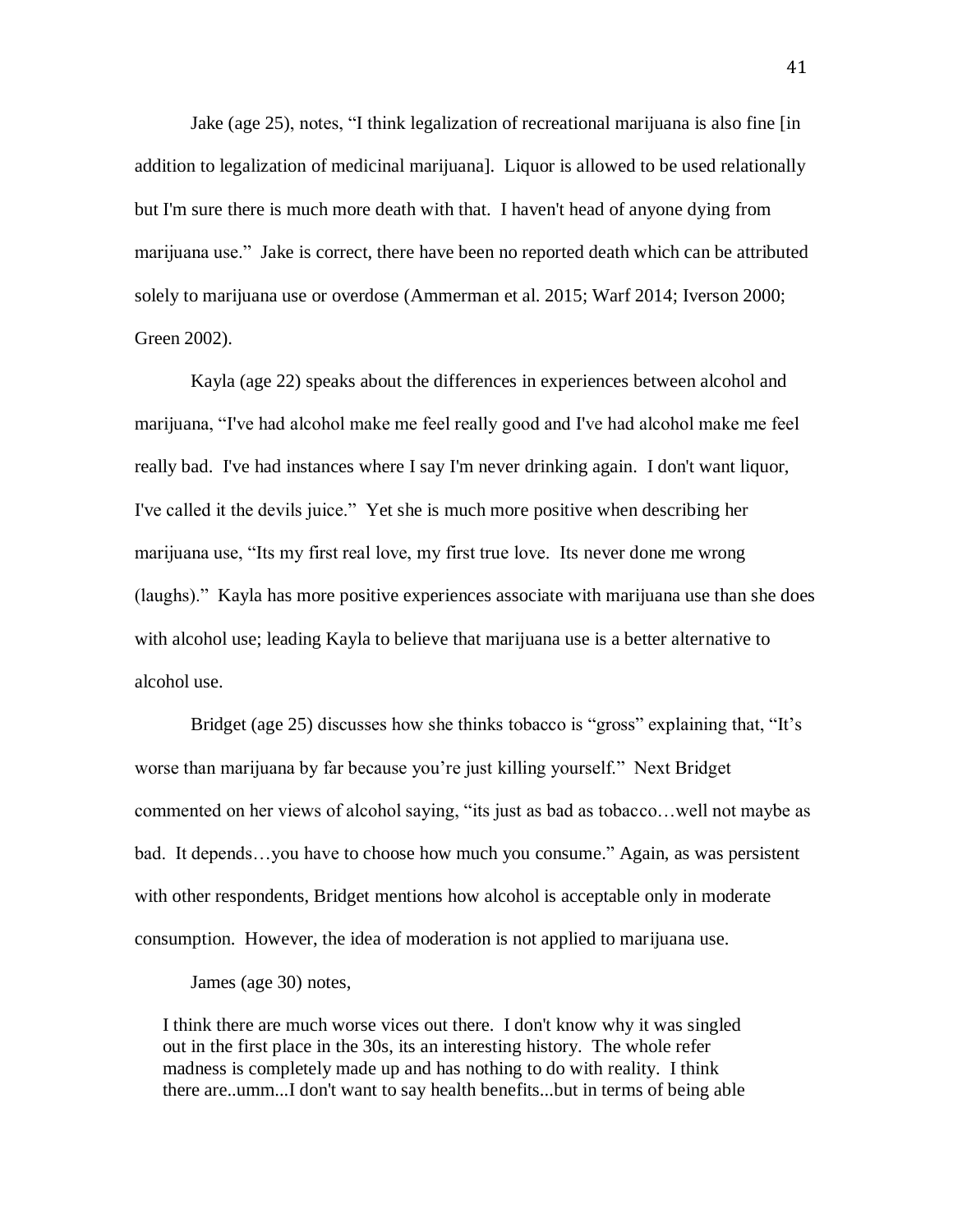to relax, mental health is really important. Certainly there are adverse affects, any type of smoke in the lungs can't be good for you. In comparison though to other vices I'm unclear why it was singled out

James talks about how he thinks the positive effects of marijuana outweigh the negative consequences of marijuana use. James supports the legalization of recreational marijuana because he believes that marijuana is a healthier alternative to other vices, and can be beneficial to his mental health. Thus, one could only wonder if there was more research on the long-term effects of marijuana use, if James's opinion would still be the same. The perceived health affects of a substance affects use of the substance more so than the law, as demonstrated by James.

## *Contradictions of Changing Norms Surrounding Marijuana Use*

As marijuana becomes legalized and accessibility to marijuana becomes easier, positive perceptions surrounding marijuana rise. Despite the federal ban prohibiting marijuana, it has become part of the normative environment. Marijuana is seen more commonly and more frequently, so it is not something out of the ordinary. Marijuana has evolved from a taboo to something fun to do. Due to the federal ban, marijuana research has been tightly limited and restricted. People are unsure what marijuana actually does due to conflicting research. Thus, while public perceptions of marijuana are rising with ease of access and normalization, the public is still mostly uniformed about the health affects of marijuana use.

When tobacco and alcohol were first around, there was little research regarding the effects of these substances. Little to no perceived negative health risks associated with tobacco or alcohol use accounted for a rise in the number of tobacco smokers and alcohol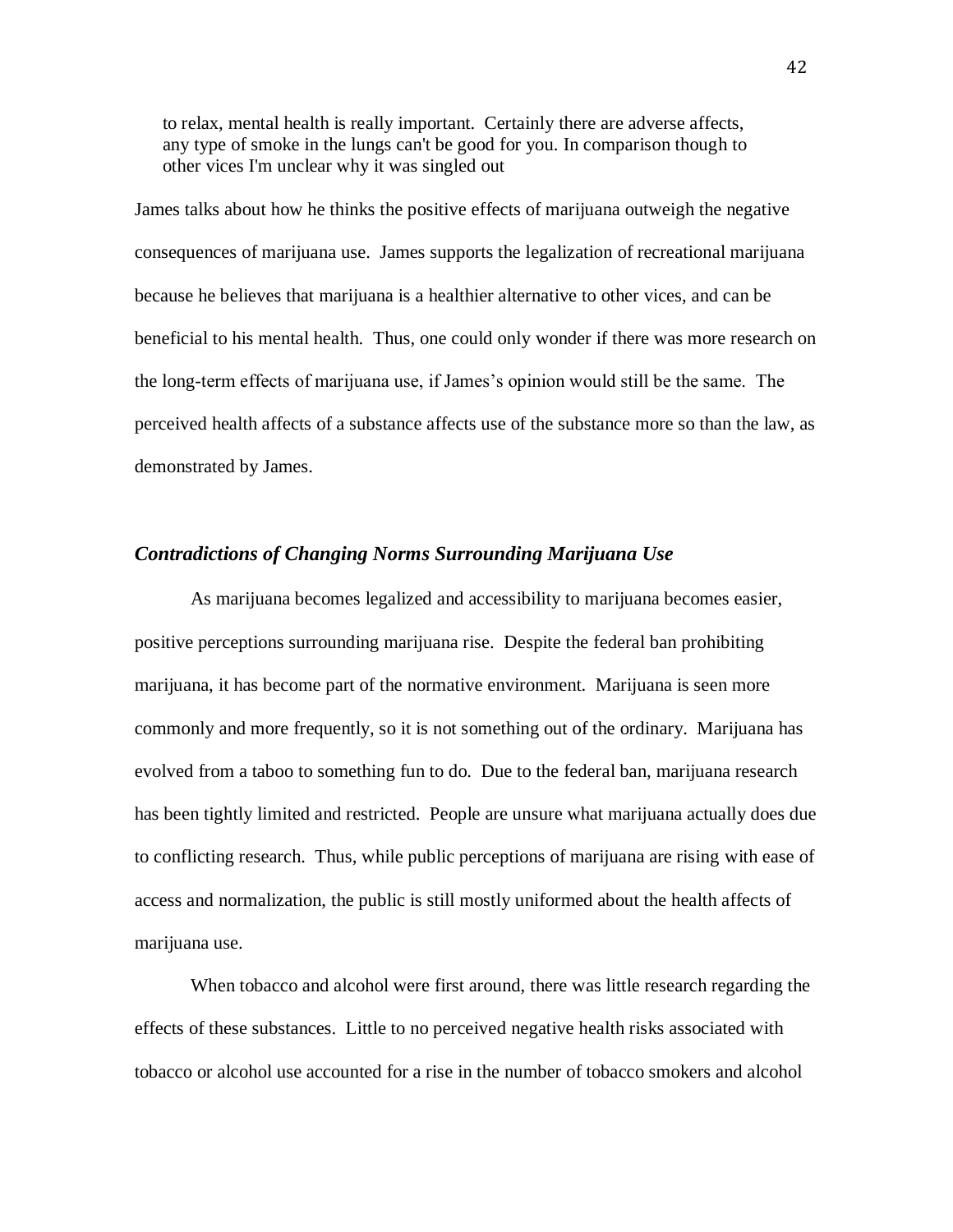consumers. Research was conducted over the time of legality for these substances, and still continues. Research regarding tobacco use showed that tobacco was highly hazardous for personal health. Alcohol, though the distinction is made between alcoholics and "normal" drinkers, has also shown to have negative health risks. As the public became more aware of these health risks associated with tobacco use and alcohol consumption, they also became less accepting of tobacco and alcohol use. Thus, research regarding marijuana's health effects will affect the public perceptions of marijuana use. However, there is little research for the public to access. When participants were asked to discuss the negative effects of marijuana use, they struggled. Participants either took an extended period of time to answer the question or they would contradict themselves by saying both yes and no. If there was more research and it was widely accessible, perhaps there would be a conclusive answer among participants about the effects of marijuana use.

As discussed previously, laws do not necessarily dictate the amount of marijuana people use. Marijuana prohibition, as with alcohol prohibition, does little to stop or discourage users from using. Elizabeth (age 22) expresses her views on the legalization or recreational marijuana, "well people are just going to smoke it anyway so why not just legalize and tax it? I think its foolish for them not to." Similar to when alcohol was under prohibition, the laws surrounding the legality of marijuana use does little to prevent marijuana users from using.

When asked to discuss his views on the legalization of recreational marijuana, Charlie (age 22), says,

I mean yeah, its cool but I'm going to smoke either way. What I think needs to be done is for marijuana to be taken off the schedule 1 list. It makes it a lot harder for scientists to you know, take it and study it and actually learn its actual, you know, benefits, and what it really does to us. Because its a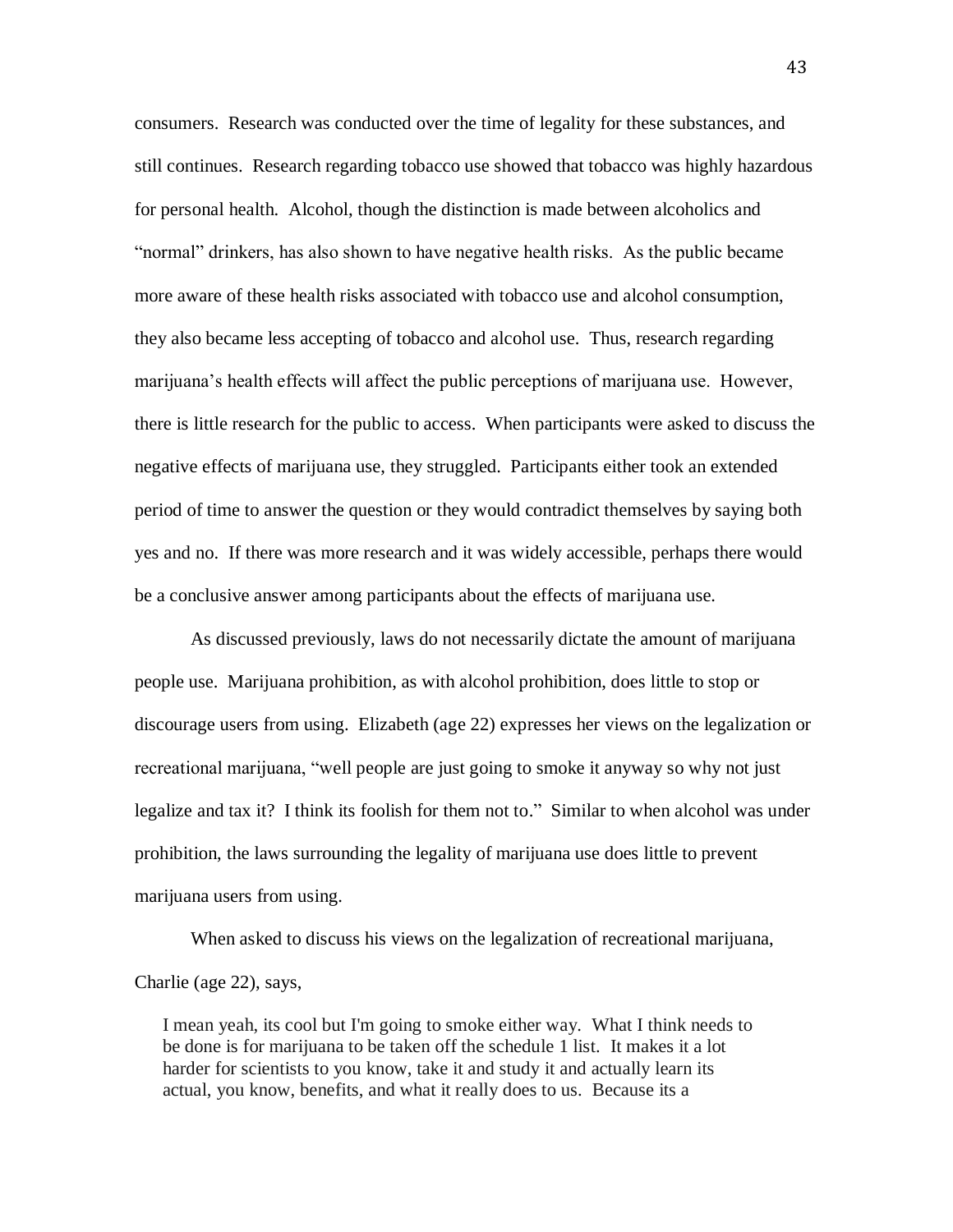schedule 1 we can't really advance, marijuana as a whole. Recreation is cool; the only real benefit is cops aren't going to bother us as much. Cops are still going to give you a hard time if they smell marijuana or see baggies, they are still going to give you a hard time. Recreational, you can be 21 and smoke it but I think it's a lot more than recreational. We shouldn't just be comfortable with recreational legalization, we need to have a federal push to get it off the schedule 1 list so we can reap the full benefits of the plant

Whether or not marijuana gets legalized on a federal level, Charlie will continue to smoke.

The law does not influence Charlie's decision to smoke marijuana. Rather, it is the

believed health benefits associated medical marijuana use that has more of an influence.

Charlie notes however that due to the government's schedule I listing of marijuana,

research has been limited regarding the effects of marijuana use. For Charlie, moving

marijuana off of the schedule I list and allowing for more, less restrictive research of

marijuana use, should be the main goal when it comes to marijuana legalization.

One participant discusses how his perceptions of marijuana changed after he had

done some research on marijuana use:

So through out all of high school I thought it was the worst thing in the world. The kids who smoked in high school I wanted nothing to do with them. Um, even into college I was super against it. But then I got kind of curious about it and did my own research on it. I found out you can still be functional and smoke marijuana. Um...And like...and just be a normal person. Not fall into the stoner category so I became more interested in it. (Todd, age 23)

While Todd had been previously against marijuana use, research regarding marijuana use led him to use it recreationally. It was the perceived idea that marijuana users were nonfunctioning members of society, rather than federal laws prohibiting marijuana, that influenced his decision.

Sean (age 31) describes how his experiences of smoking marijuana have

changed since when he first started smoking marijuana 16 years ago: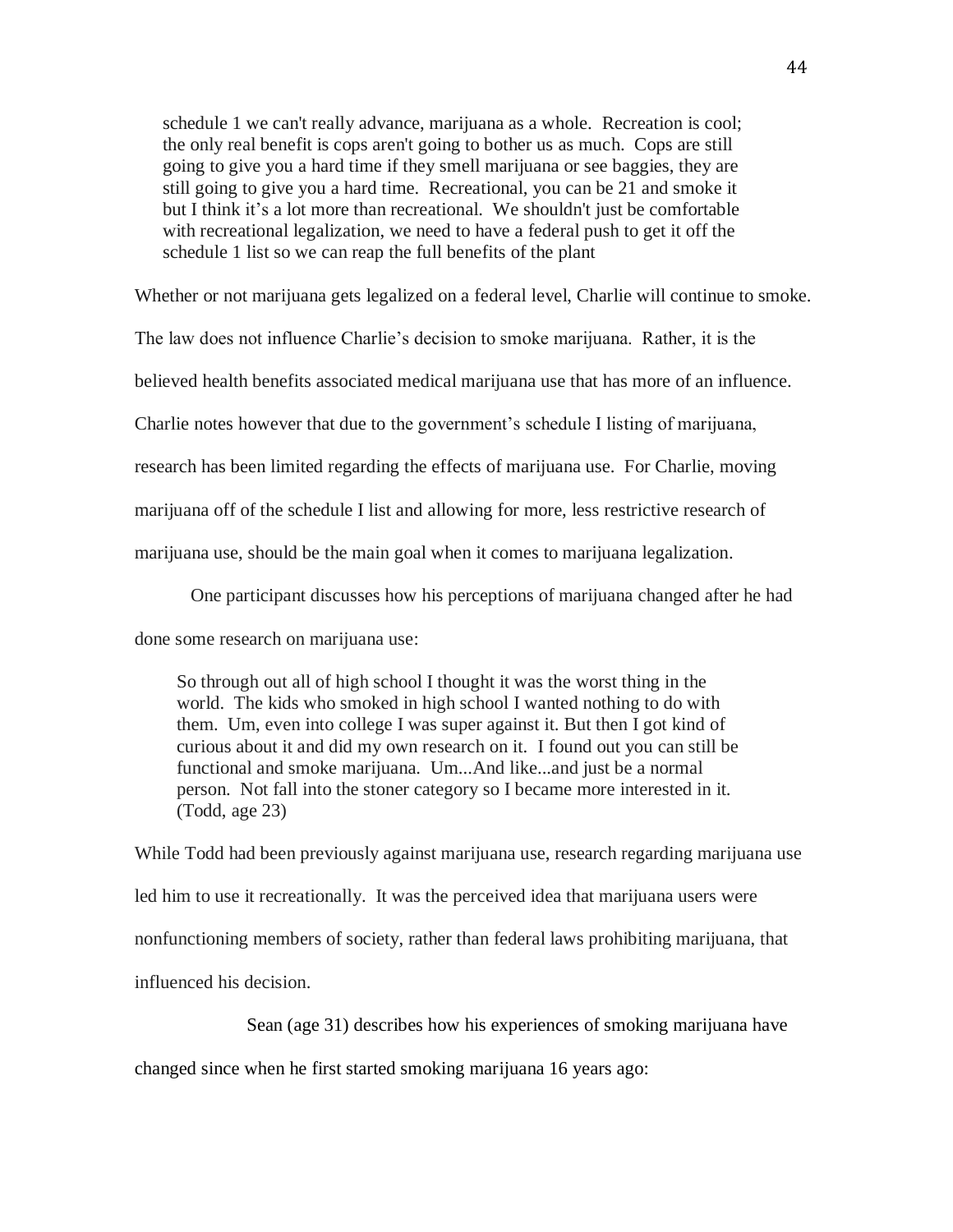When I first started smoking everyone knew it was illegal, you had to run and hide from the cops for just little amounts of weed. It always felt like you were doing something wrong but like, the way, me and my friends were, we didn't care it was wrong we thought it was fun. Back then it was just because it was a fun thing.

While some people may argue that legalization or decriminalization of marijuana increases usage of marijuana, Sean and his friends were using marijuana when it was still illegal to posses. Previously, when Sean and his friends engaged in marijuana use it was seen as a deviant behavior and something fun but not something that should be done. Now that recreational marijuana has become legalized in Massachusetts, Sean continues to use marijuana, only now he does not have to worry about criminal charges being brought against him for the possession on marijuana. Sean no longer has to hide in the woods to use marijuana; it has become a very different experience for him.

Laws regarding marijuana legality seem to have little effect on the actual use of tobacco. Rather than tightening laws and restriction, the federal government should loosen the restrictions around marijuana in order to allow for more research. Research will lead to a greater public awareness of the health risks and benefits associated with marijuana use so individuals can make their own educated decisions regarding use.

Another dilemma of living within the changing norms of marijuana legality is employment drug testing. Mary (age 23) discussed her struggles to attain a newer higher paying job, and how she had to stop her use of marijuana in order to acquire the job she has now, saying "I quit smoking Pot for a month to get the job I have now." Quitting marijuana smoking was not a problem for her unlike her 10-year struggle to quit tobacco.

45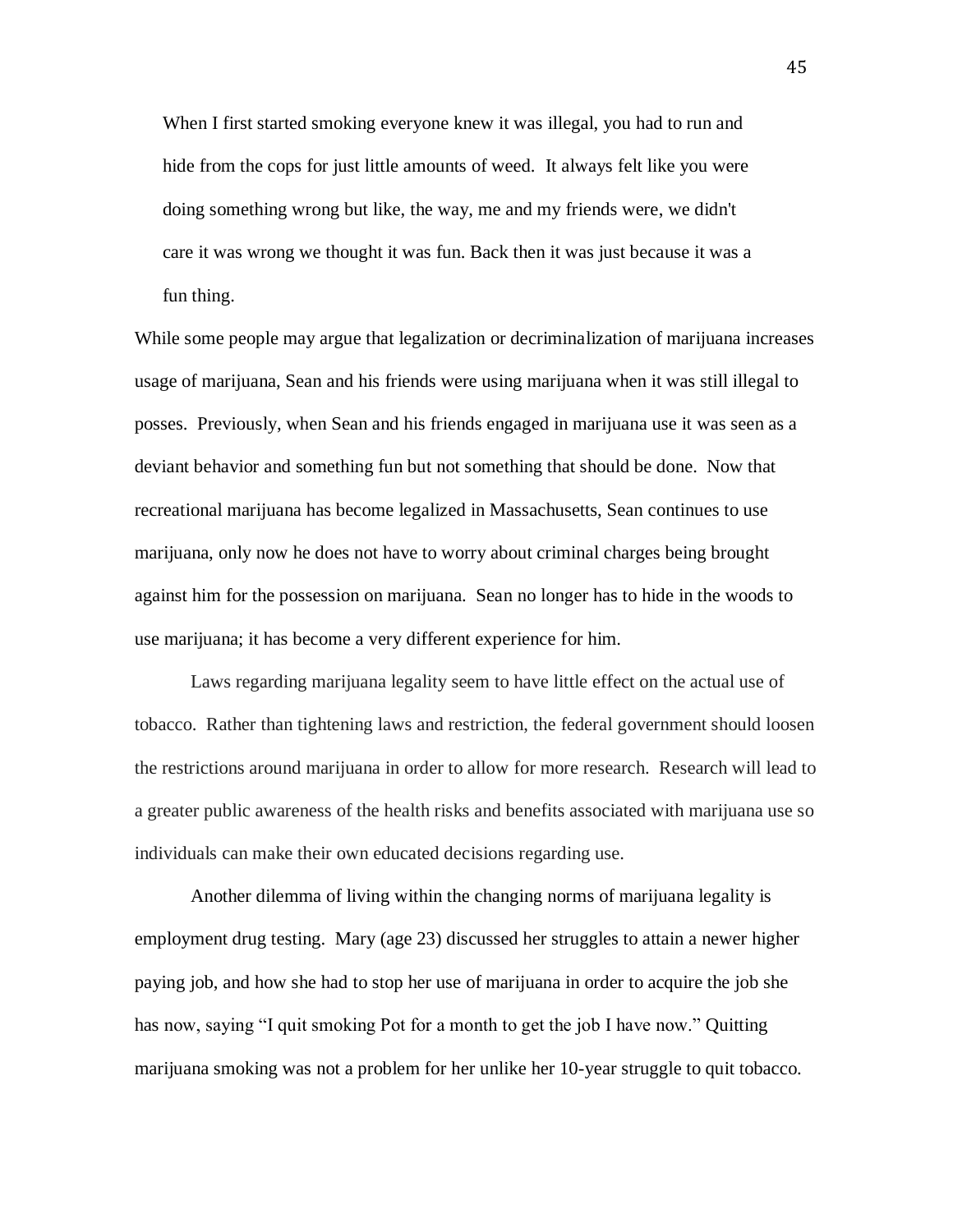It is noteworthy that at the time of the interview with Mary, recreational use of marijuana had been legalized in Massachusetts. Despite the state of Massachusetts allowing for the recreational use of marijuana, the job Mary was applying for in MA required her to pass a drug test, which tested for marijuana as well as other federally illegal drugs. Tobacco and alcohol are not flagged in the drug test, however because they are federally legal substances. Marijuana, because it is stored in the fatty parts of the body, stays in the system longer than any other drug. Drug tests in this way are targeting marijuana users. If a person used both cocaine and marijuana a week before a drug test, only marijuana would be flagged as positive because it lasts a much longer time in the body. The drug test, much like the DUI testing regarding marijuana, is not specific enough to show whether or not the person is using marijuana at work or after work on their own time. Despite the legalization of recreational marijuana, users of marijuana may be prevented or discriminated against when it comes to employment.

We know about almost as much as marijuana's affects as we did in the 80s. In Slaughter's examination of marijuana prohibition in the United States in 1988, he noted, "on the key question of marijuana use and long-term psychological effects, Marijuana and Health acquitted the drug: 'There is not yet any conclusive evidence as to whether prolonged use of marijuana causes permanent changes in the nervous system or sustained impairment of brain function and behavior in human beings" (428). While this may sound like a positive for marijuana, Slaughter is really commenting on how don't know much about marijuana's long-term effects to draw any conclusions, negative or positive, on prolonged marijuana use. With marijuana's Schedule I listing, almost 20 years after's Slaughter's analyses, we are still left questioning marijuana's long-term effects.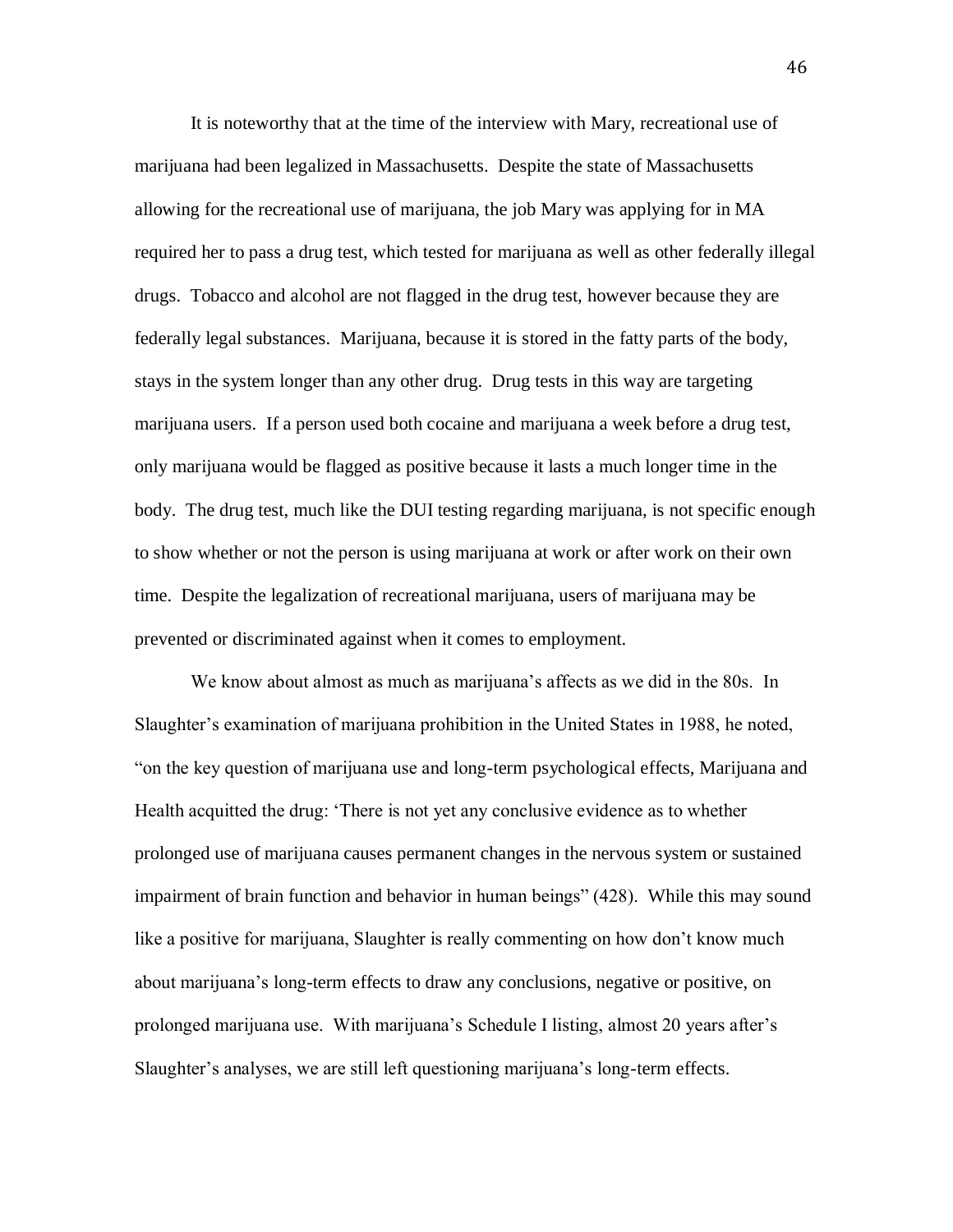Many interviewees also expressed this concern. Jake (age 25), comments on his views on the legalization of medical marijuana, "I think there's a lot of research that could be done but that has been stopped, so I'm perfectly fine with the legalization of medical marijuana and I think it could lead to different cures and stuff like that." Lack of research means we still don't know the full benefits or potential harm associated with marijuana use.

James (age 30), also explains the paradox:

Right now in 2017 there's a catch 22 with medical marijuana. There have been some proven medical health benefits yet at the same time there is not a lot of research being done. There isn't research being done because they can't get their hands on it, and they can't get their hands on it because there isn't enough research. I believe that once research expands they will find more health benefits, but its sort of a weird time for medical marijuana. I anticipate that moving forward we will see it more common

Medical marijuana is really in just the developmental stages. There is some, but limited research regarding medical marijuana use. In order for research to progress, marijuana must be removed from the schedule 1 listing, which claims that marijuana has no medical properties. However, because there is limited research of marijuana use, we cannot conclusively say what exact health benefits and drawbacks are associated with marijuana use.

# *Conclusion*

Public perceptions of marijuana are changing to become more positive. However, there is little consideration to long-term effects with marijuana use. Possible concerns of the adverse affects of marijuana were mainly limited to the negative stereotypes surrounding marijuana; many interviewees expressed concerns over short-term risks such as becoming a "lazy stoner" or over eating. Only one participant expressed concern over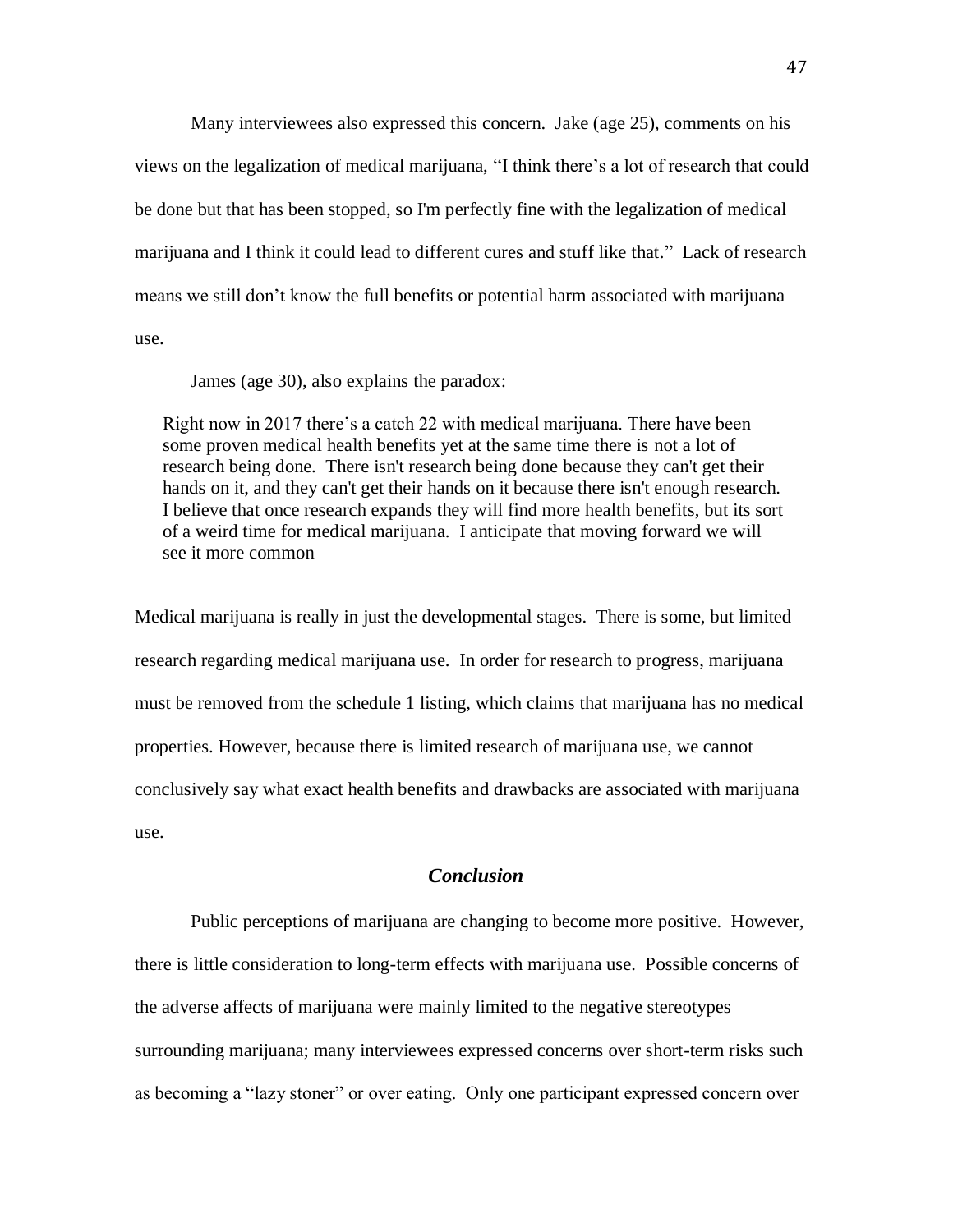the long-term effect of marijuana smoke in the lungs, but she also admitted to not really knowing how exactly marijuana affects the body. Health concerns regarding marijuana use are slim, with no real evidence or research surrounding long-term affects of marijuana use. Marijuana's medicinal properties have people perceiving marijuana as more beneficial than harmful to health.

As marijuana stigmas are loosening, negative stigmas surrounding alcohol and tobacco are growing. Marijuana is perceived to be less harmful than alcohol and tobacco, but again, research is limited regarding the exact affects of marijuana use over time. This analysis suggests then that perceptions regarding marijuana may change depending on what new research discovers regarding the effects of marijuana use. In order for any research to be conducted however, marijuana must be first removed from the federal Schedule 1 label.

Removing marijuana from the Schedule 1 label would have more benefits than drawbacks. For one, despite the fact that marijuana remains illegal on a federal level, marijuana still remains the drug of choice for many Americans. Laws restricting use of marijuana seem to have little affect on actual marijuana use. Removing marijuana from the Schedule 1 list would also allow for the acknowledgement of, on a federal level, the medical value of marijuana. Lastly, the removal of marijuana from the Schedule 1 listing would allow for research to be conducted on marijuana (both medicinally and recreationally). It is vital to the community, especially in the states that have allowed medical and/or recreational use of marijuana, for more research to be conducted regarding marijuana in order to know the benefits and dangers associated with marijuana use.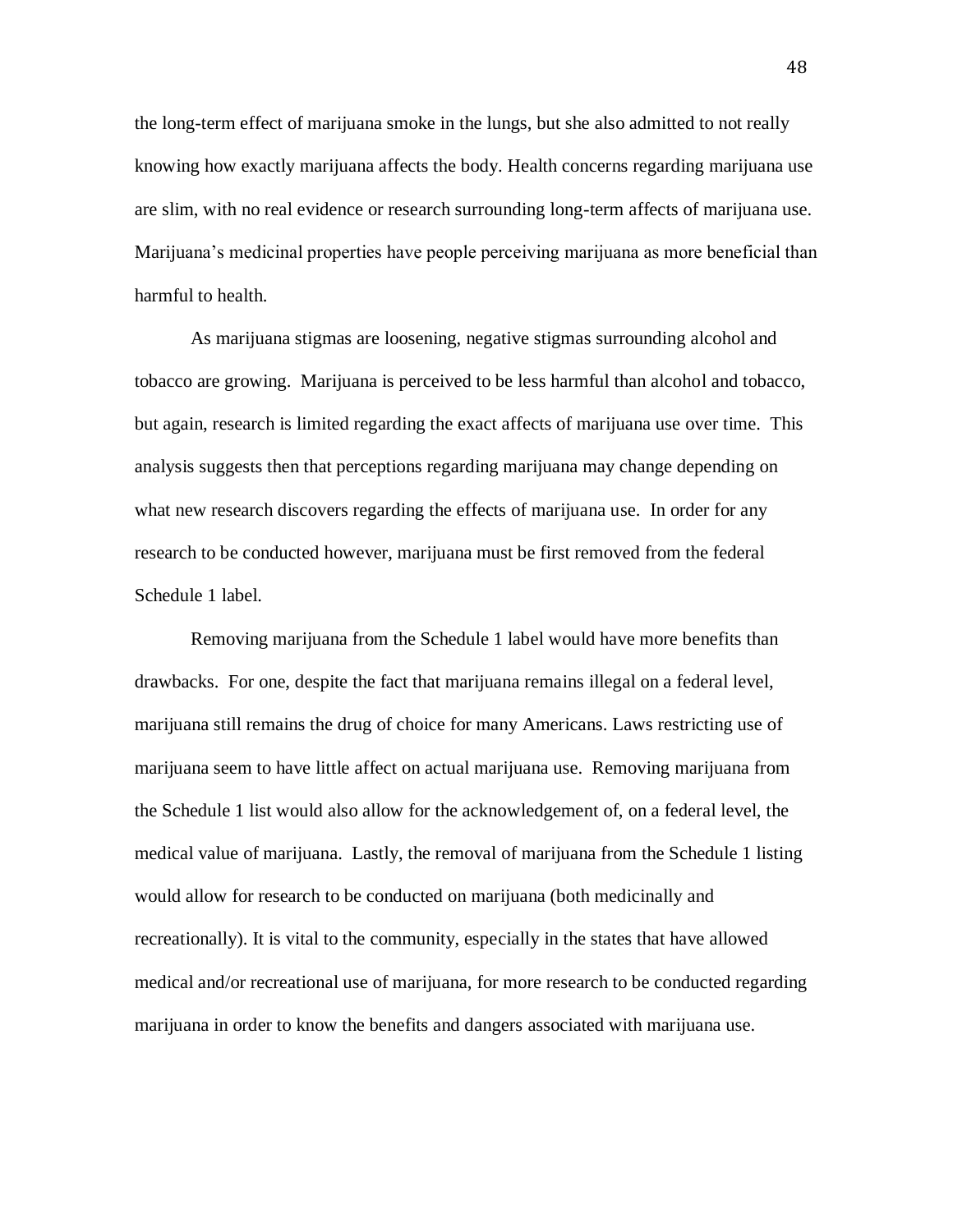With laws regarding marijuana legalization changing on a state level, future research should focus on the long-term health risks associated with marijuana use as well as further examining the undeveloped potential behind the medicinal properties of marijuana. Conducting through, long-term research is the only way to ensure that the public can make well-informed decisions. It will be interesting to see how exactly public perceptions of marijuana change as new research emerges, and thus more information regarding the health benefits and risks associated with marijuana use becomes more easily accessible.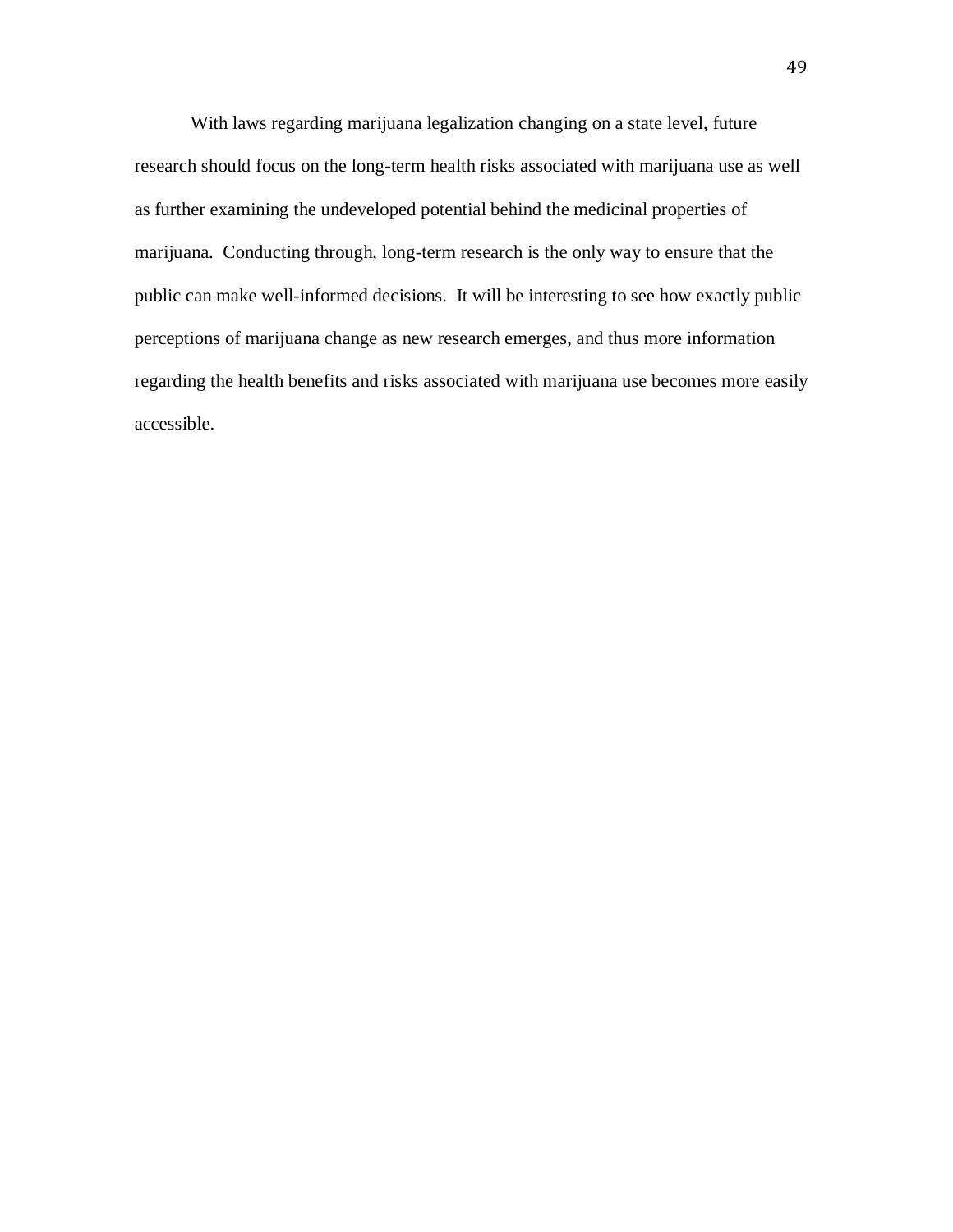## Works Cited

- Ammerman, Seth, Ryan, Sheryl, & Adelman, William. 2015. "The Impact of Marijuana Policies on Youth: Clinical, Research, and Legal Update." *Pediatrics*, *135*(3): e769-e785.
- Barry, R., Hiilamo, H., & Glantz, S. 2014. "Waiting for the Opportune Moment: The Tobacco Industry and Marijuana Legalization". *The Milbank Quarterly, 92*(2), 207-242.
- Becker, Howard. 1953. "Becoming a Marihuana User" American Journal of Sociology, 59(3): 253-242
- Blocker Jr, J. S. 2006. "Did Prohibition Really Work?" *American Journal Of Public Health*, 96(2):233-243.
- Caulkins, J. P., and B.M. Bond. 2012. "Marijuana Price Gradients: Implications for Exports and Export-Generated Tax Revenue for California After Legalization." *Journal Of Drug Issues*, 42(1): 28-45.
- Cerda, Magdalena. 2012. "Medical Marijuana Laws In 50 States: Investigating The Relationship Between State Legalization Of Medical Marijuana And Marijuana Use, Abuse And Dependence." 120(1): 22-27
- Cleveland, H., & Wiebe, R. 2003. "The Moderation of Adolescence-to-Peer Similarity in Tobacco and Alcohol Use by School Levels of Substance Abuse". *Child Development*, 74(1): 279-291.
- Dembo, Richard, Schmeidler, James and Koval, Mary. 1976. "Demographic, Value, and Behavior Correlates of Marijuana Use Among Middle-Class Youths". *Journal of Health and Social Behavior*. 17(2): 176-186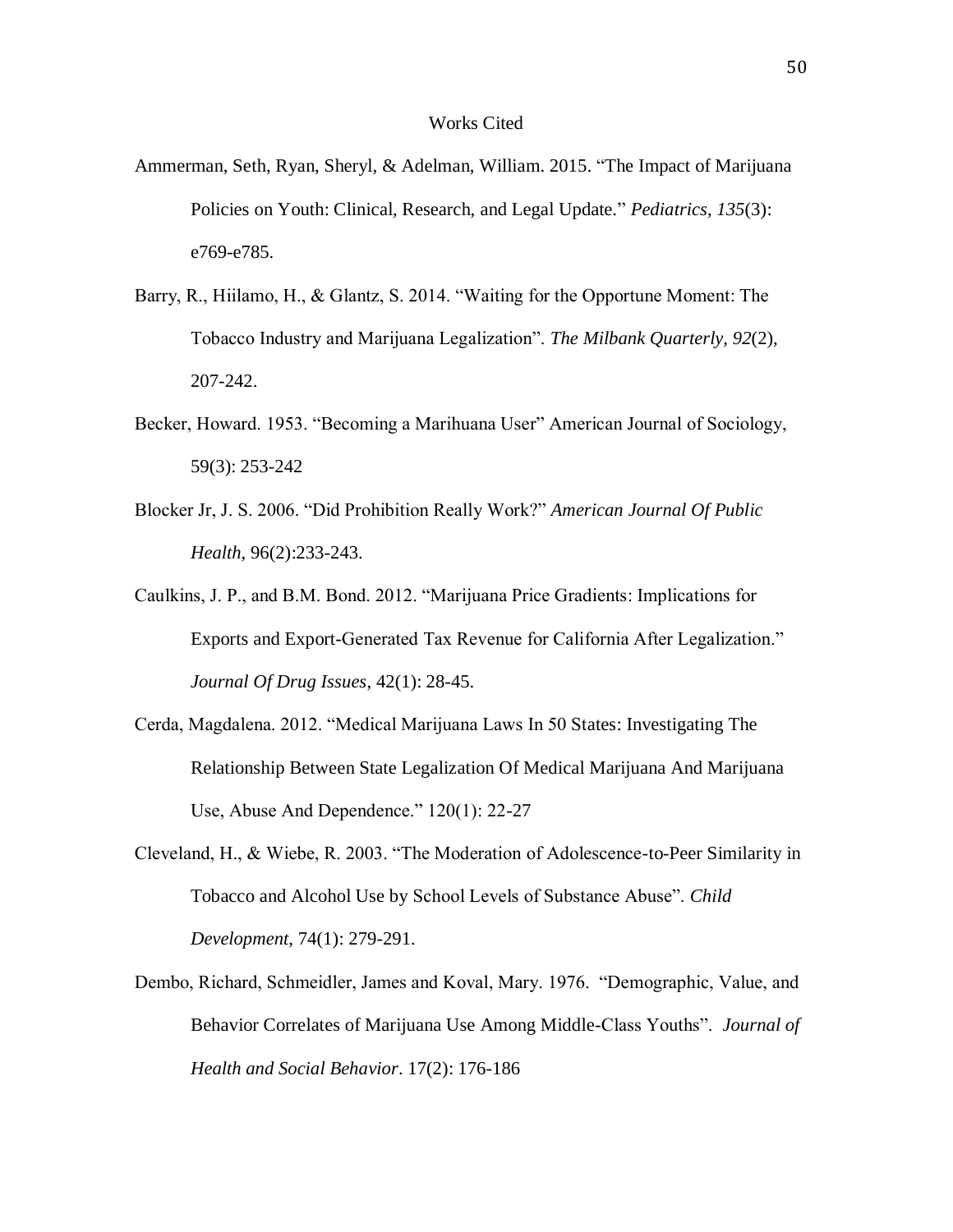- Denham, Bryan. 2011. "Alcohol and Marijuana Use Among American High School Seniors: Empirical Associations with Competitive Sports Participation". *Sociology of Sport Journal*, 28, 362-379
- DePierre, J. A., Puhl, R. M., & Luedicke, J. 2014. "Public Perceptions Of Food Addiction: A Comparison With Alcohol And Tobacco." *Journal Of Substance Use*, 19(1/2):1-6.
- Durand, M., & Holland, N. 2007. "Considering Cannabis." *Inside MS*, *25*(3), 56-57.
- Dunlap, E., Johnson, B., Benoit, E., & Sifaneck, S. 2006. "Sessions, Cyphers, and Parties: Setting for Informal Social Controls of Blunt Smoking". *Journal of Ethnicity in Substance Abuse*, 4: 43-80.
- Ennett, S. T., Bauman, K.E., Husson, A., Faris, R., Foshee, V.A., Cai L., & DuRant, R.H. 2006. "The Peer Context of Adolescent Substance Use: Findings from Social Network Analysis". Journal of Research on Adolescence, 16(2): 159-186
- Ennett, S., Foshee, V., Bauman, K., Husson, A., Cai, L, Reyes, H., et al. 2008. "The Social Ecology of Adolescent Alcohol Misuse". *Child Development*, 79(6): 1777- 1791
- Ennett, S., Foshee, V., Bauman, K., Husson, A., Faris, R., Hipp, J., & Cai, L. 2010. "A Social Contextual Analysis of Youth Cigarette Smoking Development". *Nicotine & Tobacco Research: Offical Journal of the Society for Research on Nicotine and Tobacco.* 12(9):950-962
- Friese, B., and J. W. Grube. 2013. "Legalization Of Medical Marijuana And Marijuana Use Among Youths". *Drugs: Education, Prevention & Policy* 20(1): 33-39

Golub A, Johnson BD, Dunlap E. 2006. "The Growth in Marijuana Use Among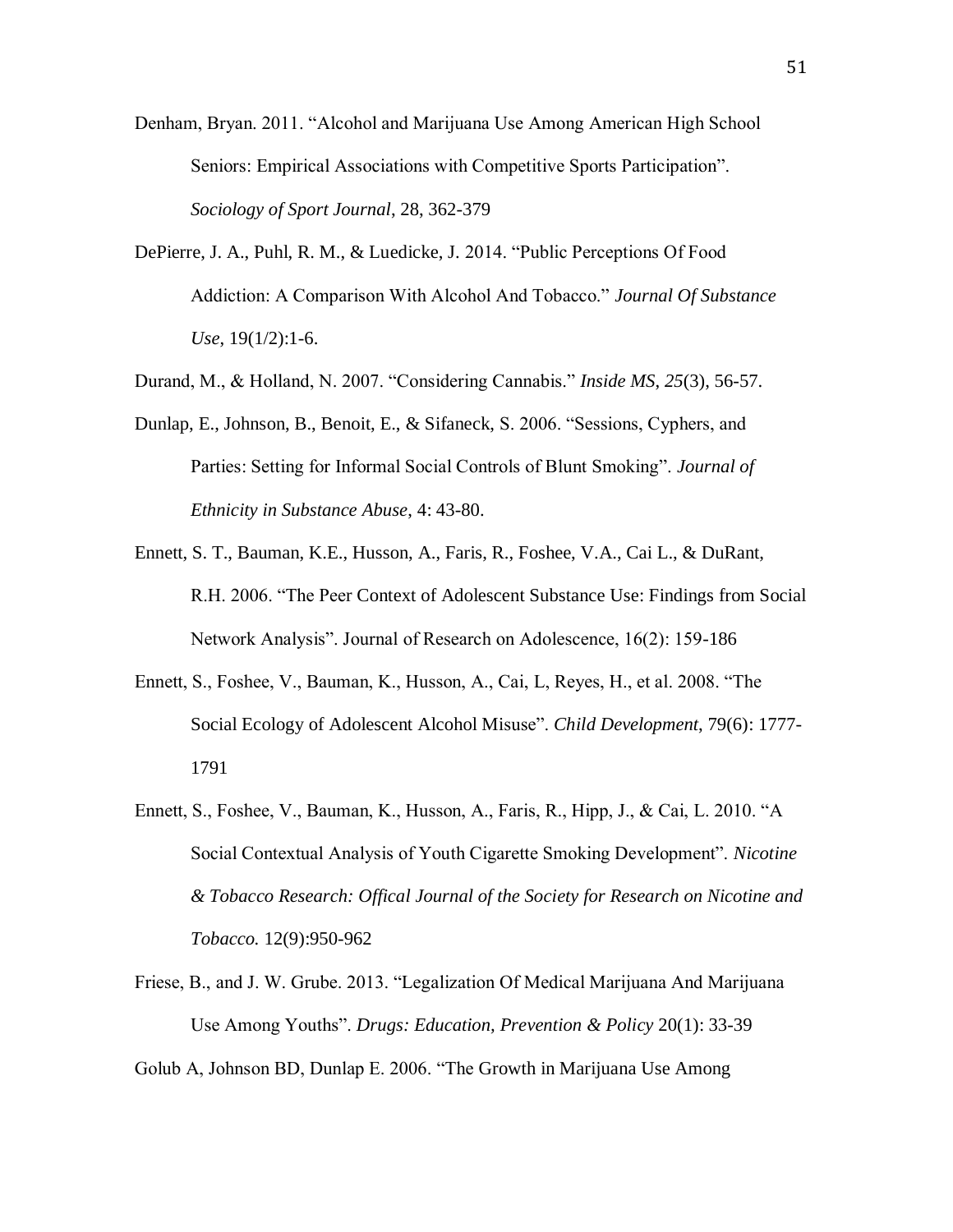American Youths During the 1990s and the Extent of Blunt Smoking". *Journal of Ethnicity in Substance Abuse.* 4 (3-4): 1-21.

Gonzenbach, W. J. 1992. A Time-Series Analysis of the Drug Issue, 1985-1990: the Press, the President, and Public Opinion". *International Journal of Public Opinion Research*, 4, 126-147.

Green, J. 2002. "Cannabis". *New York: Thunder's Mouth Press*

- Hall, W. 2010. "What Are The Policy Lessons Of National Alcohol Prohibition In The United States, 1920–1933?." *Addiction*, 105(7):1164-1173.
- Hallstone, Michael. 2002. "Updating Howard Becker's Theory of Using Marijuana for Pleasure". *Contemporary Drug Problems*. 29: 821-845
- Hathaway, A., Comeau, N., Erickson, P. 2011. "Cannabis Normalization and Stigma: Contemporary Practices of Moral Regulation*". Criminology and Criminal Justice* 11:451-469
- Heckathorn, D. D. 2011. "Comment: Snowball Versus Respondent-Driven Sampling". *Sociological Methodology*, *41*(1):355-366.
- Himmelstein, J.L. 1983 "The Strange Career of Marijuana: Politics and Ideology of Drug Control in America." Westport, CT: Greenwood Press

Iverson, L. 2000. "The Science of Marijuana." *New York: Oxford University Press*.

- Jenks, S. M. 1995. "An Analysis of Risk Reduction Among Organized Groups That Promote Marijuana and Psychedelic Drugs". *Journal of Drug Issues*, 25, 629-647.
- Joffe A, Yancy WS, Jacobs EA, et al. 2004. "Legalization of Marijuana: Potential Impact on Youth. *Pediatrics*,113(6):E632 E638.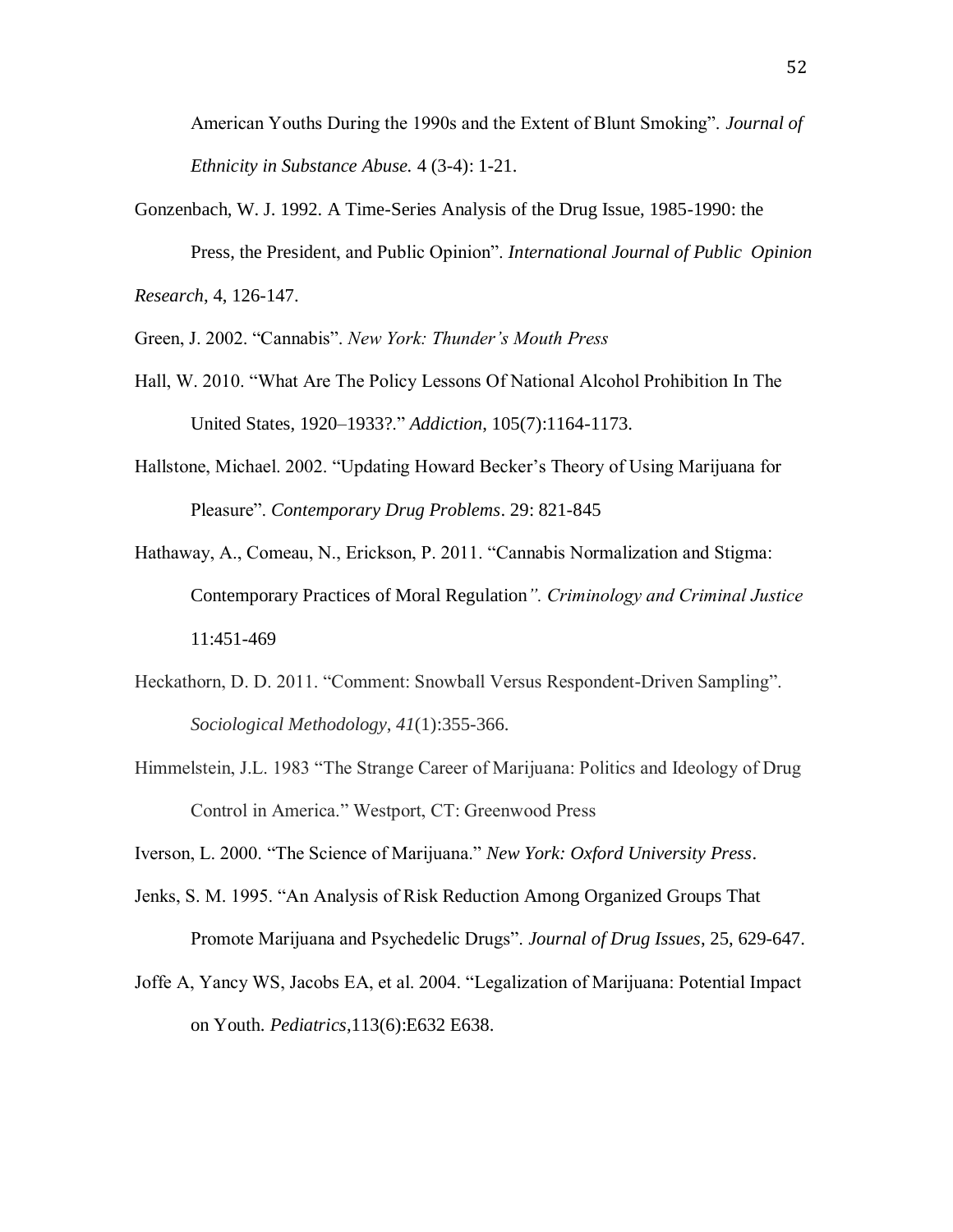- Khatapoush, S. and Hallfors, D. 2004. "Sending The Wrong Message: Did Medical Marijuana Legalization In California Change Attitudes About And Use Of Marijuana?". *Journal Of Drug Issues* 34(4): 751-770.
- Kumar, R., O'Malley, P. M., Jonhston, L. D., Schulenberg, J. E., & Bachman, J. G. 2002. "Effects of School-Level Norms on Student Substance Use. *Prevention Science*, 3(2): 105-124.
- Lakon, C., Hipp, J., &Timberlake D. (2010). "The Social Context of Adolescent Smoking: A Systems Perspective". *American Journal of Public Health*, 100(7): 1218-1228
- Levine HG, Reinarman C. 1991. "From Prohibition to Regulation: Lessons from Alcohol Policy for Drug Policy. *Milbank Q*;69(3):46l - 494.
- Linneman, T. J. 2014. "Reefer Normal". *Contexts: Understanding People In Their Social Worlds* 13(4): 71-73.

"Medical marijuana and the mind." (2010). *Harvard Mental Health Letter*, *26*(10), 1-3.

- Meng, H. 2016. "The Prescription of Medical Cannabis by a Transitional Pain Service to Wean Patient with Complex Pain from Opioid Use Following Liver Transplant." *Canadian Journal of Anesthesia*.
- McGinty, E. E., Samples, H., Bandara, S. N., Saloner, B., Bachhuber, M. A., & Barry, C. L. 2016. "The Emerging Public Discourse on State Legalization of Marijuana for Recreational Use in the US: Analysis of News Media Coverage, 2010-2014". *Preventive Medicine*, *90.* 114-120.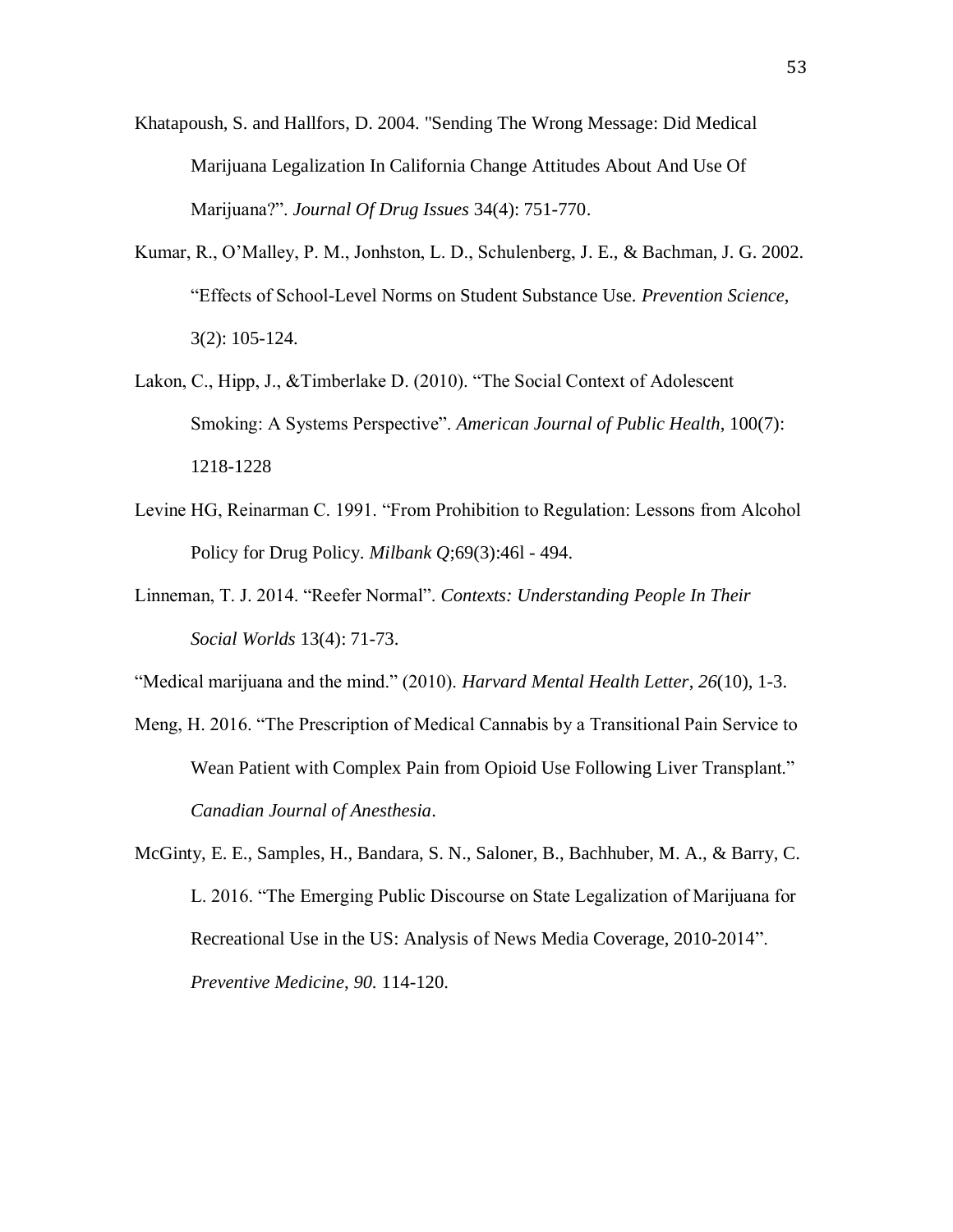- Millhorn, M., M. Monaghan, D Montero, M. Reyes, T. Roman, T, R Tollasken and B. Walls. 2009. "North Americans' Attitudes Toward Illegal Drugs". *Journal Of Human Behavior In The Social Environment* 19(2): 125-141
- Miron, Jeffrey A. 1998. "An Economic Analysis of Alcoholic Prohibition." *Journal of Drug Issues* 28(3):741-762
- Miron, Jeffrey A., & Zwiebel, J. 1991. "Alcohol Consumption During Prohibition." *American Economic Review*, 81(2):242-247.
- Nielsen, A. L. 2010. "Americans' attitudes toward drug-related issues from 1975-2006: The roles of period and cohort effects". *Journal of Drug Issues*, 40, 461-493.
- Nielsen, A. L., & Bonn, S. 2008. "Media Exposure and Attitudes Toward Drug Addiction Spending, 1975-2004". *Deviant Behavio*r, 29, 726-752.

Noonan, D. 2015. "Marijuana's Medical Future". *Scientific American*.

- Norton, E. C., Lindrooth, R. C., & Ennett, S. T., 1998. "Controlling for the Endogeneity of Peer Substance Use on Adolescent Alcohol and Tobacco Use" *Health Economics*. 7(5): 439-453
- Page, R., & Roland, M. 2004. "Misperceptions of the Prevalence of Marijuana Use

Among College Students: Athletes and Non-Athletes". *Journal of Child & Adolescent Substance Abuse*, 14(1):61-75

- Parker, H., Williams, L., & Aldridge, J. 2002. "The Normalization of 'Sensible' Recreational Drug Use Further Evidence from the North West England Longitudinal Study". *Sociology*, 36: 423-443
- Patton GC, Coffey C, Carlin JB, Sawyer SM,& Lynskey M. 2005. "Reverse gateways? Frequent cannabis use as a predictor of tobacco initiation and nicotine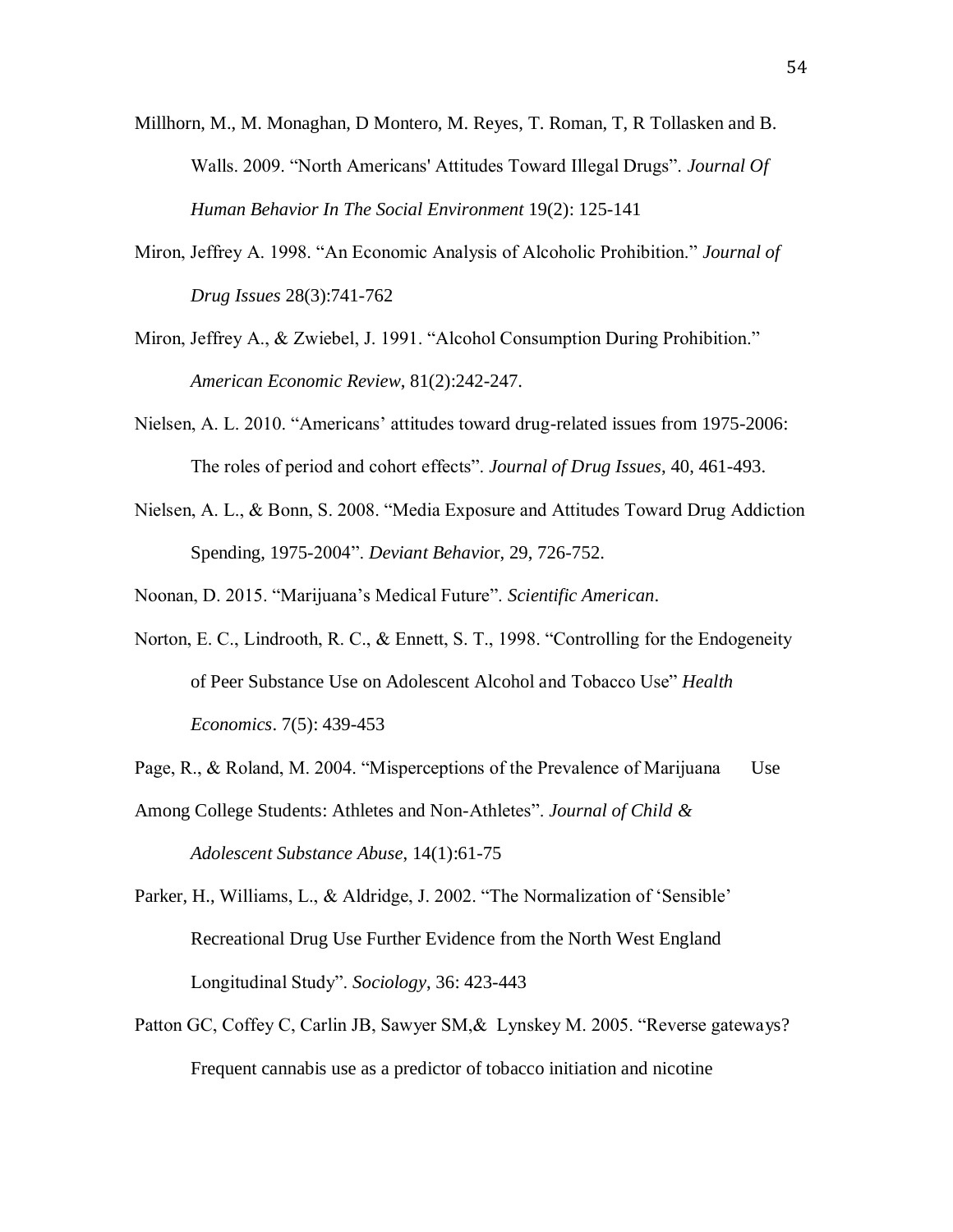dependence"*. Addict*.100(10): 1518-1525

- Pawson, M. & Kelly, B. 2014. "Consumption and Community: The Subcultural Contexts of Disparate Marijuana Practices in Jam Band and Hip-Hop Scenes" *Deviant Behavior,* 35: 347-363
- Pescosolido, B. A., Medina, T. R., Martin, J. K., & Long, J. 2013. "The "Backbone" of Stigma: Identifying the Global Core of Public Prejudice Associated With Mental Illness". *American Journal Of Public Health*, *103*(5): 853-860.
- Ramo DE, Liu H, Prochaska JJ. 2012. "Tobacco and Marijuana Use Among Adolescents and Young Adults: A Systematic Review of Their Co-Use". *Clinical Psychology Review.* 32(2): 105-121
- Schmidt, L. A., Jacobs, L. M., & Spetz, J. 2016. "Young People's More Permissive Views About Marijuana: Local Impact of State Laws or National Trend?". *American Journal Of Public Health*, *106*(8), 1498-1503.
- Schwartz, R. H. 2002. "Marijuana: A Decade and a Half Later, Still a Crude Drug with Underappreciated Toxicity." *Pediatrics,* 109, 284-289.
- Shoemaker, P., Wanta, W., & Leggett, D. 1989. "Drug coverage and public opinion, 1972-1986". In P. Shoemaker (Ed.), *Communication campaigns about drugs: Government, media, and the public* (pp. 67-80). Hillsdale, NJ: Lawrence Erlbaum**.**
- Simpson, D., & Lee, S. 2003. "Tobacco: Public Perceptions And The Role Of The Industry." *Journal Of The Royal Statistical Society: Series A (Statistics In Society)*, 166(2):233-239.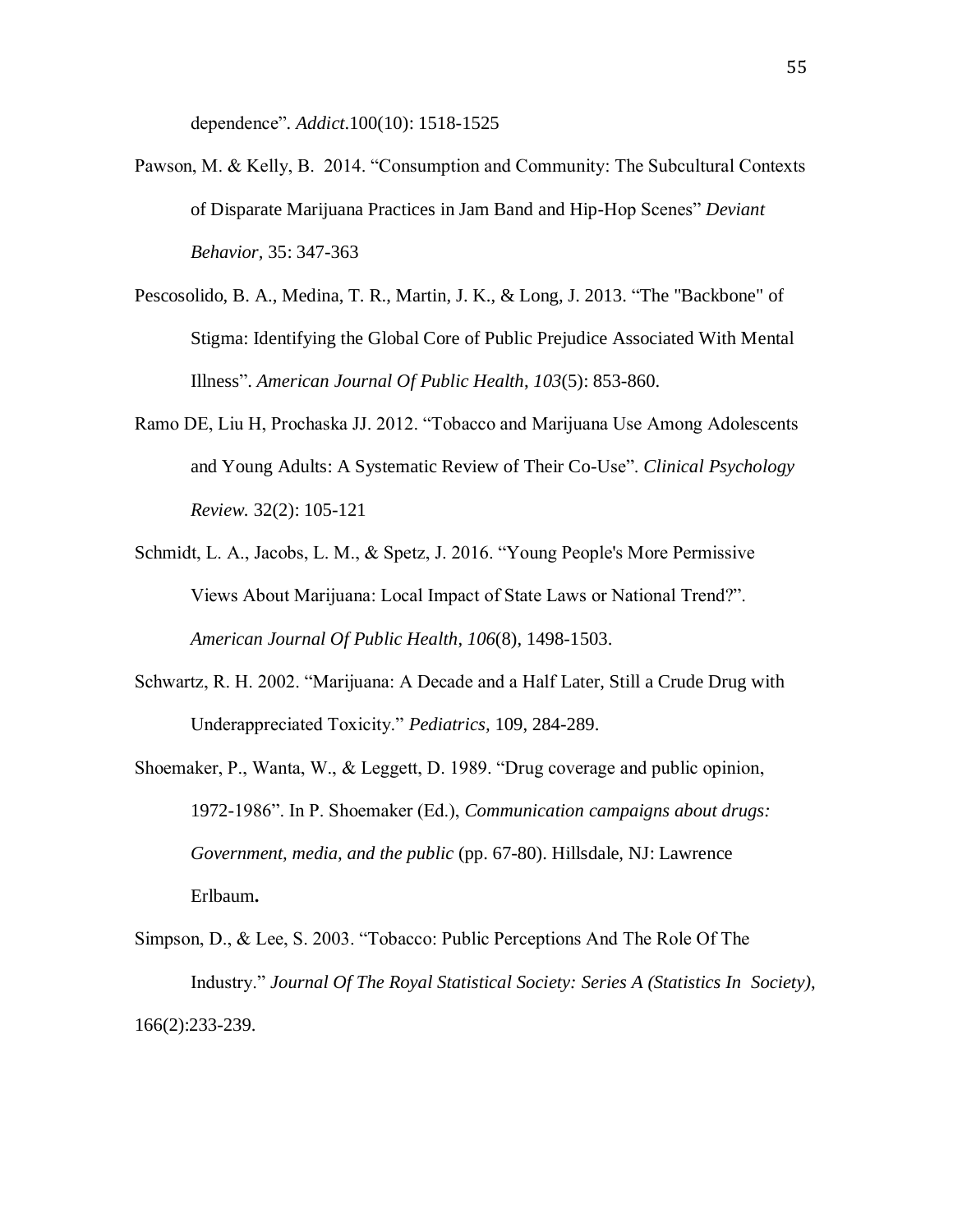Slaughter, James. 1988. "Marijuana Prohibition in the United States: History and Analysis of a Failed Policy" 21(4):417-474

- Snelders, S. 2009. "Dying to Get High: Marijuana as Medicine". *Social History Of Medicine*, 22(2), 430-431.
- Stringer, R. J., & Maggard, S. R. 2016. "Reefer Madness to Marijuana Legalization". *Journal Of Drug Issues*, 46(4), 428-445.
- Stryker, J. E. 2003. "Articles Media and Marijuana: A Longitudinal Analysis of News Media Effects on Adolescents' Marijuana Use And Related Outcomes, 1977- 1999". *Journal of Health Communication*, 8, 305-328.
- Sussman, S., Stacy, A. W., Dent, C. W., Simon, T. R., & Johnson, C. A. 1996. "Marijuana Use: Current Issues and New Research Directions"*. Journal of Drug Issues*, 26, 695-733**.**
- Thompson, L., Rivara, F. P., & Whitehill, J. M. 2015. "Prevalence of Marijuana- Related Traffic on Twitter, 2012-2013: A Content Analysis". *Cyber Psychology, Behavior & Social Networking*, *18*(6), 311-319.
- Terry-McElrath, Y., Emery, S., Szczypka, G., & Johnston, L. 2011. "Potential Exposure to Anti-Drug Advertising and Drug-Related Attitudes, Beliefs, and Behaviors Among United States Youth, 1995-2006". *Addictive Behaviors*, 36, 116-124.
- Vyhnanek, C. 1981. "'Muggls,' 'Inchy' and 'Mud': Illegal drugs in New Orleans during the 1920s". *Louisiana History*, 22(3):253-79.
- Vogel, Matt, Rees, Chris, McCuddy Tim, & Carson, Dena. 2015. "The Highs that Bind: School Context, Social Status, and Marijuana Use" *Journal of Youth Adolescence*. 44:1153-1164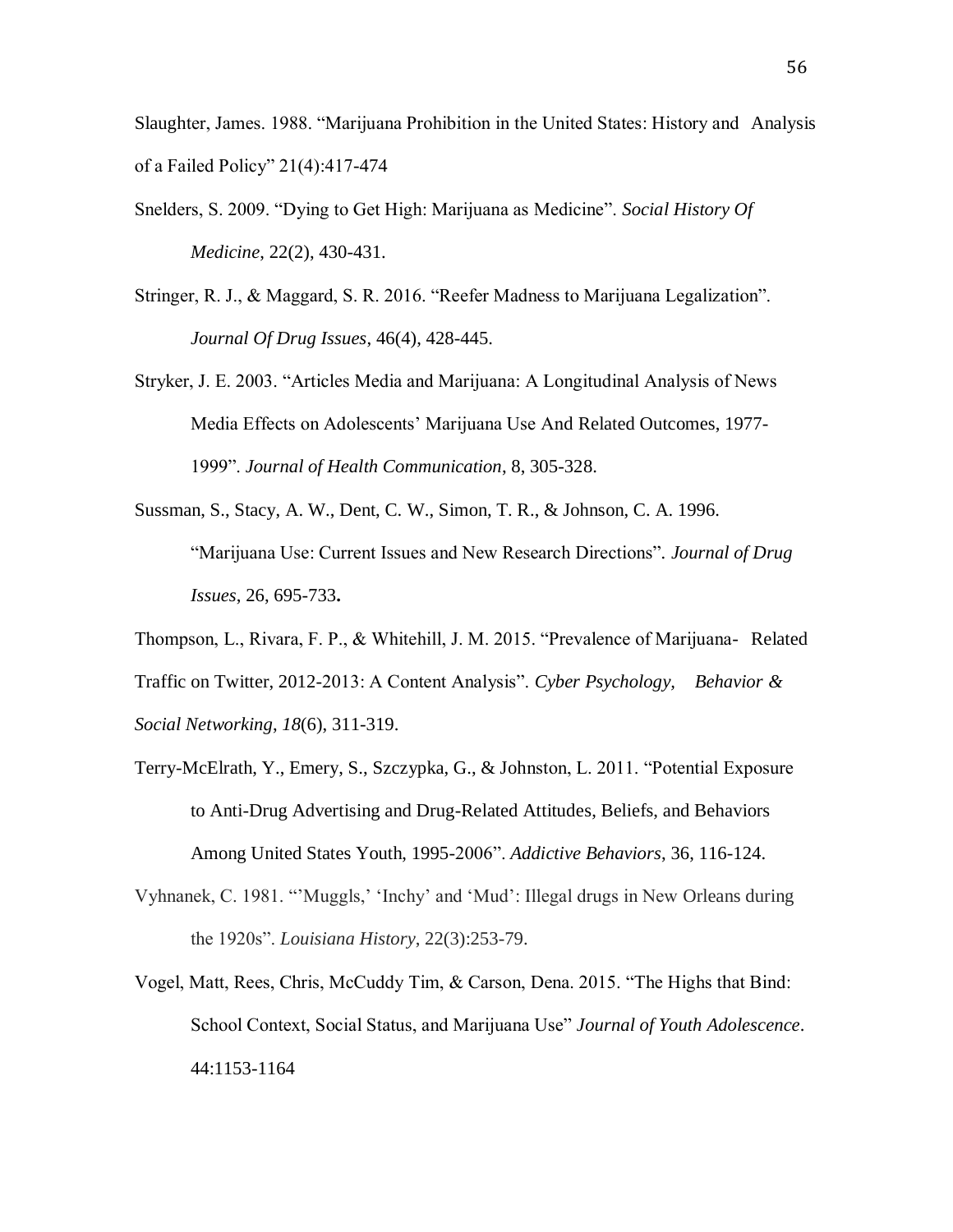- Warf, B. 2014. "High Points: An Historical Geography of Cannabis." *Geographical Review*, 104(4):414-438.
- Warner, Joel. 2014. "Weed Is Legal. Are We High?". *Men's Health*, *29*(6): 110-151.
- Warr, Mark. 2002. "Companions in Crime: The Social Aspects of Criminal Conduct". Cambridge, UK: Cambridge University Press.
- Watson, A. C., Fulambarker, A., Kondrat, D. C., Holley, L. C., Kranke, D., Wilkins, B. T., & ... Eack, S. M. 2017. "Social Work Faculty and Mental Illness Stigma." *Journal Of Social Work Education*, *53*(2):174-186.
- Weisheit, R., Smith, B. A., & Johnson, K. 1991. "Does The American Experience With Alcohol Prohibition Generalize To Marijuana?" *American Journal Of Criminal Justice*, 15(2):13-56.
- Wolfson, S. (2000). "Students' Estimates of The Prevalence of Drug Use: Evidence for a False Consensus Effect"*. Psychology of Addictive Behaviors*, 14(3), 295-298.
- Welte, J.W., & Barnes, G.M. 1985. "Alcohol: The Gateway to Other Drug Use Among Secondary-School Students". *Journal of Youth and Adolescence*, 14, 487–498.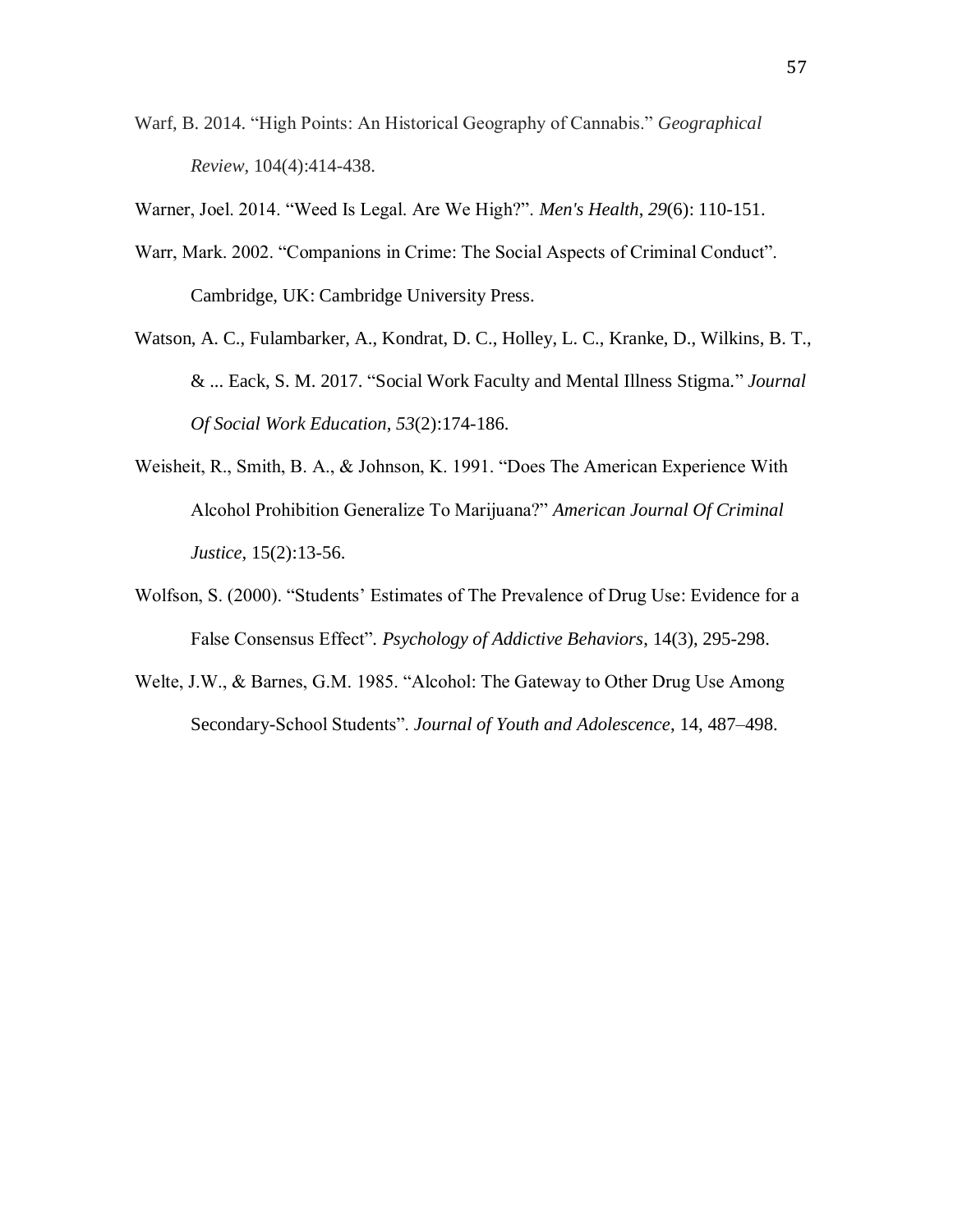# Appendix A

## Interview Guide

Question 1: First tell me a little about yourself?

Question 2: Tell me about the last year you attended school

Question 3: Describe for me the work you do now

3b: Do you like it?

3c: How long have you been in the industry?

Question 4: Describe a typical day for me

#### SUBSTANCE VIEWS:

Question 5: Describe your views on the use of tobacco

Question 6: Describe your views on the use of alcohol

Question 7: Describe your views on the legalization of medical marijuana

Question 8: Describe your views on the legalization of recreational marijuana

Question 9: Do you believe there are any negative consequences with marijuana use?

#### SUBSTANCE EXPERIENCE:

Question 10: Tell me about how tobacco was present in your life growing up

Question 11: Tell my about your use of tobacco currently

11b: Tell me about your previous use

11c: Describe for me how tobacco makes you feel?

Question 12: Tell me about how alcohol was present in your life growing up

Question 13: Tell me about your current use of alcohol